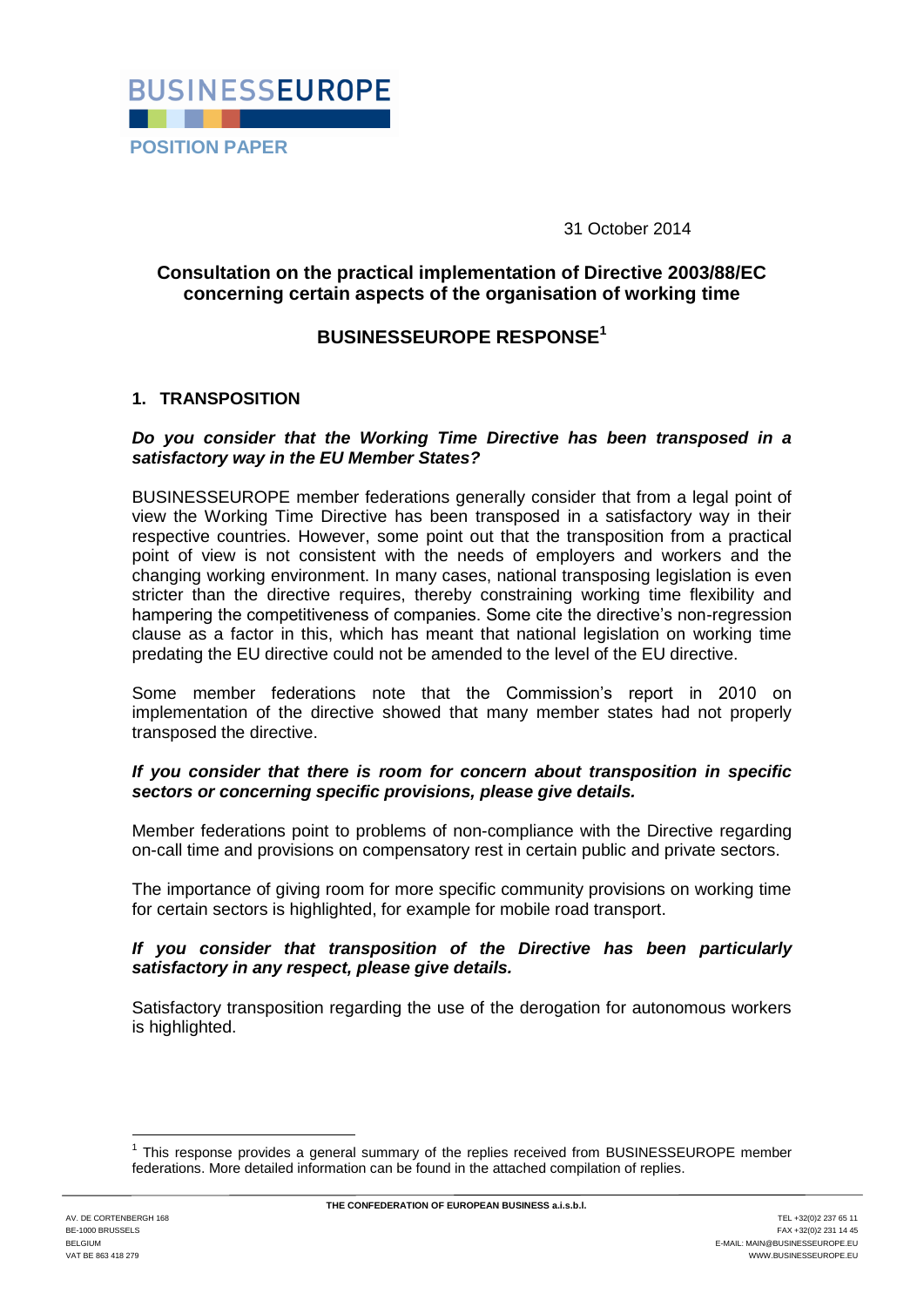

# **2. SOCIAL PARTNERSHIP**

*Do you consider that the social partners have been sufficiently consulted and involved by the national authorities before the adoption of national measures transposing the Directive, as well as concerning the practical implementation of these measures?*

BUSINESSEUROPE member federations in general consider that they have been sufficiently consulted and involved by national authorities regarding transposition of the directive. However, some of them have highlighted that more attention could be paid to legal imperfections in the directive.

#### *The Directive provides at Articles 17 and 18 for derogations by means of collective agreements or agreements concluded between the two sides of industry. Please indicate how you evaluate the experience in this regard. Are there any examples which you consider as providing possible models of good practice?*

For most member federations the possibilities to derogate by means of collective agreements or agreements concluded between the two sides of industry are seen as positive, as they allow some flexibility and the possibility to find effective solutions for workers and employers. Where these possibilities are used at national level, it is often across a variety of sectors.

The possibility to extend the reference period for calculating weekly working time from four to twelve months by collective agreement is cited as an example of good practice by some member federations. However, others point out that the directive is too restrictive as it makes the use of this possibility subject to collective agreement, making it difficult for some companies to use it. This concerns in particular SMEs where workers are often not unionised, and those companies which have difficulties or no possibility in negotiating collective agreements with trade unions.

Other member federations highlight that due to the complexity and incoherency of their national legislation transposing the working time directive, the possibility of making more use company level agreements would be welcome.

# **3. MONITORING OF IMPLEMENTATION**

#### *Please indicate whether you consider that the enforcement and monitoring of the Directive at national level is satisfactory. If you see any problems, please indicate their overall impact and make recommendations for improvement.*

BUSINESSEUROPE member federations are generally satisfied about enforcement and monitoring of the directive in their respective country. One exception cited is court rulings which count all of on-call time at the workplace as working time, whereas two different components of on-call time (active and in-active) need to be recognised.

Member federations highlight that monitoring subjects companies to many administrative requirements, in particular onerous record-keeping. Others point out that fines could be more moderate.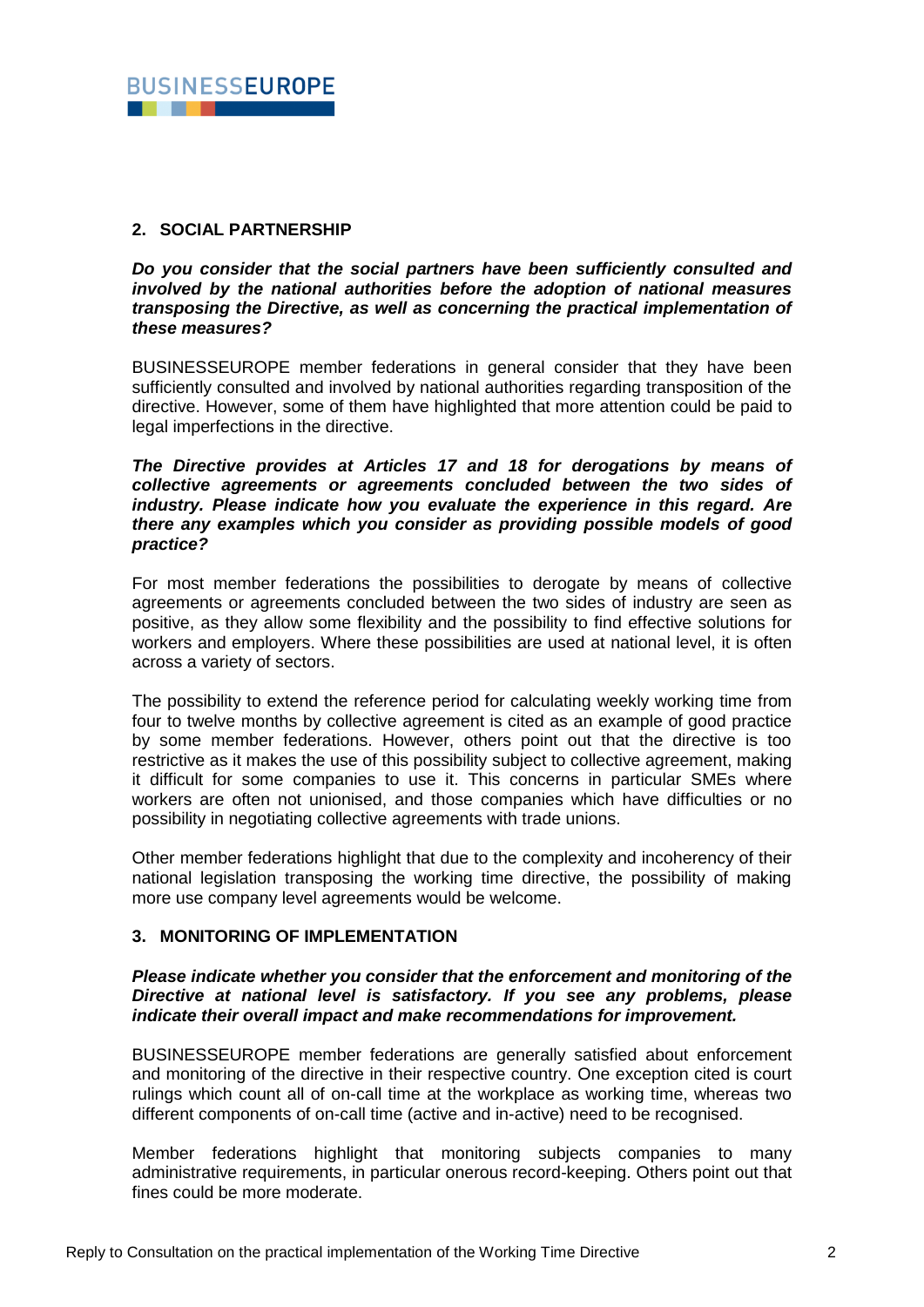

Some member federations highlight that the complexity of the national regulations implementing the directive causes legal uncertainty for companies.

Others point to specific issues at national level such as the need for less administrative burdens for exemptions to the prohibition to employ workers for work on Sundays or public holidays; or the need for more flexibility for categories of employees where there are generally no compliance problems.

### *Can you identify any examples of good practice as concerns monitoring and enforcement?*

Examples of good practice identified are the use of enforcement not as an end in itself, rather as a means to achieving compliance with legislation; and inspection focused on sectors at risk.

Another example of good practice identified regarding implementation in general is applying flexibility in working regimes and working hours accounts.

#### **4. EVALUATION**

*Please describe any evaluation work carried out under your authority. Please indicate what were the main conclusions as regards the socio-economic impact of the transposing measures, in particular on:*

- *workers' health and safety*
- *work/life balance*
- *business flexibility/competitiveness*
- *consumers/service users*
- *SMEs*
- *administrative/regulatory burden.*

BUSINESSEUROPE member federations find that the measures to transpose the directive meet its objectives in terms of protecting workers' health and safety, however that they go beyond what is necessary in this regard. In some countries this is due to stricter provisions than stipulated in the directive. This creates administrative burdens for companies.

Member federations highlight that the rigidity of the legislation also hampers the possibilities for better work-life balance. They also mention the need for national transposing measures to better take account of opportunities that the digitization of the world of work provides for improving work-life balance.

Member federations point out that the transposing measures do not allow for adequate business flexibility, in particular the need for companies to compete globally by adjusting rapidly to demand.

Some member federations highlight that the transposing measures are not in line with the needs of customers and service users. This includes for example, users of public and private care services. A case study is provided which shows that new models have been developed in this field to improve such services. However, such models would be unviable if the directive was fully implemented (in line with ECJ rulings) to count all on-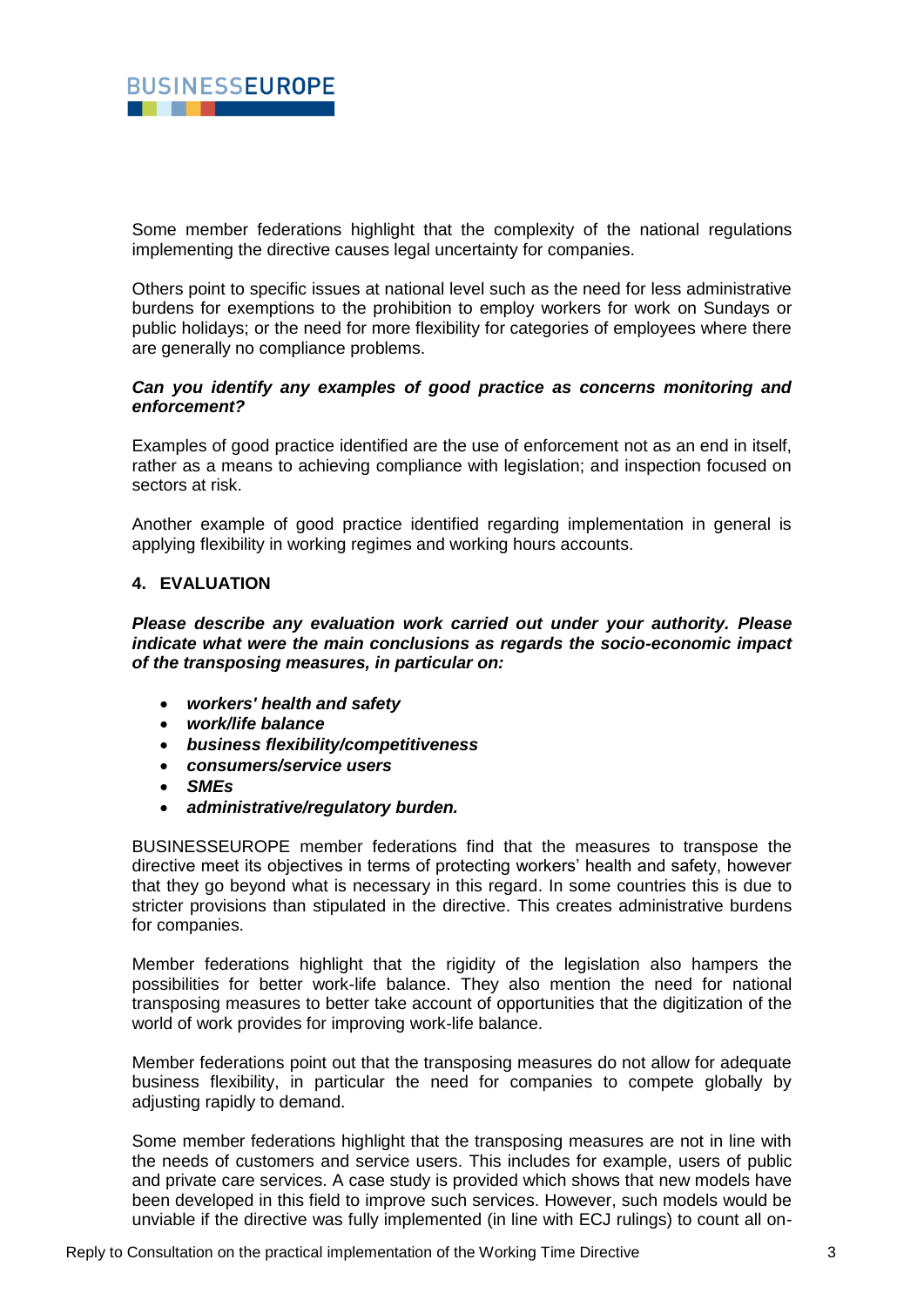

call time spent at the workplace (active and in-active) as working time. Some member federations highlight that the rigidity of the national transposing measures prevent the development of new business activities in ecommerce, technology and IT maintenance services.

#### *Does the practical application of the Directive in the Member States, in your view, meet the objectives of the Directive (i.e. to protect and improve the health and safety of workers, while providing flexibility in the application of certain provisions and avoiding imposing unnecessary constraints on SMEs)?*

There is general and strong agreement among employers' federations that whilst the practical application of the directive meets the objective of protecting the health and safety of workers, it does not meet the objective of providing flexibility in application of the provisions of the directive. This flexibility is important for employers and employees.

Member federations point to inadequate flexibility regarding application of provisions on on-call time and compensatory rest. This is due to ECJ judgements stipulating that all on-call time at the workplace (active and in-active) has to be regarded as working time. This has serious consequences across EU countries not only for the health and care sector, but also in transport and other industrial activities, for example where incompany fire brigades exist or other safety-related services have to be provided continually. Considering inactive periods at the workplace during on-call duty as working time also raises costs for many sectors - for example due to the need for increased manpower.

Member federations point out that unnecessary constraints are imposed on SMEs, making it difficult for them to introduce working time schemes. For example, they are constrained in using the derogation to a 12 month reference period, partly due to lack of collective bargaining possibilities. The flexibility offered by this possible derogation is also constrained in those countries where no possibility exists for derogation by collective agreements or agreements by both sides of industry.

# **5. OUTLOOK**

#### *Please indicate:*

- *any priorities for your organisation in this subject area;*
- *any proposal for additions or changes to the Directive, stating the reasons;*
- *any flanking measures at EU level which you consider could be useful.*

The priority for BUSINESSEUROPE is to increase the possibilities for companies to use flexible working time arrangements according to their specific needs. Flexibility is crucial for companies' competitiveness and also benefits workers, particularly in the context of new technological developments and the trend towards individualisation of working time models.

It is also important that the directive gives room for national solutions and allows member states to take account of specific national situations, for example through the use of derogations. It should be possible to agree on flexible working time arrangements at all levels – between the employer and individual employee, between the employer and worker representative and through collective bargaining. The further application of existing collective agreements should not be impeded.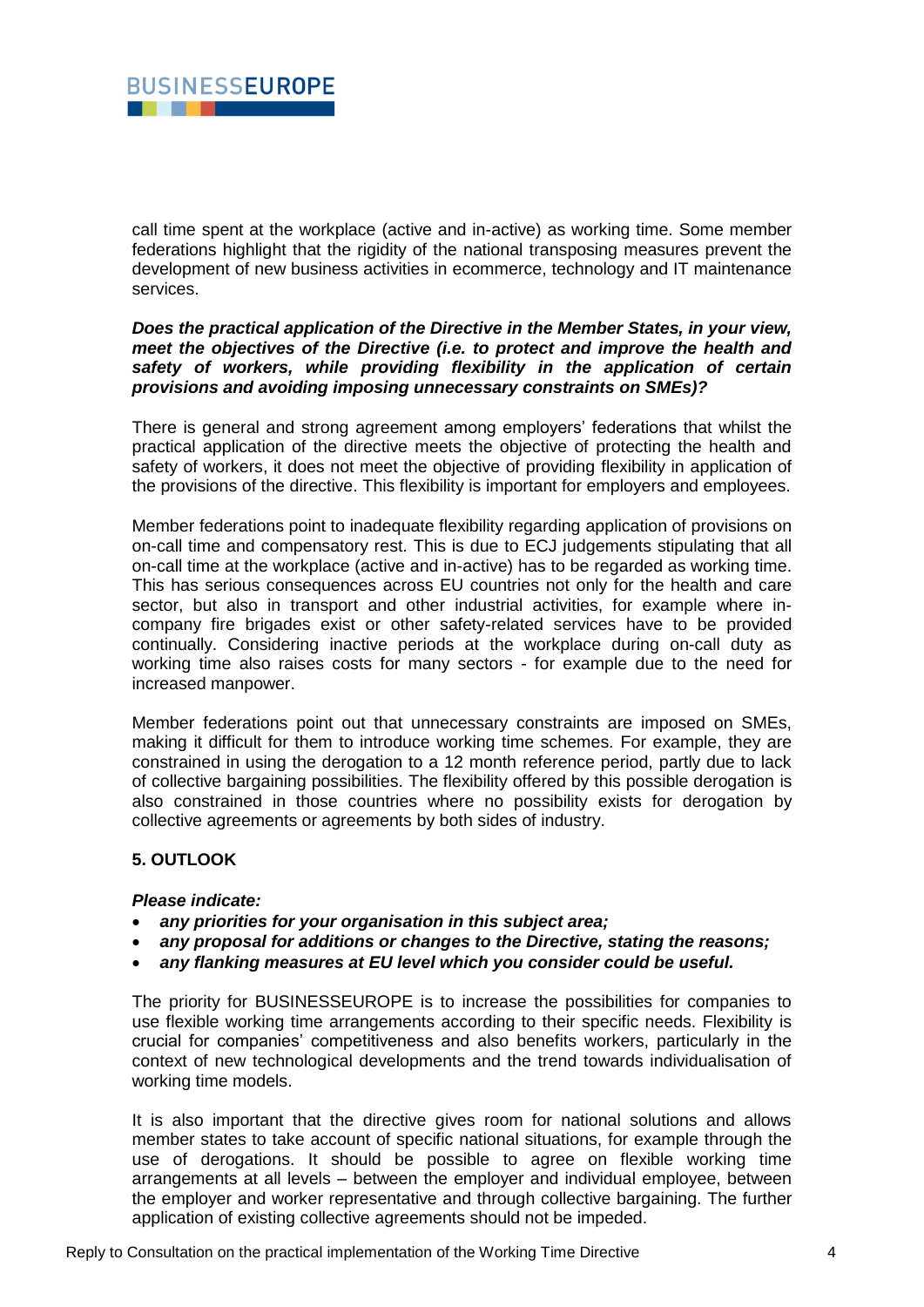

BUSINESSEUROPE member federations point out that certain issues are related to national transposition of the directive and others to the EU directive. In this section, we focus on the EU directive.

The main issues for employers are the following:

- 1. On-call time European Court of Justice (ECJ) case law on on-call time has created problems in terms of a lack of practicability and legal uncertainty in application of the directive. The solution would be to define on-call time in the directive as an additional category alongside working time and rest periods. On-call time would have to be divided into active and in-active, whereby in-active on-call time would not be counted as working time. Some approaches have already been developed at national and sectoral level to deal with the problems caused by the ECJ case law – their functioning should not be impeded in the future.
- 2. Compensatory rest Rulings of the ECJ on on-call time also established strict conditions for the provision of compensatory rest, i.e. that it should be taken immediately following the corresponding periods worked. This is impractical as it is not always possible to comply with this condition. It would be more practical for compensatory rest to be taken within a reasonable period.
- 3. Opt-out and autonomous workers derogation the possibility of an individual optout from the 48 hours maximum working week and the derogation for autonomous workers should be retained as a permanent provisions of the directive. The flexibility of the opt-out and the derogation for autonomous workers are essential for companies. It would be beneficial if the opt-out were available by two independent means: either by collective agreement or by individual consent as opposed to a combination of both.
- 4. Reference period a twelve-month reference period for calculating weekly working time would better reflect the trend towards annualisation of working time, allow companies to deal with fluctuating demand and better take into account business cycles and customers' needs. It would also give more opportunity to small and medium-sized enterprises to use this possibility. A possibility to further extend the reference period beyond twelve months by collective agreement would be useful.
- 5. Paid annual leave Rulings of the ECJ have provided that paid annual leave can be accrued during periods of protracted absence due to illness. This is in contradiction to the objective of paid annual leave, which is to allow workers to rest from work, not from periods of illness. Member states should be allowed to make annual leave dependent on attendance at work and they should have the possibility to strictly link the right to paid annual leave to the year in which it is earned, also in the case of long-term illness. Employers should not be obliged to provide for financial compensation for untaken annual leave in the case of deceased workers.
- 6. Holiday pay A recent ECJ ruling on how holiday pay should be calculated goes beyond the intentions of the Directive – which does not say how holiday pay should be calculated, stating only that workers have the right to four weeks' paid annual leave. The ruling also does not respect the EU treaty which reserves matters of pay to the Member States. Member states should be free to define 'normal pay' at a national level.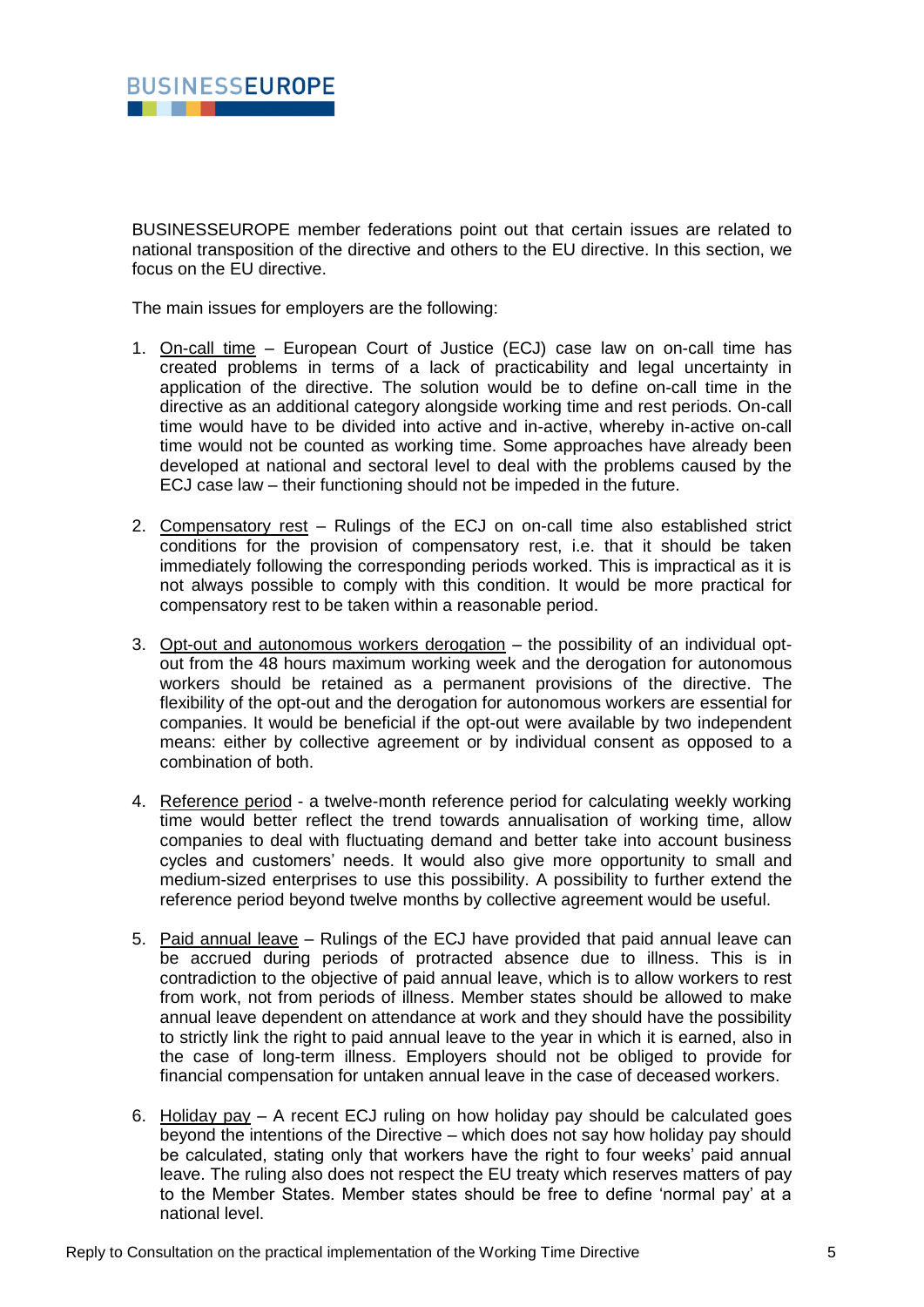

7. Non-regression clause - the non-regression clause in the working time directive makes it difficult to provide flexibility in national transposing measures after the adoption of the directive.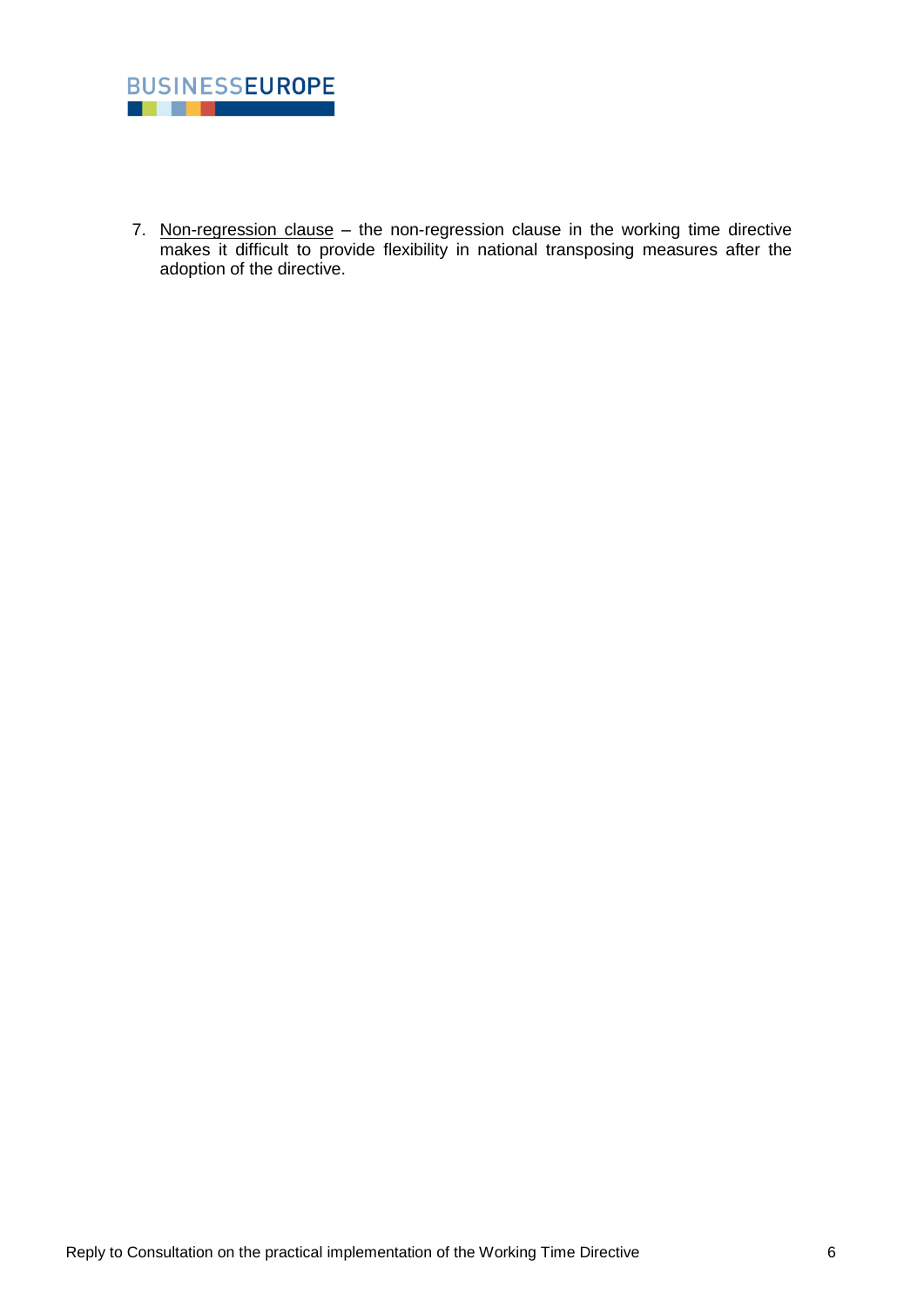

**Social Partners Questionnaire on practical implementation of Directive 2003/88/EC concerning certain aspects of the organisation of working time**

**October 2014**

# **COMPILATIONS OF REPLIES BY BUSINESSEUROPE**

**MEMBER FEDERATIONS**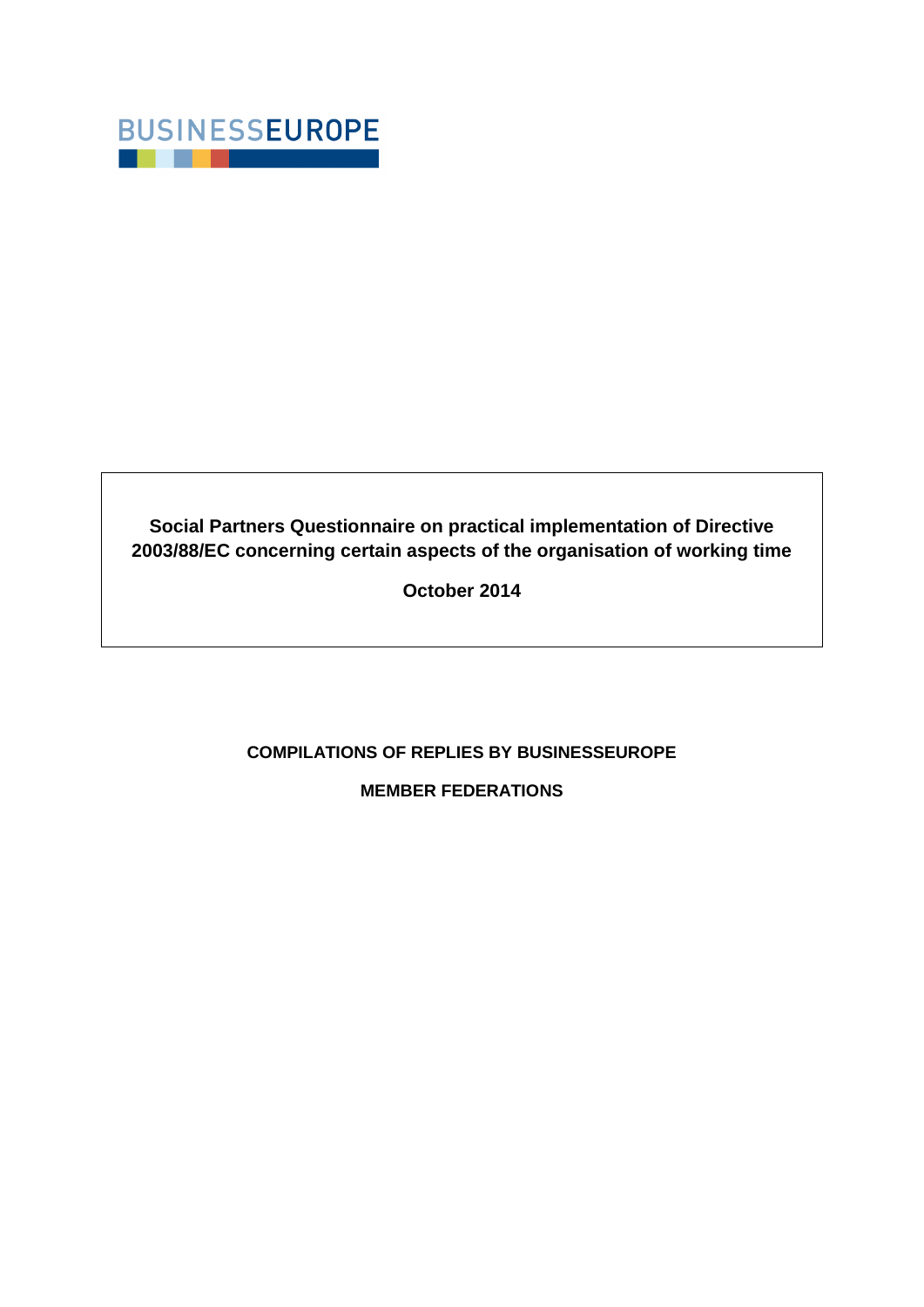

#### **Social Partners Questionnaire on practical implementation of Directive 2003/88/EC concerning certain aspects of the organisation of working time**

Compilation of replies by BUSINESSEUROPE member federations

October 2014

# **Introduction**

Following the request from the European Commission on 17 July 2014, several BUSINESSEUROPE member federations have provided feedback on the practical implementation of the working time directive in their countries.

BUSINESSEUROPE federations that have replied to the Commission questionnaire are the following:

| Austria               | Federation of Austrian Industries - IV                                   |
|-----------------------|--------------------------------------------------------------------------|
| <b>Belgium</b>        | Federation of Enterprises in Belgium - FEB-VBO                           |
| <b>Czech Republic</b> | Confederation of Industry of the Czech Republic - SPCR                   |
| Finland               | Confederation of Finnish Industries - EK                                 |
| France                | Mouvement des Entreprises de France - MEDEF                              |
| Germany               | Bundesvereinigung der Deutschen Arbeitgeberverbände - BDA                |
| Ireland               | Irish Business and Employers Confederation - IBEC                        |
| Italy                 | Confederation of Italian Industry - Confindustria                        |
| <b>Netherlands</b>    | Confederation of Netherlands Industry and Employers - VNO-<br><b>NCW</b> |
| Portugal              | Confederation of Portuguese Industry - CIP                               |
| Spain                 | Confederación Española de Organizaciones Empresariales -<br><b>CEOE</b>  |
| Sweden                | Confederation of Swedish Enterprise - SN                                 |
|                       |                                                                          |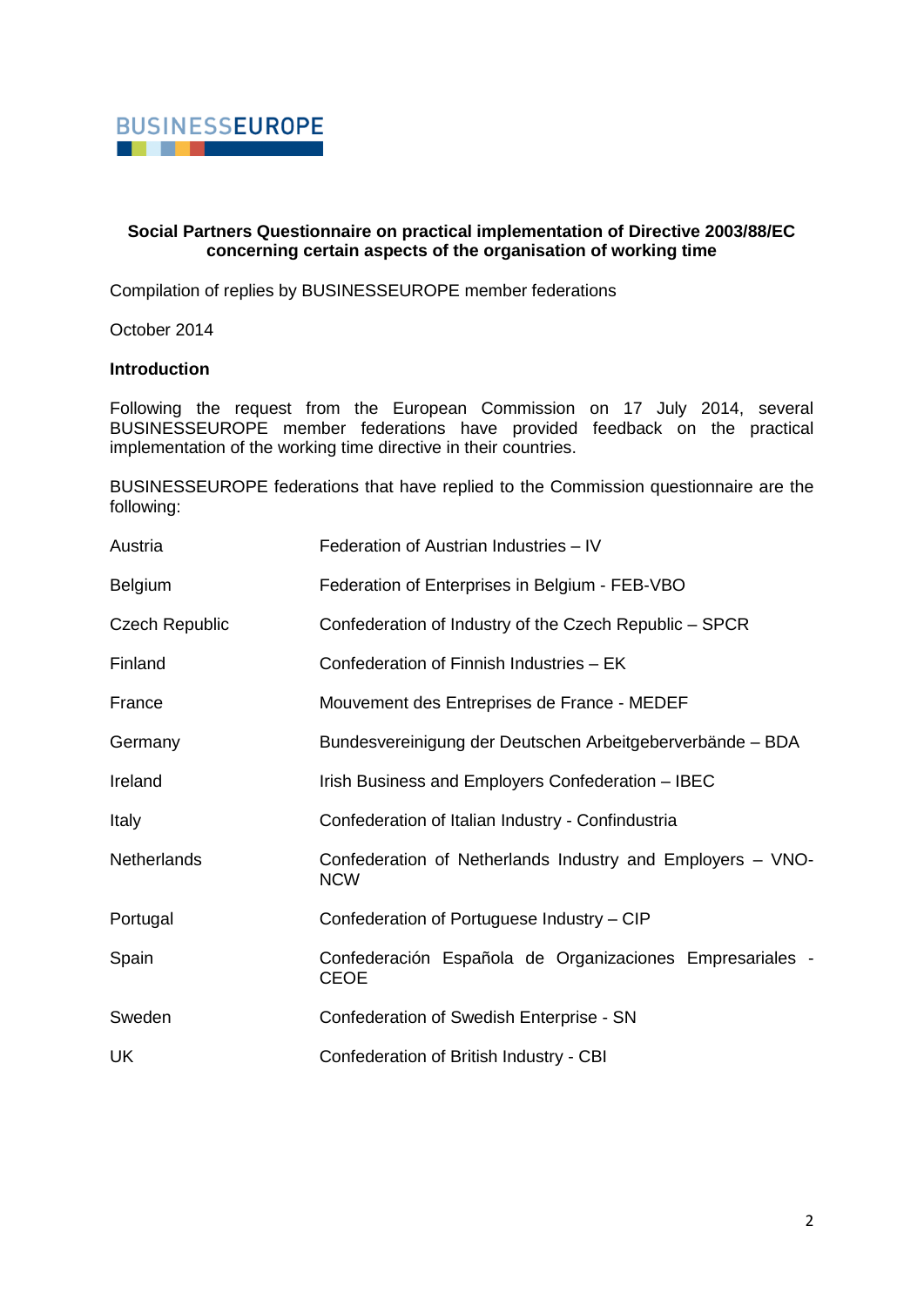# **Austria**

### **Federation of Austrian Industries – IV**

Due to various different national backgrounds we think that the working time directive should limit itself to the key elements of working time at the European level. Therefore we are critical about political tendencies which would like to include other objective than classical occupational safety and health issues.

If there is a revision of the working time directive we think that the following issues should also be addressed:

- Correction of case-law on the definition of on-call duty (Bereitschaftsdienst EuGH Simap/Jaeger
- Permanent maintenance of the opt out scheme
- Deletion of the non-regression clause which in its present form makes flexibility attempts within the national labour law after the adoption of the Directive rather difficult.

In general we would like to stress that in the future revision of the working time directive problems of lack of practicability and legal uncertainty caused by case law of the ECJ should be solved in a reasonable and forward-looking way for our companies and their employees.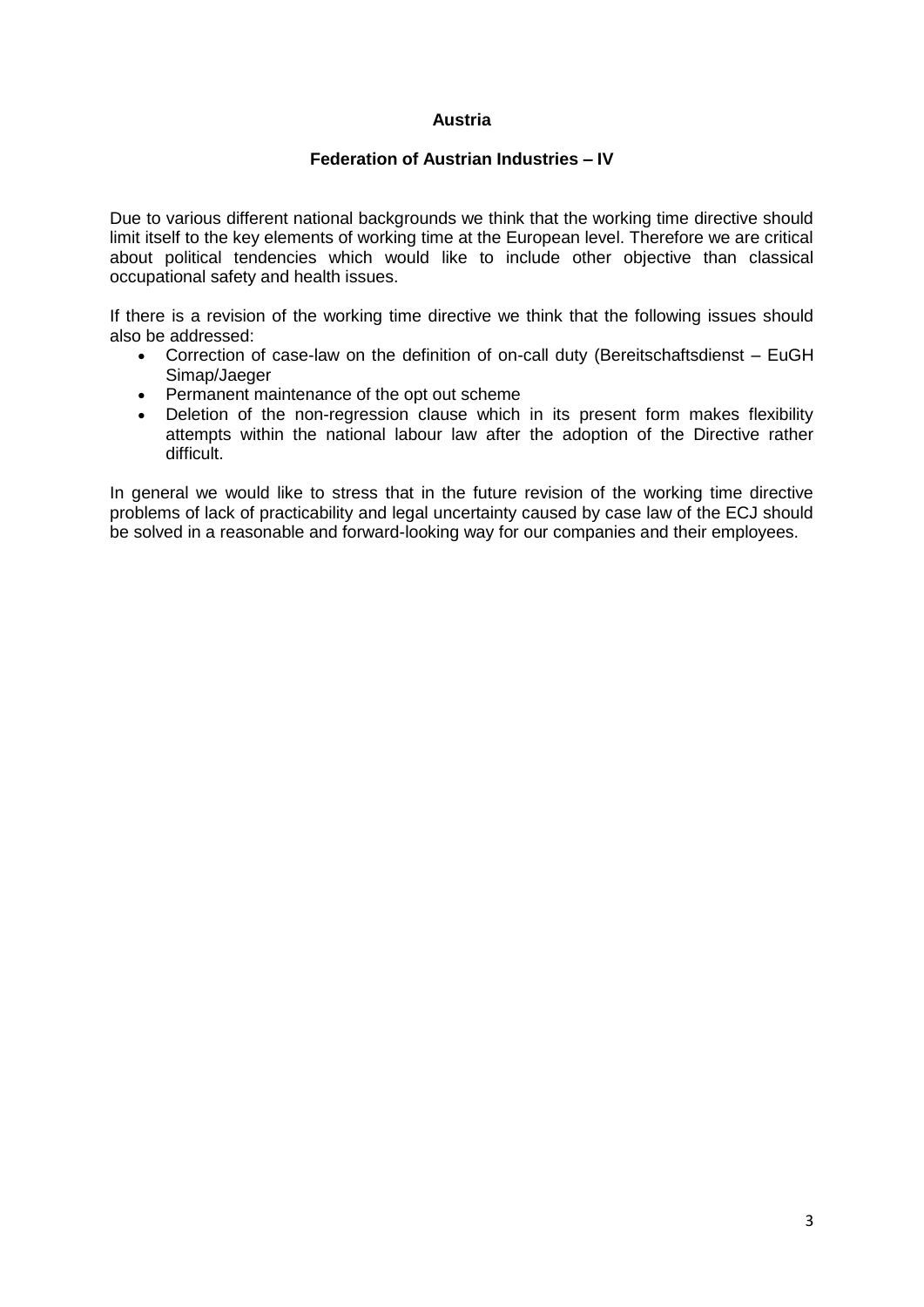# **Belgium**

# **Federation of Enterprises in Belgium - FEB-VBO**

# **1. TRANSPOSITION**

# *Do you consider that the Working Time Directive has been transposed in a satisfactory way in the EU Member States?*

The Belgian law on working time dates back to 1971. As such, it predates the Directive. Since Article 23 of the Directive provides that "the directive shall not constitute valid grounds for reducing the general level of protection afforded to workers", the law"s provisions could not be relaxed in 1993.

The following legislations have been adopted since the last report, COM (2010) 802 final:

- the Law of 12 December 2010<sup>1</sup> on working time for workers exercising medical professions;
- 'European' holidays<sup>2</sup>, providing for a right to paid leave in proportion to the work performed in the current year.
- *If you consider that there is room for concern about transposition in specific sectors or concerning specific provisions, please give details.*

# **The Belgian law (1971) is even more prescriptive and rigid than the directive.**

Our working time legislation is obsolete. As mentioned above, the Belgian law on working time dates back to 1971. As such, it predates the Directive and, to a certain extent, served as inspiration for it. Since Article 23 of the Directive provides that "the directive shall not constitute valid grounds for reducing the general level of protection afforded to workers", the law"s provisions could not be relaxed in 1993.

Yet the economy has undergone a major transformation in the last 40 years. Companies are now working in an ever-changing international market and must constantly adapt their production to remain competitive on all the different markets. They also need to innovate and develop new products and services. Nowadays, however, these very innovations are compromised by the inflexibility of Belgian legislation, especially if they are connected to the creation of new services.

Although many specific amendments have been made to the law, the overall content of the existing rules does not meet companies" current needs in view of international competition and changing consumption habits. In fact, the current rules are even preventing the development of a great many new activities in the field of new technologies (such as ecommerce, helpdesks and technical and IT maintenance services).

E-commerce is a good example here. Nowadays, most people expect next-day delivery for an order placed at 8.00 p.m., at the same price as delivery within 48 hours. If these orders are to be prepared and delivered in time, there must be people working to fulfil them. The Belgian law that defines "night work" as any work performed between 8.00 p.m. and

**.** 

<sup>1</sup> Loi du 12 décembre 2010 fixant la durée du travail des médecins, dentistes, vétérinaires, des candidats-médecins en formation, des candidats-dentistes en formation et étudiants stagiaires se préparant à ces professions (M.B., 22 décembre 2010, Ed 2).

 $2^{2}$  Arrêté royal du 19 juin 2012 (MB 28.06.2012)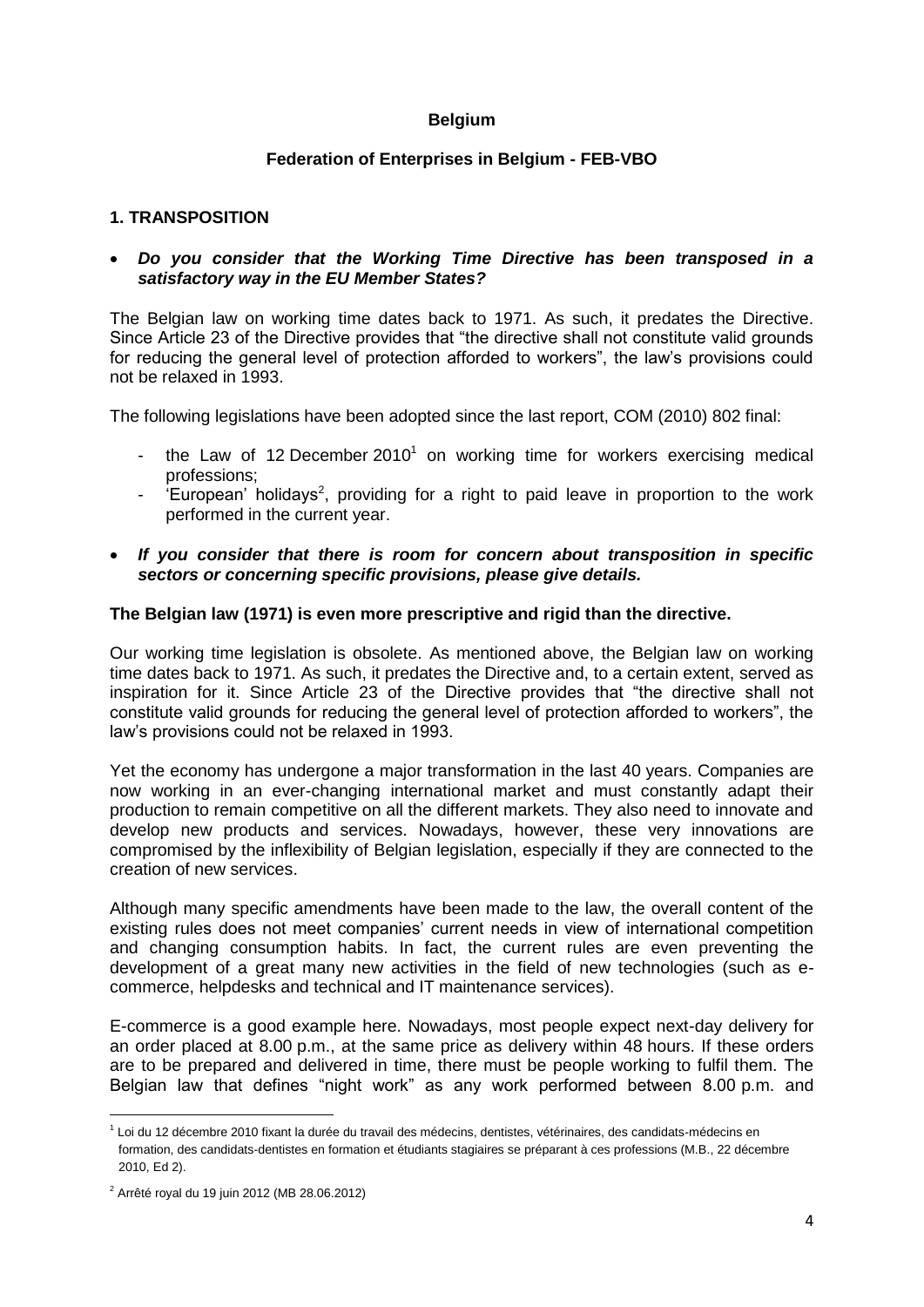6.00 a.m. is a major obstacle to the development of e-commerce in Belgium. Companies are setting up their headquarters outside the borders so that they can meet their customers' demands.

In the same vein, customers expect to be able to contact helpdesks at any hour of the day or night. At present, helpdesks are having to be set up in other countries, where working time legislation is less restrictive than in Belgium.

# **2. SOCIAL PARTNERSHIP**

 *Do you consider that the social partners have been sufficiently consulted and involved by the national authorities before the adoption of national measures transposing the Directive, as well as concerning the practical implementation of these measures?*

Few national transposition measures were needed as the law of 1971 already conformed with the principles of the directive.

 *The Directive provides at Articles 17 and 18 for derogations by means of collective agreements or agreements concluded between the two sides of industry. Please indicate how you evaluate the experience in this regard. Are there any examples which you consider as providing possible models of good practice?*

Belgium has a wide range of flexibility measures (allowing derogations). However, most sectors believe that the legal framework is neither appropriate nor effective when it comes to furthering the development of economic activities and employment.

# **Our working time legislation has become too complex to implement:**

Belgian labour law is more like a complex series of unrelated standards than a coherent body of legislation intended to support companies in the development of their activities.

At present, the law is designed as a group of general rules from which derogation is possible, in theory, providing that all the specific procedures are observed – and each of these procedures comes with its own unique requirements (agreement of the trade union delegation, agreement or notification of the labour inspectorate, collective agreement and/or amendment to the company regulations, involvement of the joint commission and/or the King, and so on). Far from promoting cooperation, these complex negotiation or authorisation procedures often result in deadlocks within companies and/or joint commissions, preventing the proposed measures from going through.

Many employers report that they have experienced such deadlocks within their companies, despite there being an agreement between the employer and the employees on certain flexibility measures. Deadlocks are especially damaging in social and economic terms, particularly since they often recur any time the company wants to make a derogation.

Overtime is a case in point. The procedures that must be completed significantly limit the use of overtime, even when employees themselves express their desire to work extra hours. An employer who wants staff to work overtime to cope with an extraordinary increase in the volume of work must obtain the agreement of the labour inspectorate and the staff representative body, if there is one (Article 26(1) of the Law of 16 March 1971). This requirement and the debates that stem from it – mostly concerning the "extraordinary" nature of the increase in the volume of work – are bureaucratic obstacles to the use of overtime.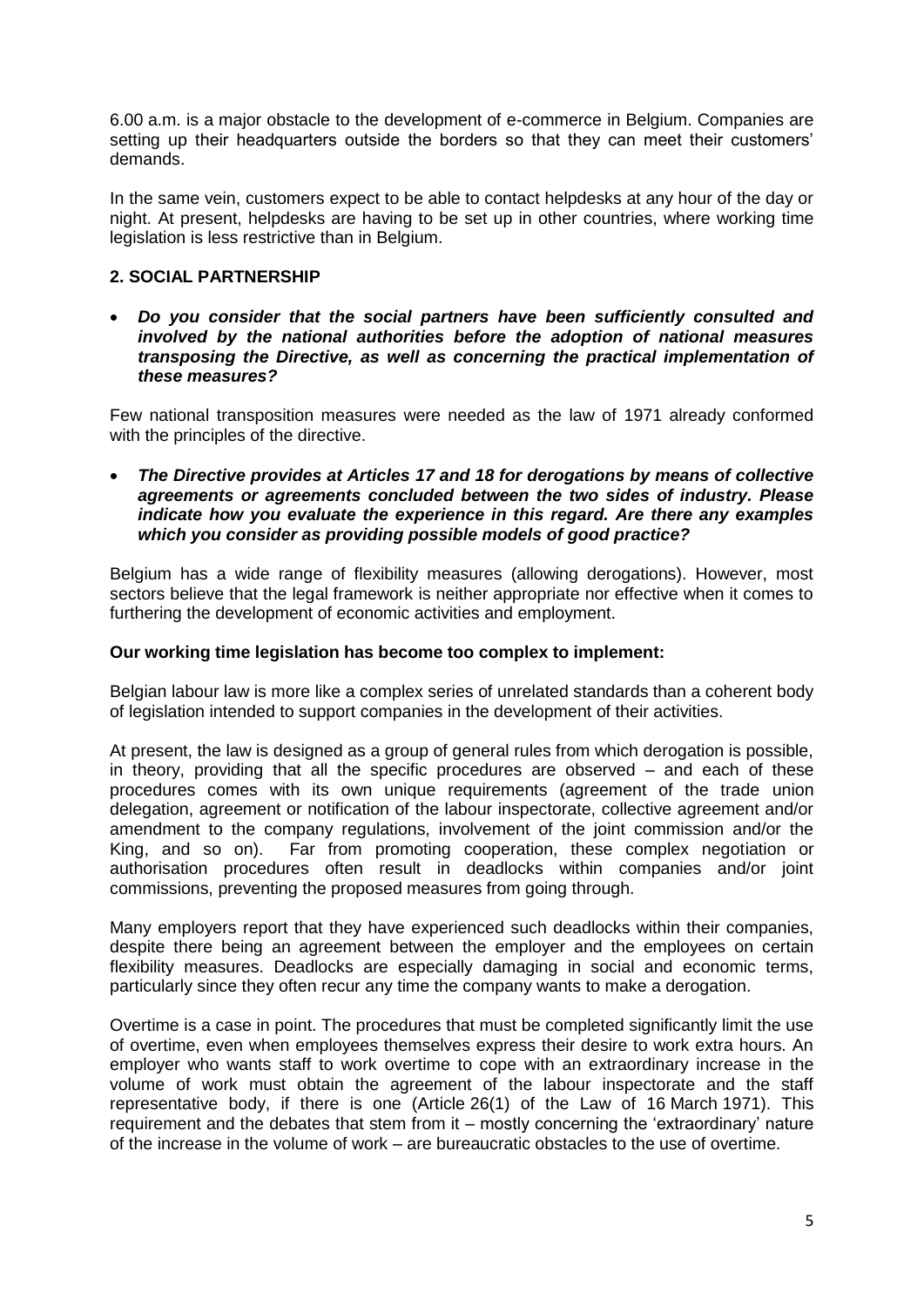Overtime is not the only issue that is prone to triggering deadlocks. In a number of sectors, companies have been unable to introduce annualised working hours (a system which extends the reference period for calculating weekly working time from three months to one year) because a collective agreement must be drawn up to allow the measure to be implemented (Article 26bis of the Law of 16 March 1971).

Complicated arrangements like this are in place for every aspect of work organisation. So although Belgium has around forty measures that allow a degree of flexibility (i.e. derogations), it is one of the countries that makes least use of such measures.



Types of work organisation in Belgium, neighbouring countries and the EU-15 in 2013

# Source: Eurostat, FEB estimates

The situation could be simplified to some extent if the directive and the law"s role in work organisation were revised and more use was made of company-level negotiations. The law would, of course, continue to play a part as it would still set down the fundamental rules intended to safeguard employees' health and safety.

However, the law would provide that individual negotiations (if the derogations were strictly individual) or collective negotiations (for collective working time) should be used to determine the applicable working hours and conditions. This new, more balanced approach could prove an effective means of achieving the twin goals of simplification and efficiency.

# **Flexibility costs dearly**

Having to negotiate on derogations makes flexibility very costly indeed – the trade unions are well aware that employers need these derogations, and push up the price as a result. The upshot is that the price for a certain degree of flexibility (+ efficiency) is sometimes so high that industries/companies turn down an agreement or refuse to launch/develop an activity in Belgium.

# **3. MONITORING OF IMPLEMENTATION**

- *Please indicate whether you consider that the enforcement and monitoring of the Directive at national level is satisfactory.*
- *If you see any problems, please indicate their overall impact and make recommendations for improvement.*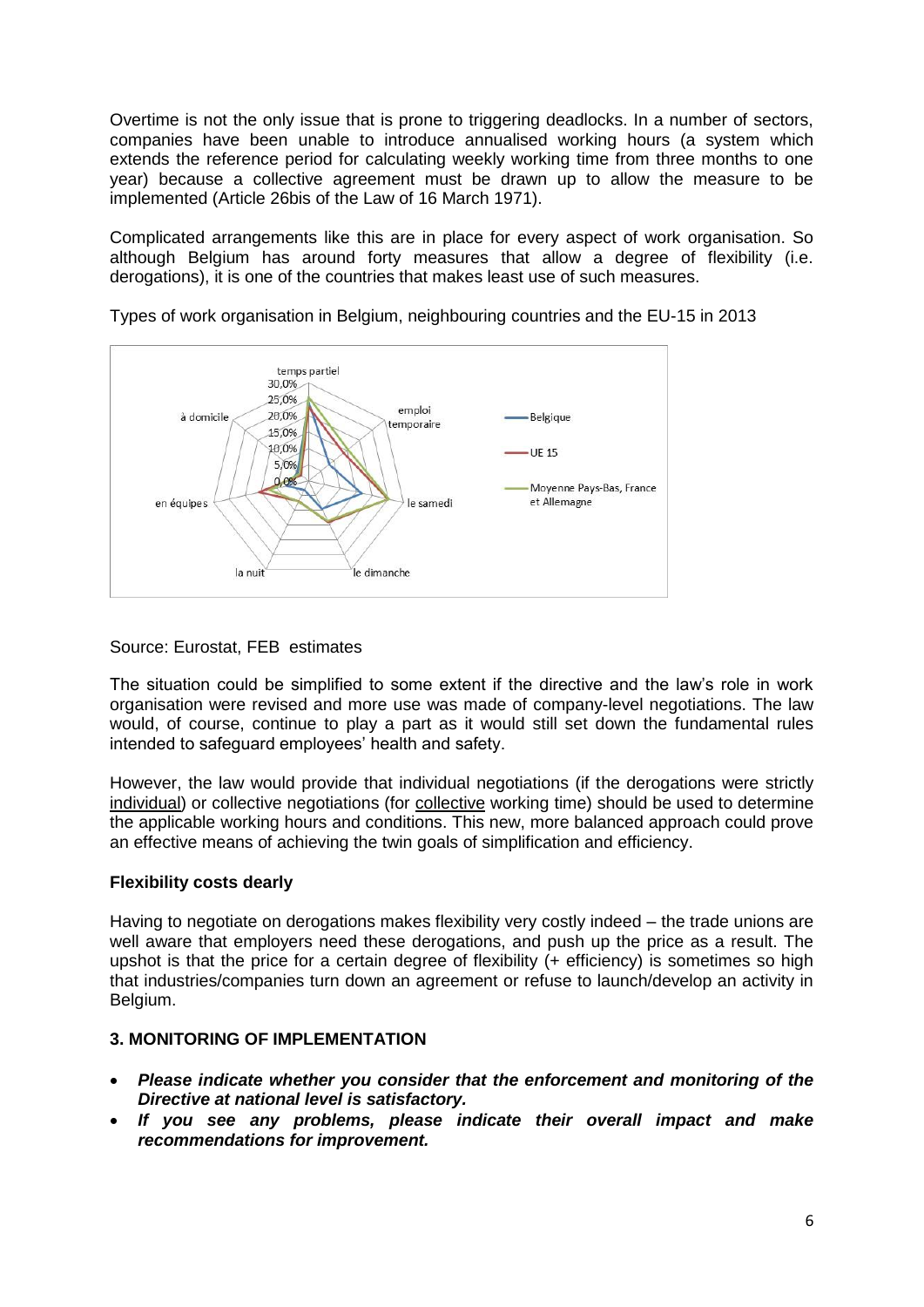Monitoring means that companies are subject to a great many administrative requirements (annexes to their company regulations, a requirement to keep attendance lists, clocking in and out, and others).

While some inspection bodies are pragmatic, others are less and attach more importance to the letter of the law (procedures) than to its spirit (employees" health and safety and employees' consent or request).

Besides, the complexity of the legislation (different derogation procedures depending on the type of derogation and the industry) has created considerable legal uncertainty for employers.

 *Can you identify any examples of good practice as concerns monitoring and enforcement?*

No

# **4. EVALUATION**

- *Please describe any evaluation work carried out under your authority.*
- *Please indicate what were the main conclusions as regards the socio-economic impact of the transposing measures, in particular on:*
	- *workers' health and safety*

Good impact

- *work/life balance*

To be seen in connection with 15 existing types of leave schemes in Belgium.

- *business flexibility/competitiveness*

Limited business flexibility. The transposing measures (which were not taken as the Law of 1971 was even more stringent than the directive) do not allow sufficient flexibility and do not allow companies to be sufficiently competitive.

Moreover, the cost of negotiating work flexibility is sometimes so high that such flexibility remains very limited in Belgium<sup>3</sup>.

- *consumers/service users*

See remarks on e-commerce, helpdesks and technical and IT maintenance (page 2).

- *SMEs*

**.** 

- *administrative/regulatory burden.*

See above (page 3).

 *Does the practical application of the Directive in the Member States, in your view, meet the objectives of the Directive (i.e. to protect and improve the health and safety of workers, while providing flexibility in the application of certain provisions and avoiding imposing unnecessary constraints on SMEs)?*

No. As Michel Davagle synthetises<sup>4</sup>,

<sup>3</sup> Working time in the European union : Belgium – EWO - Eurofound 2011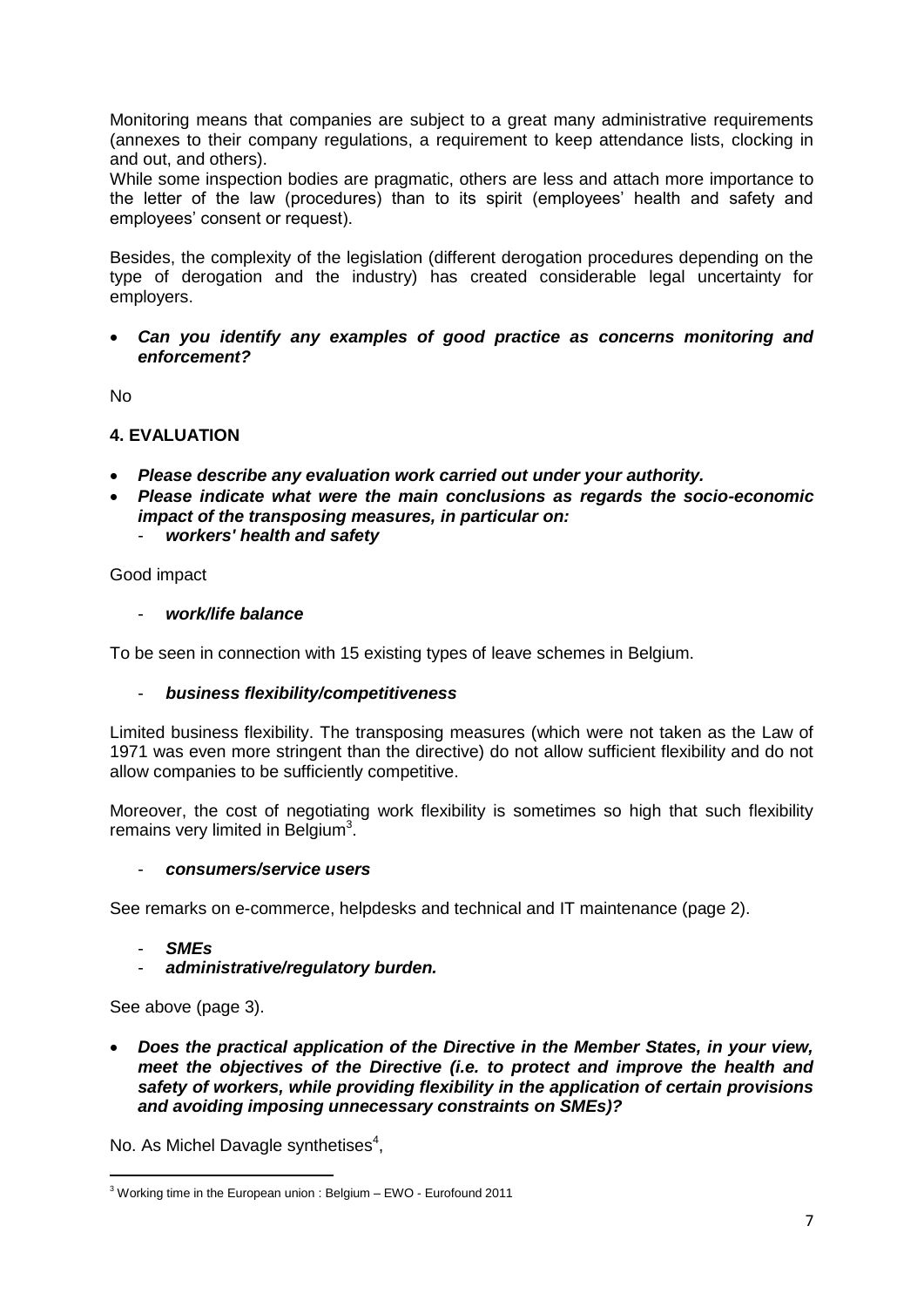The system has become a straitjacket and is engendering "bureaucratisation" of work, which conflicts with the flexibility that is required of any type of (social) work and is demanded by the employees.

The social partners have worked within the joint commissions to attempt to find solutions to the problems. However, any measures require the trade unions' approval; in exchange, they demanded salary scale increases and financial compensation for these "uncomfortable" working hours. The system of derogations has inevitably led to increasing rigidity and complexity in the implementation of the law on work. Besides, individual workers are not pleased with the lack of flexibility, as they would rather work in a less restrictive environment.

# **5. OUTLOOK**

 $\overline{a}$ 

- *Please indicate:*
	- any priorities for your organisation in this subject area;

Less rigid regulation of working time

# - *any proposal for additions or changes to the Directive, stating the reasons;*

Less precise definition of working time (less prescriptive) to allow more flexible negotiation at company and sectoral level, bearing in mind the specific requirements of each company or sector (e.g. active and inactive on-call time)

- More flexible timing of compensatory rest
- More flexible reference periods

<sup>&</sup>lt;sup>4</sup> 40 ans d'application de la loi du 16 mars 1971 – AJPDS, p 454 Michel Davagle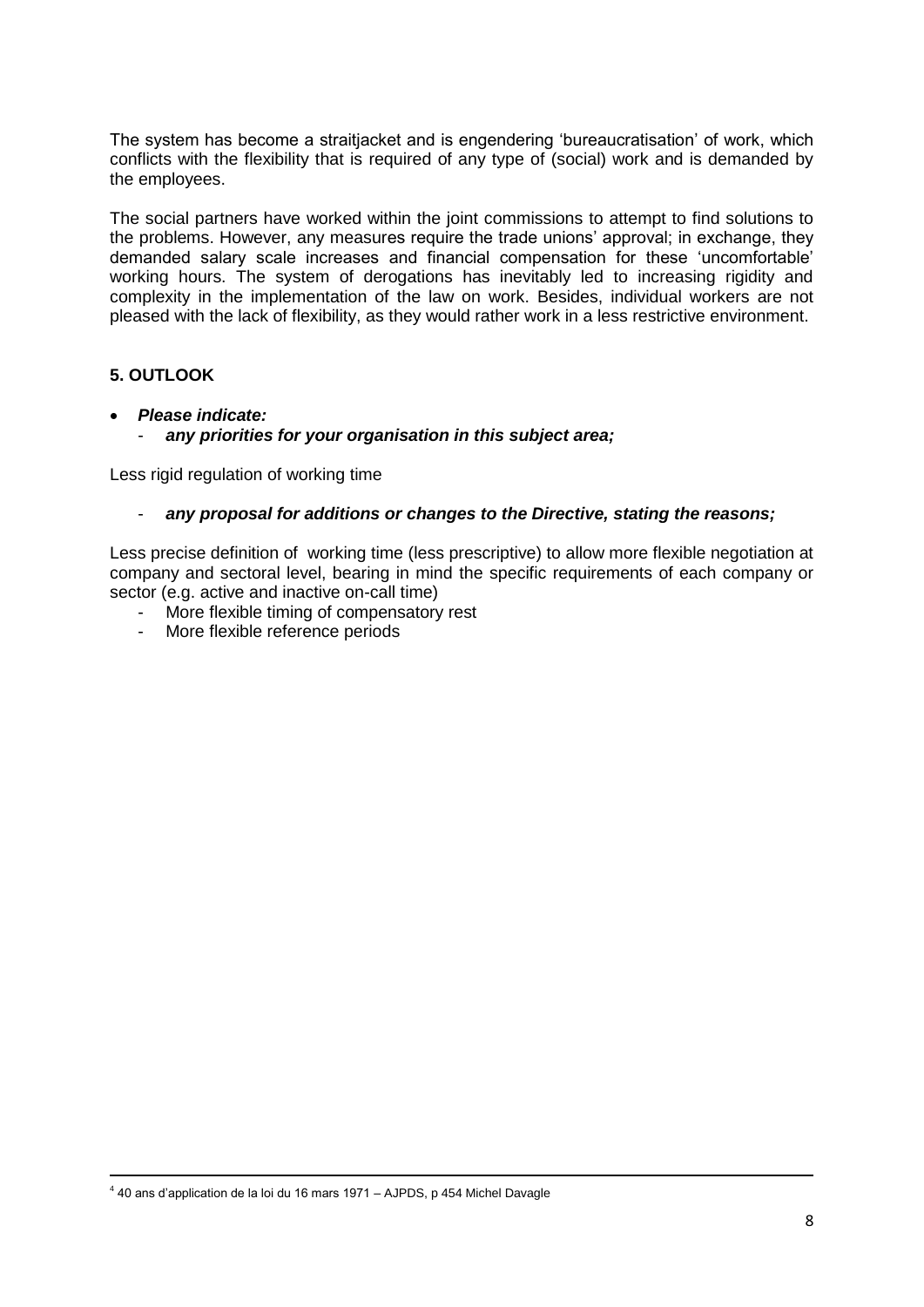# **Czech Republic**

# **Confederation of Industry of the Czech Republic – SPCR**

# **1. TRANSPOSITION**

- The working time directive has been transposed in a satisfactory way into the Czech Labour Code (262/2006) Sections 78-100.
- Section 93a Additionally agreed overtime work in health care. *Additionally agreed overtime work of employees in health care may not exceed on average eight hours per week, and as regards employees in health care rescue services it may not exceed on average 12 hour per week, over a period that may not be longer than 26 consecutive weeks, only relevant collective agreement may increase this period up to a maximum of 52 consecutive weeks.*

A derogation from the rules concerning on-call duty and compensatory rest in the health care sector terminated on 31 December 2013. Since 1<sup>st</sup> January 2014 is applied an *Additionally agreed overtime work.* But it is not sufficient for the health care sector and the hospitals are permanently violating these rules.

Section 86 *Working hours accounts*

# **2. SOCIAL PARTNERSHIP**

- The social partners have been sufficiently involved and consulted by the national authorities before the adoption of national measures transposing as well as practical implementation of this measures (via tripartite concertations and bipartite negotiations).
- Reference period 12 month applied by the collective agreement.

# **3. MONITORING OF IMPLEMENTATION**

- The enforcement and implementation of the Directive at the national level is satisfactory via Labour Inspection.
- There are problems in the health care sector. The management is looking for different solutions (many times at the edge of the rules): work shifts system, combinations of the different contracts and agreements). There are only two ways – more finances and employees or limited access to the health care.
- Applying flexible working regimes and working hours accounts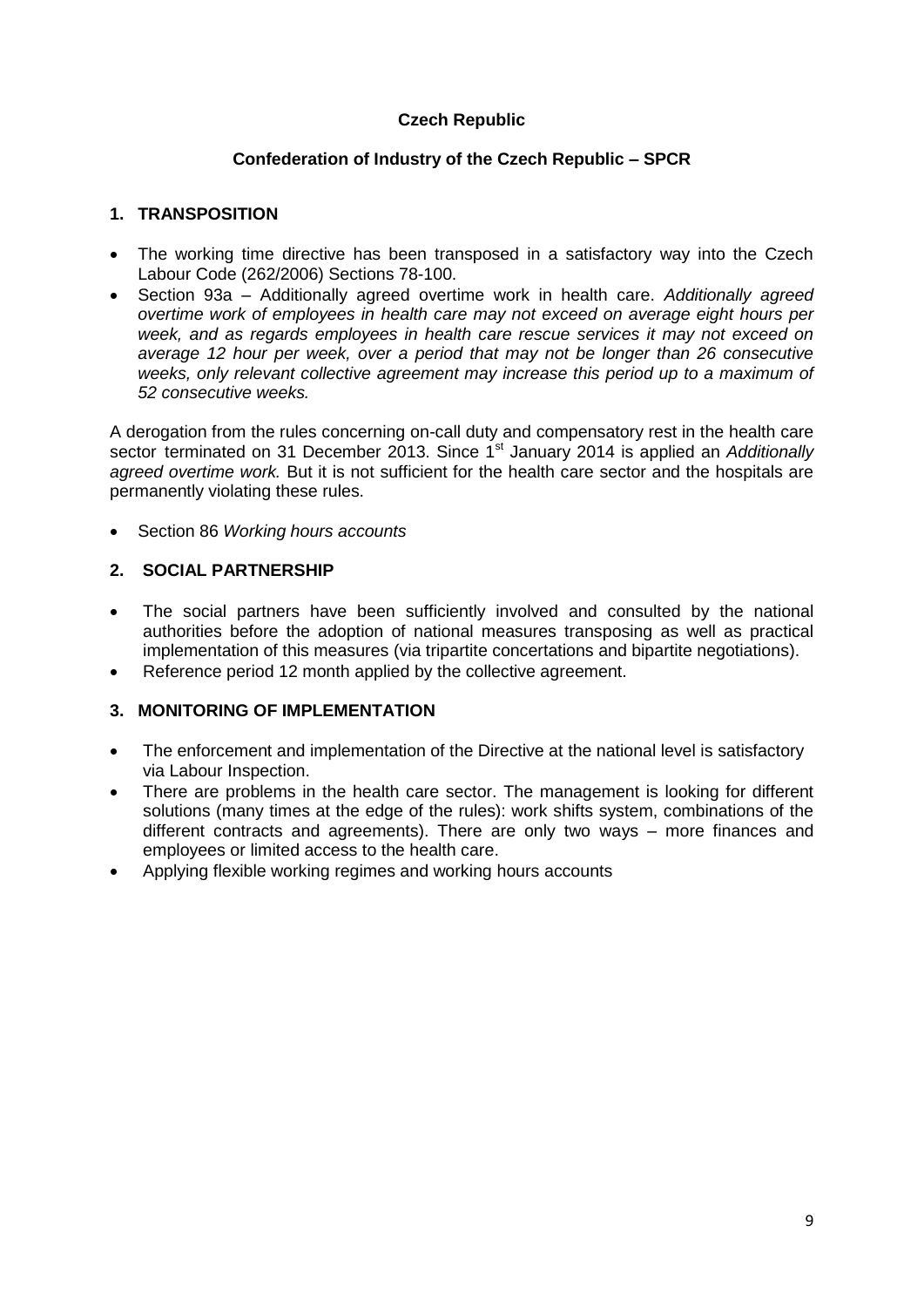# **Finland**

# **Confederation of Finnish Industries – EK**

- EK is satisfied the way the current Directive has been implemented in Finland. The Directive has functioned relatively well in practice.
- It is crucial that the Directive now as well as in the future gives room for national solutions and also allows Member States to take into account the specific situations in the forms of derogations, e.g. managing executives or other persons with autonomous decision-taking power.
- It is also important that the current Directive allows certain amount of flexibility in working time to be arranged through collective agreements.
- However, as the company-level flexible working time arrangements are amongst the key factors to the competitiveness of the European companies, in the future the Directive should directly make it possible to agree on flexible working time arrangements more widely in all levels (between employer and individual employee or between employer and worker representative and between collective bargaining parties).

Currently e.g. in Finland there are still too big differences between sectors and branches in terms of the possibilities given in the collective agreements to the parties at workplace level to agree on flexible working time arrangements. This has an instant influence on the competitiveness of certain sectors. The reason to the differences is to some extent the rigid and old-fashioned culture of trade unions in some sectors towards all sorts of flexible arrangements

- Our organisation"s priority is to increase the possibilities for companies in each sector to use flexible working time arrangements according to their needs.
- In the future the unpractical elements of the current Directive, such as the reference period of maximum 12 months, should also be modified. Longer reference periods would benefit both the employees and employers. They would better take into account the business cycles and customers" need. Furthermore, they would make it easier for workers to combine work- and private life in a longer perspective (e.g. saving longer leaves before the retirement).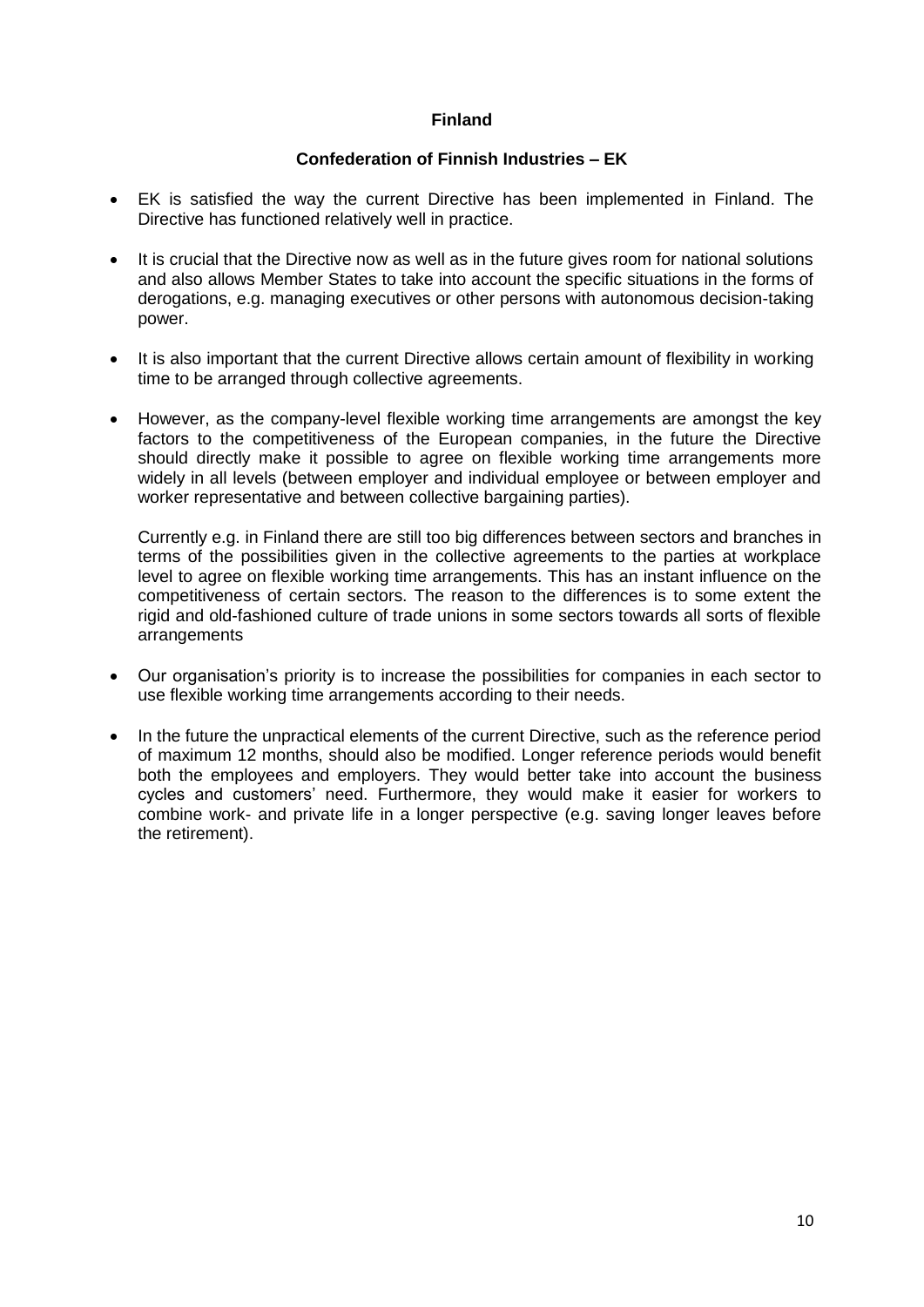## **France**

#### **Mouvement des Entreprises de France - MEDEF**

### **1. TRANSPOSITION**

- *Estimez-vous que la directive sur le temps de travail a été transposée de manière satisfaisante dans les États membres de l'UE?*
- *Si vous pensez que la transposition de la directive dans des secteurs spécifiques ou que certaines dispositions de cette dernière risquent de poser un problème, veuillez en indiquer la ou les raisons.*
- *Si vous pensez que la transposition a été effectuée de manière particulièrement satisfaisante à tous égards, veuillez préciser.*

En France, la transposition de la directive a été opérée de façon satisfaisante dans les domaines où elle était nécessaire. Et la loi française conserve des dispositions plus favorables que la directive, par exemple la durée maximale du travail qui est fixée à 44 heures en moyenne sur 12 semaines (et non à 48 heures).

Cependant l"interprétation donnée par la CJUE de certaines dispositions de la directive, en particulier sur la définition du temps de travail et sur le droit aux congés payés, s"oppose aux dispositions du droit national et crée une insécurité juridique pour les entreprises. Les dispositions relatives aux heures d"équivalence (temps de garde sur le lieu de travail) ont donc dû être sécurisées pour s"intégrer dans la durée maximale du travail, alors que le droit français ne les intégrait pas pour leur totalité.

Actuellement les multiples décisions de la CJUE sur les congés payés sont en contradiction avec la législation française conçue (depuis 1936) sur le principe selon lequel le droit et la durée des congés sont fonction de la durée du travail effectif (ou assimilé) accompli. Si la loi française a déjà supprimé toute condition d"une durée minimale de service pour se conformer à l"interprétation de la CJUE, la question de l"assimilation de toutes les périodes d"absence à du travail effectif pour le droit au congé annuel de quatre semaines n"est pas réglée et exigerait à notre avis une modification du texte de la directive plutôt que de la loi française.

# **2. PARTENARIAT SOCIAL**

 *Estimez-vous que les autorités nationales ont suffisamment consulté les partenaires sociaux et qu'elles les ont associés comme il convenait avant l'adoption de mesures visant la transposition de la directive et lors de leur mise en application?*

Oui

 *La directive prévoit en ses articles 17 et 18 des mesures dérogatoires par voie de conventions collectives ou d'accords conclus entre partenaires sociaux. Veuillez faire part de vos constatations à cet égard. Certains exemples vous semblent-ils susceptibles de servir de modèles de bonnes pratiques?*

Les dérogations prévues par les articles 17 et 18 sont utilisées dans nos accords collectifs (notamment pour les salariés ayant un pouvoir de décision autonome et pour la période de repos quotidien de 11 heures). Nous considérons qu"elles sont indispensables pour permettre la flexibilité nécessaire à l"organisation du travail et prendre en compte les situations dans lesquelles la durée du travail ne peut être prédéterminée.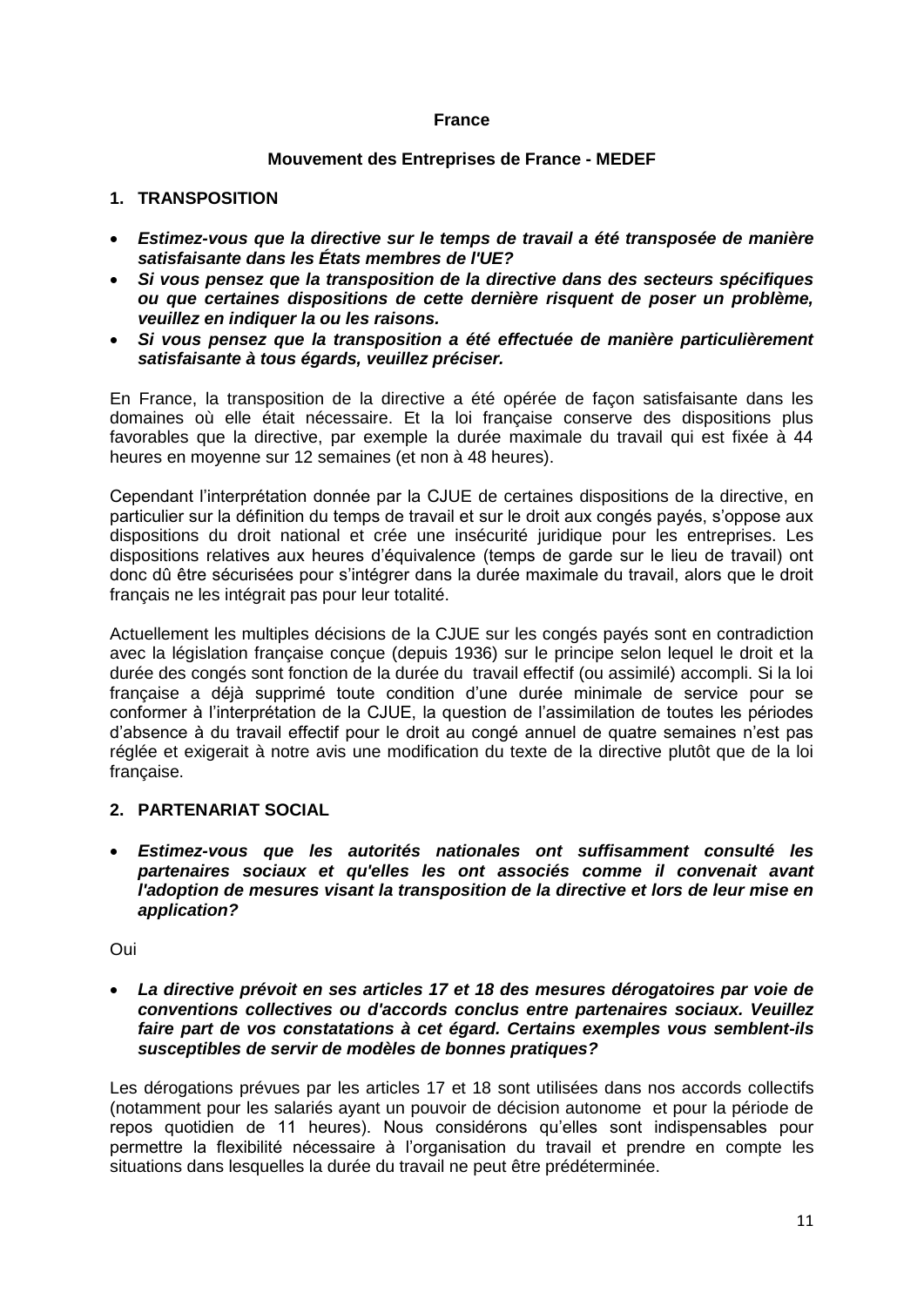# **3. SUIVI DE L'APPLICATION**

- *Veuillez indiquer si vous jugez satisfaisants le contrôle et l'application de la directive au niveau national.*
- *Si vous avez constaté un quelconque problème, veuillez en indiquer les incidences générales et formuler des recommandations en vue de sa résolution.*
- *Avez-vous relevé des exemples de bonnes pratiques en ce qui concerne le contrôle et l'application de la directive?*

Le contrôle et l"application des dispositions relatives à l"aménagement du temps de travail sont assurés à la fois par l"inspection du travail et par les juges qui vérifient strictement que les mesures appliquées y sont conformes et assurent la protection de la sécurité et de la santé des salariés.

Mais les entreprises sont victimes de l"insécurité juridique qui résultent des réponses apportées par la CJUE aux questions préjudicielles souvent posées par les juridictions françaises. A cet égard une clarification des textes, basée sur l"objectif de la directive de protection de la santé, permettrait de résoudre ce problème.

# **4. ÉVALUATION**

- *Veuillez décrire les éventuels travaux d'évaluation menés sous votre autorité.*
- *Veuillez exposer les principales conclusions sur les incidences socioéconomiques des mesures de transposition, notamment en ce qui concerne :*
	- *o la santé et la sécurité des travailleurs*
	- *o l'équilibre entre vie professionnelle et vie privée*
	- *o la souplesse des entreprises et leur compétitivité*
	- *o les consommateurs et les usagers*
	- *o les PME*
	- *o les charges administratives et réglementaires.*

#### Aucun

#### *Selon vous, l'application de la directive dans les États membres sert-elle les objectifs visés (protéger et améliorer la santé et la sécurité des travailleurs, tout en prévoyant une certaine souplesse dans l'application de diverses dispositions et en veillant à éviter d'imposer des contraintes inutiles aux PME)?*

Oui. La souplesse nécessaire provient des possibilités de dérogation, mais la jurisprudence dépasse les objectifs de la directive en contredisant le droit national et en s"opposant, contrairement à la lettre du texte à ce que la définition du temps de travail se fasse conformément à la législation / ou à la pratique nationale et que le congé annuel payé bénéficie aux salariés conformément aux conditions d"obtention et d"octroi prévue par la législation /ou la pratique nationale.

# **5. PERSPECTIVES**

#### *Veuillez préciser:*

- *les priorités de votre organisation dans ce domaine,*
- *toute proposition d'ajout ou de modification de la directive, ainsi que le raisons qui la sous-tendent,*

*• toute mesure d'accompagnement au niveau de l'UE qui, selon vous, pourrait être utile.*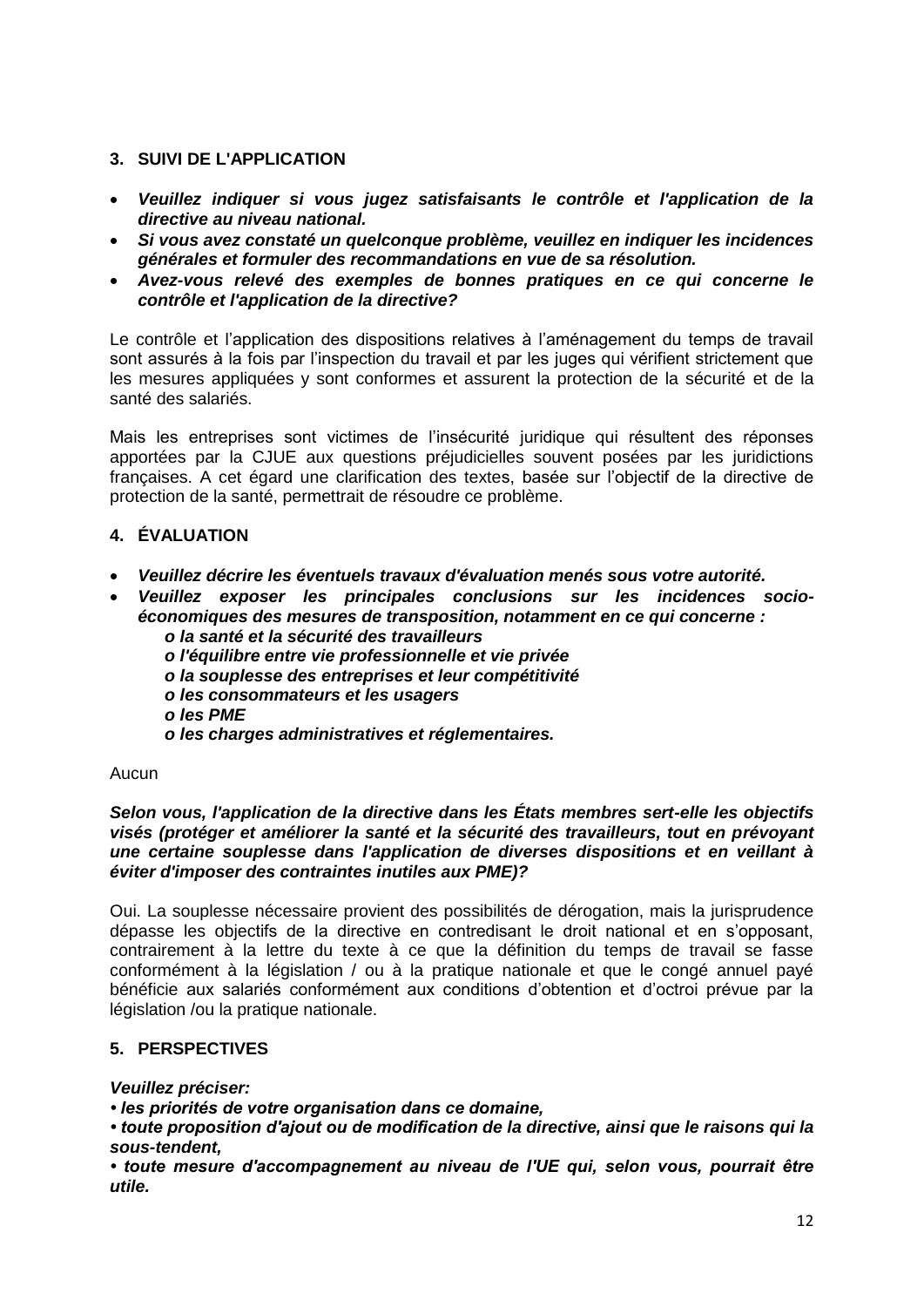La priorité est de clarifier les dispositions sur le congé annuel qui doivent, au niveau de la directive, rester des prescriptions minimales de sécurité et de santé.

Pour le reste il convient de n"apporter aucune rigidité supplémentaire aux possibilités d"aménagement du temps de travail qui sont indispensables à la compétitivité des entreprises. Pour le MEDEF ces questions relèvent du dialogue social dans les entreprises, la réglementation européenne ou nationale ne devant fixer que les dispositions d"ordre public destinées à protéger la santé et la sécurité des salariés.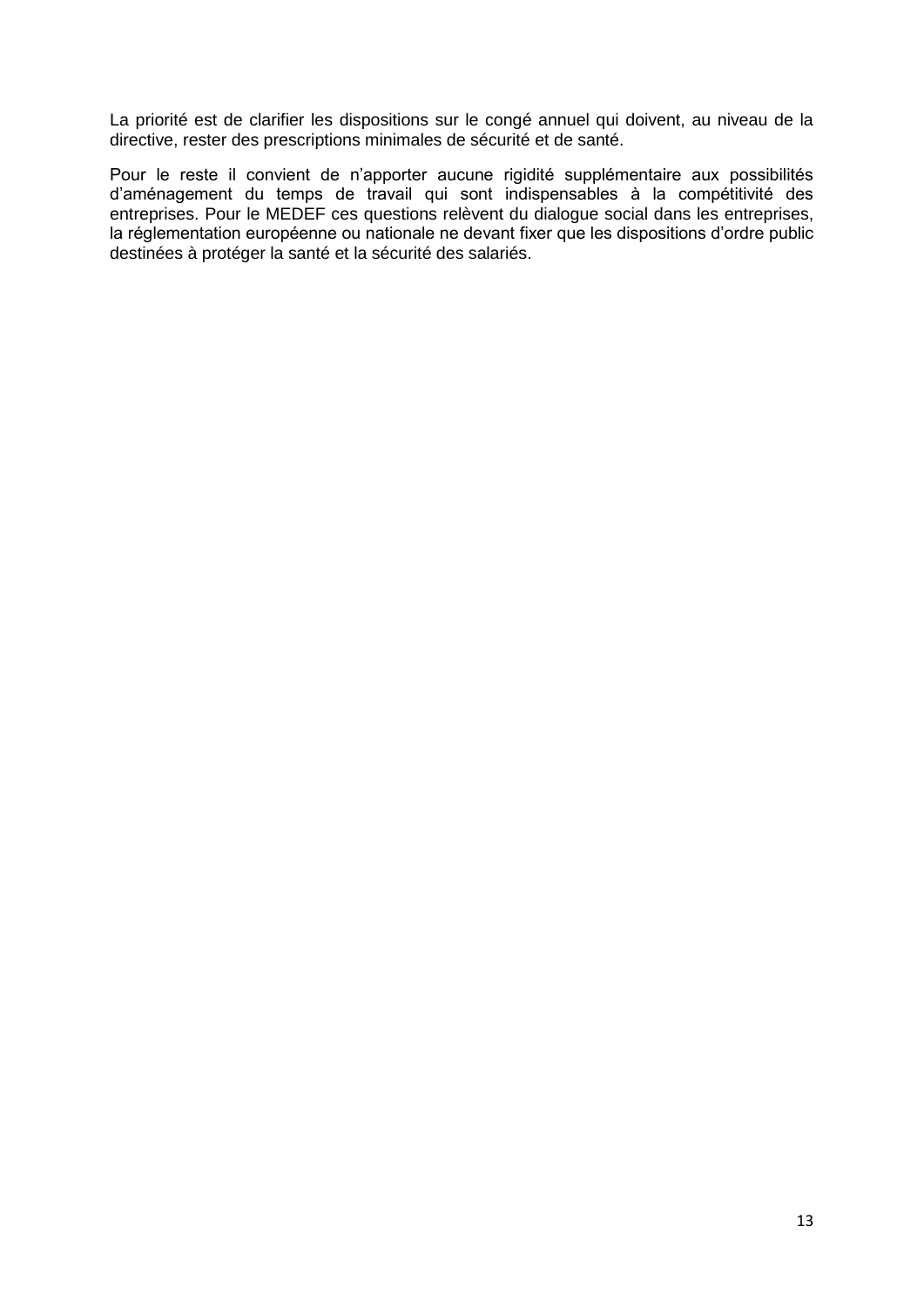## **Germany**

### **Bundesvereinigung der Deutschen Arbeitgeberverbände – BDA**

### **1. TRANSPOSITION**

#### *Do you consider that the Working Time Directive has been transposed in a satisfactory way in the EU Member States?*

The German Working Hours Act (ArbZG) meets the requirements of the Working Time Directive (WTD). However, in some cases, the Working Hours Act is framed even more strictly than the working time directive. This sometimes leads to negative restrictions on working time flexibility.

Regarding maximum working time, the Working Hours Act goes beyond what is required under the Working Time Directive. According to Article 6 of the Working Time Directive, the average working time for each seven-day period including overtime must not exceed 48 hours. But within this framework, the employer is free to determine working time arrangements. The German Working Hours Act merely allows a maximum daily working time. The restriction on maximum daily working time often impedes companies in periods of peak production which call for longer working hours in the short term and restricts flexibility, above all in international competition. In particular, growing economic cooperation in the framework of international value creation chains calls for operational cooperation across several time zones. This in turn calls for more flexibility in the legislative framework for the organisation of working time. The necessary health protection is also safeguarded when workers switch from daily to weekly working time. First, working time is appropriately limited by a maximum weekly working time. Second, the minimum daily rest period of eleven hours is sufficient to protect against overwork.

Nevertheless, flexibility measures must not lead to more stringent documentation obligations in national laws – in particular, in § 16 paragraph 2 ArbZG.

If you consider that there is room for concern about transposition in specific sectors or concerning specific provisions, please give details.

The precedence given to more specific Community provisions provided for in Article 14 WTD must be maintained. This applies in particular for the more flexible provisions of Directive 2002/15/EC on the organisation of the working time of persons performing mobile road transport activities. Above all, the more favourable (as compared with the Working Time Directive) definition of periods of availability in Article 3 of Directive 2002/15/EC and the extension of the reference period through collective agreements provided for in Article 8 of Directive 2002/15/EC, both of which are taken into account in § 21 a ArbZG, are of essential importance for the haulage sector. Use of the possibility to negotiate the organisation of working time is also made in the corresponding collective agreements.

*If you consider that transposition of the Directive has been particularly satisfactory in any respect, please give details.*

-

# **2. SOCIAL PARTNERSHIP**

*Do you consider that the social partners have been sufficiently consulted and involved by the national authorities before the adoption of national measures transposing the Directive, as well as concerning the practical implementation of these measures?*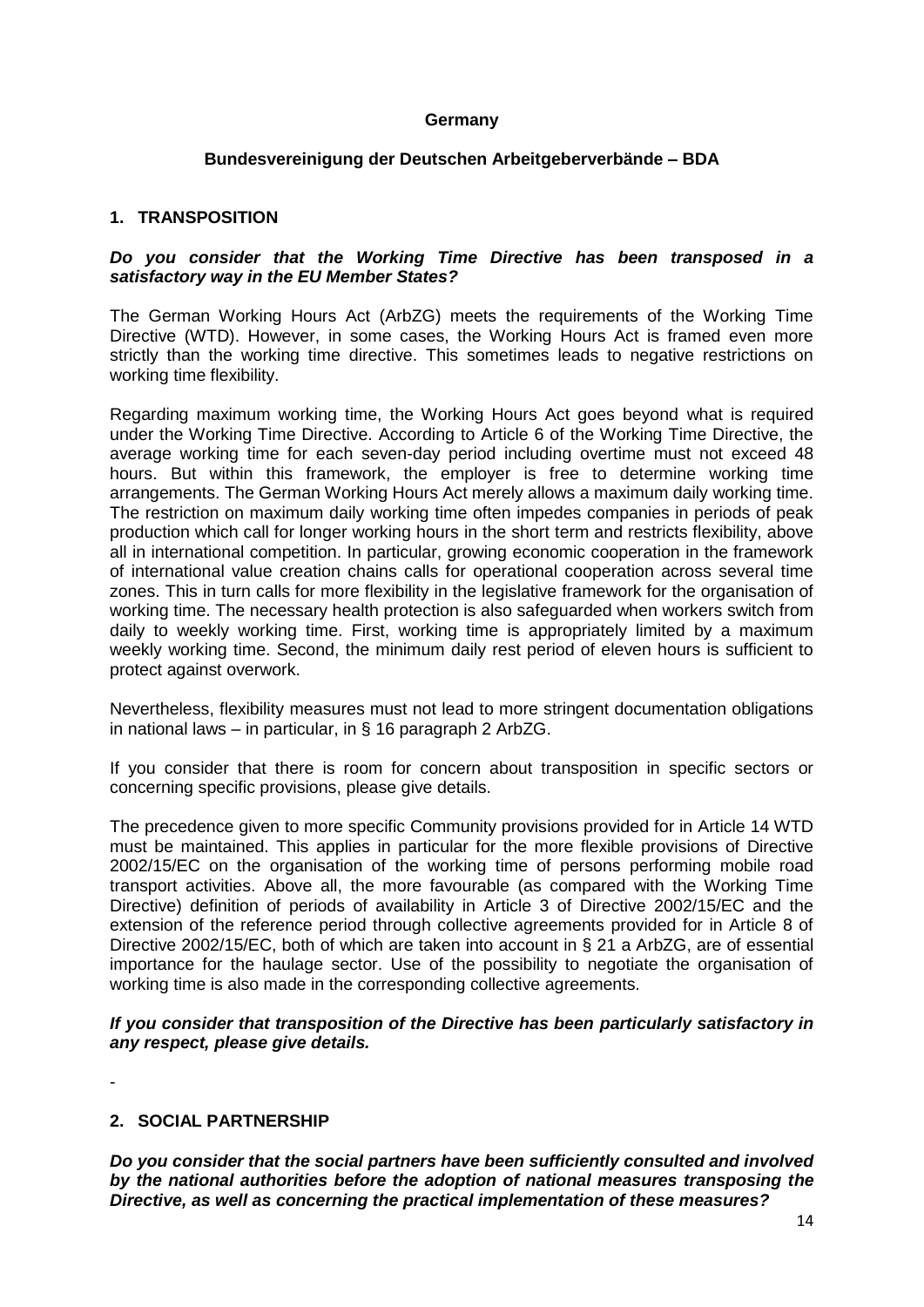The social partners are consulted when laws are amended. They are informed about the draft legislation and have the possibility to submit written comments. The social partners are regularly invited to take part in a federal-level parliamentary hearing. Members of the relevant parliamentary committee have the possibility to pose questions to the social partners with a view to ascertaining the effects of the new law.

#### *The Directive provides at Articles 17 and 18 for derogations by means of collective agreements or agreements concluded between the two sides of industry. Please indicate how you evaluate the experience in this regard. Are there any examples which you consider as providing possible models of good practice?*

There are numerous tried and tested derogations enshrined in collective agreements in various sectors.

# **3. MONITORING OF IMPLEMENTATION**

#### *Please indicate whether you consider that the enforcement and monitoring of the Directive at national level is satisfactory*.

As implementation act, the Working Hours Act is monitored and enforced by the responsible regulatory authority. The regulatory authority determines the necessary measures which the employer must take in order to meet its obligations under the Working Hours Act. Furthermore, the regulatory authority can require the employer to provide information needed to implement the Working Hours Act.

#### *If you see any problems, please indicate their overall impact and make recommendations for improvement.*

In Germany the employment of workers on Sundays and public holidays is generally prohibited. However, there are exemptions for certain areas. In addition, regulatory authorities can permit further exemptions. This must be possible with less red tape.

*Can you identify any examples of good practice as concerns monitoring and enforcement?* 

#### **4. EVALUATION**

-

-

*Please describe any evaluation work carried out under your authority.*

*Please indicate what were the main conclusions as regards the socio-economic impact of the transposing measures, in particular on:*

- *workers' health and safety*
- *work/life balance*
- *business flexibility/competitiveness*
- *consumers/service users*
- *SMEs*
- *administrative/regulatory burden.*

The protection of workers` health is safeguarded by the current provisions. Nevertheless, the Working Hours Act goes beyond what is necessary in the interest of health and safety, for instance with regard to maximum working time (see above under point 1.). This is to the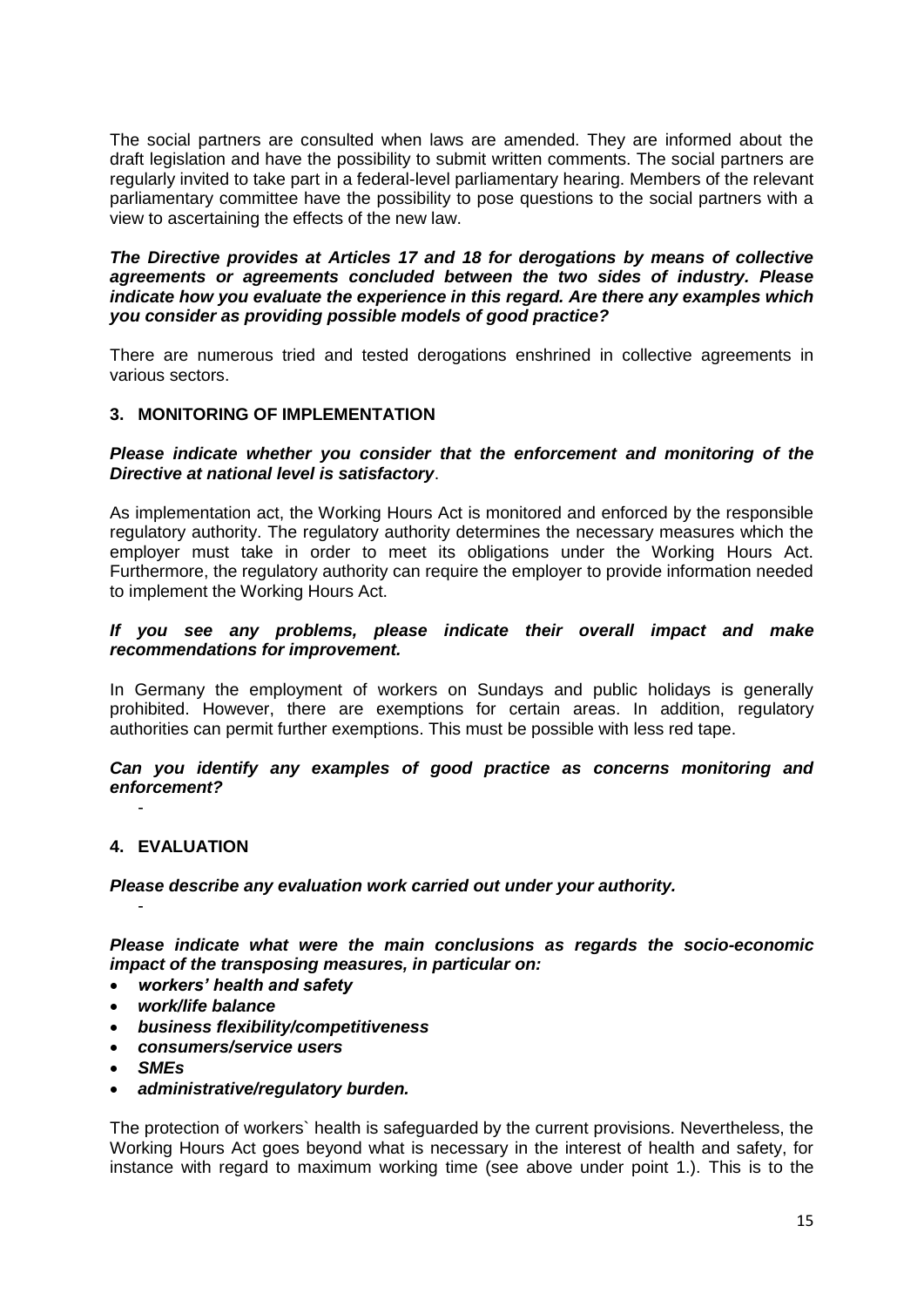detriment of flexibility allowing a better work-life balance. Thus, a maximum weekly working time would increase flexibility and improve the work-life balance.

Greater flexibility in working time would also enhance the competitiveness of the German economy. Companies could hold their own better in international competition. Increasing competition at global level calls for the ability to adjust rapidly and flexibly to demand.

Digitisation of the world of work offers the technical framework for this also in the interest of a better work-life balance. Working time legislation must also take adequate account of this and must not leave unexploited the advantages and opportunities for a more flexible deployment of employees arising from digitisation.

#### *Does the practical application of the Directive in the Member States, in your view, meet the objectives of the Directive (i.e. to protect and improve the health and safety of workers, while providing flexibility in the application of certain provisions and avoiding imposing unnecessary constraints on SMEs)?*

Flexibility in the application of the provisions of the Directive is not satisfactory. The Directive meets its objectives regarding the protection of health and safety of workers.

ECJ jurisprudence on working time in the SIMAP and Jaeger (on-call duty has to be regarded as working time) cases has deeply changed working time legislation in Germany, which has considerable consequences for companies and employees. The implications of the ECJ jurisprudence are not limited to the health sector but also extended to certain industrial sectors, for instance those in which an in-house fire brigade has to be maintained or other safety-related services have to be performed. A revision of the Working Time Directive is therefore urgently needed in order to reach more working time flexibility.

The concrete and balanced proposal for solving practical problems tabled by employers in European social partner negotiations provides that on-call duty should be defined in the Working Time Directive as an additional time category alongside working time and rest periods consisting of active and inactive parts. The inactive part of on-call duty should not be classified as working time insofar as national legislation and/or negotiated provisions so provide. With such a provision, the absurd situation would be remedied whereby a fireman would be obliged to take a long rest period directly after a night of undisturbed sleep during on-call duty – "a rest period to recover from a rest period" as it were – because this form of inactive on-call duty is deemed to be working time under ECJ jurisprudence.

# **5. OUTLOOK**

# *Please indicate:*

- *any priorities for your organisation in this subject area;*
- *any proposal for additions or changes to the Directive, stating the reasons;*
- *any flanking measures at EU level which you consider could be useful.*
- a) Priorities at national level

Technological developments and the trend towards individualisation of life models and working time models increasingly offer more opportunities for companies and employees to be flexible. In this connection, individual organisation of working time with autonomous availability in terms of location and duration of working time is increasingly moving centrestage for employees. Against the background of these developments, a corresponding adjustment to or greater flexibility in statutory national framework conditions is necessary. The other two objectives pursued by the Working Time Directive – safety and health protection in the organisation of working time – are already sufficiently taken into account.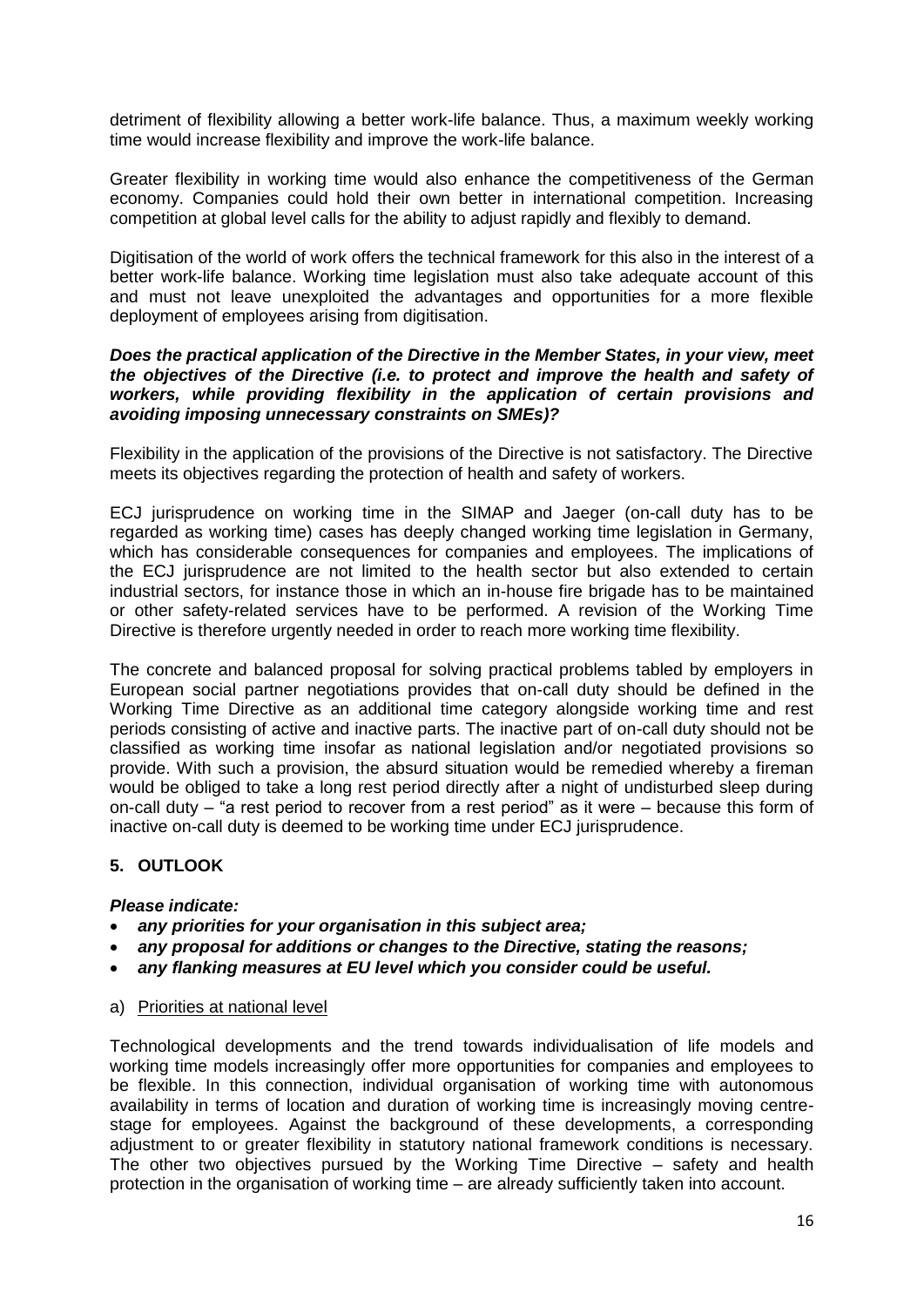In addition to a shift to a maximum weekly working time, further flexibility measures should be taken. Thus, the possibility for collective agreements to provide for derogations from the minimum rest period of eleven hours should be further extended.

#### b) Necessary amendments at EU level

#### aa) On-call duty

Prompted by ECJ jurisprudence in the SIMAP/Jaeger cases, an amendment to the Working Time Directive at EU level concerning on-call duty is necessary. On-call duty must not be deemed to be working time in all circumstances. At least, inactive parts of on-call duty should not be regarded as working time. In this regard, the review of the Working Time Directive must respect existing approaches for evaluating on-call duty that have developed historically in individual countries and sectors, and not impede their functioning. It should also be taken into account here that the nature and intensity of the workloads associated with on-call duties vary considerably depending on where they are used; accordingly, there is no place for a centralising "one size fits all" solution to the issue of on-call duty.

For employers, there is an urgent need for a legislative reaction at European level in order to allow the status quo before the above-mentioned ECJ rulings to be reinstated. The Working Time Directive must enable the continuation of tried and tested forms of on-call duty which meet the wishes of employees and companies and which are in no way incompatible with health protection.

To this end, an instrument must be introduced which makes it possible to differentiate between different forms of on-call duty. This differentiation could be implemented through the introduction of a new time category. The European Commission had also proposed a category covering the "inactive parts" of on-call duty in the initial stages of the revision of the Working Time Directive. The "inactive parts" of on-call duty would not then be regarded as working time.

Against the background of different workloads faced by employees, social partners at sectoral or company level should be able to decide for themselves on a flexible organisation within this new time category. At least, an opening clause should be created so that it can be decided in each collective agreement that inactive parts of on-call duty and/or waiting periods are not credited or are only partially classified as working time.

In this way, sufficient account would be taken in particular of those constellations where oncall duty consists to a very large extent of inactive periods, as is the case with in-house fire brigades for example.

#### bb) Amendment of the reference period for maximum weekly working time

Also necessary is an amendment of the reference period contained in Article 16 (b) WTD concerning maximum weekly working time within the meaning of Article 6 WTD, taking it from four to twelve months. In the case of collective agreements, a further extension of the reference period beyond twelve months must also be possible. This would mean a genuine added value for working time flexibility to the benefit of companies and employees alike.

#### cc) Delete non-regression clause

The so-called non-regression clause (Article 23 WTD) which prevents national law being amended to a lower level decreed in the Directive should be deleted in order to enable more flexible provisions at national level.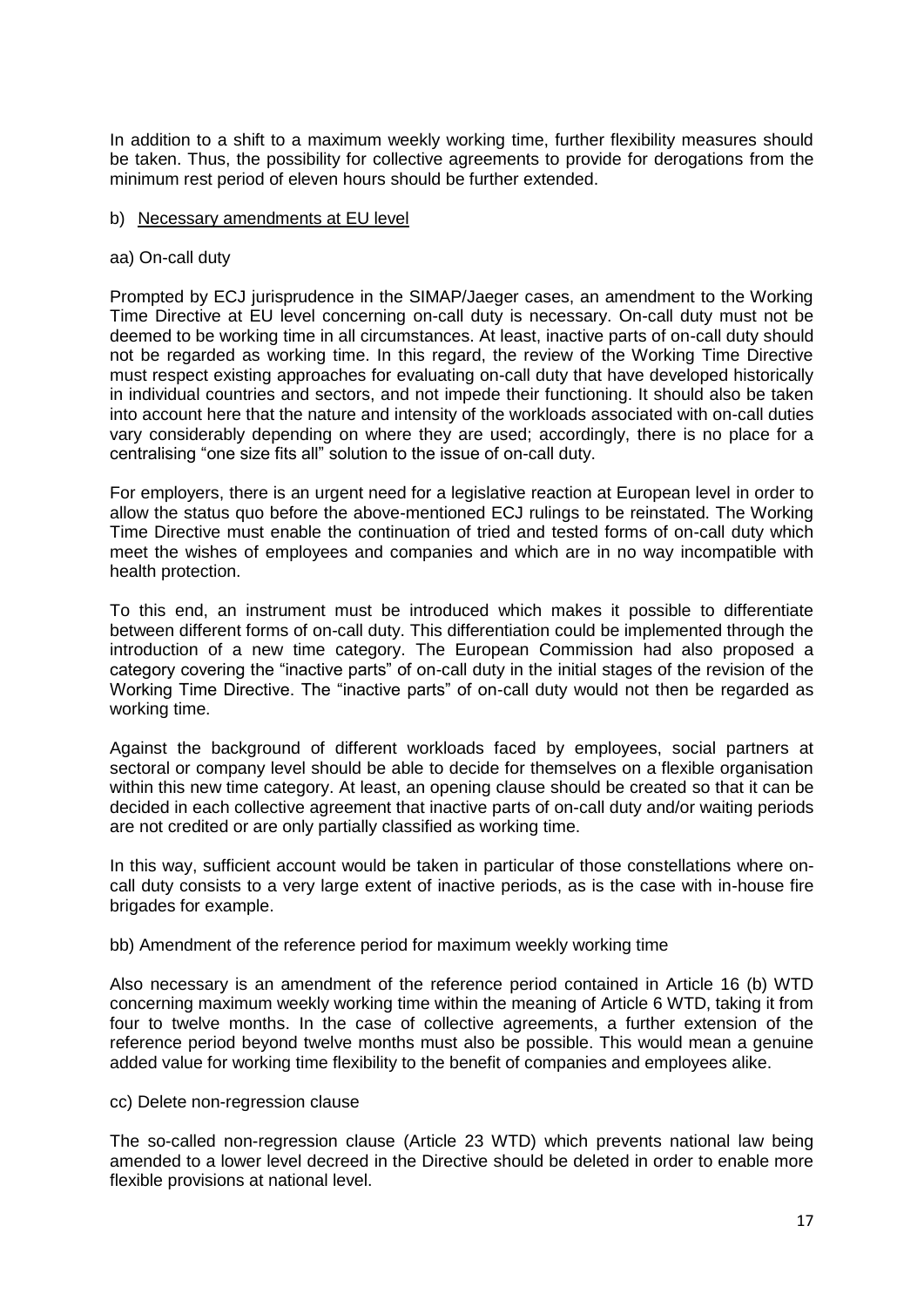dd) Maintain the opt-out regulation

Efforts to make the Working Time Directive more flexible must not at the same time bring in new restrictions. Above all, the opt-out possibility in Article 22 WTD enabling a derogation from maximum weekly working time must be maintained.

#### ee) Amendment of right to leave

There is also a need for an amendment at EU level concerning the provisions in the Working Time Directive on the right to leave. Whereas ECJ clarified in its ruling in the KHS case (dated 22 November 2011, C-214/10) that the right to paid annual leave lapses at the latest 15 months after the end of the year in respect of which the right arises, even in the case of long-term illness, this long entitlement period is not necessary in such cases however. Rather, the right to paid annual leave should continue to be linked strictly to the year in which it is earned in these cases too.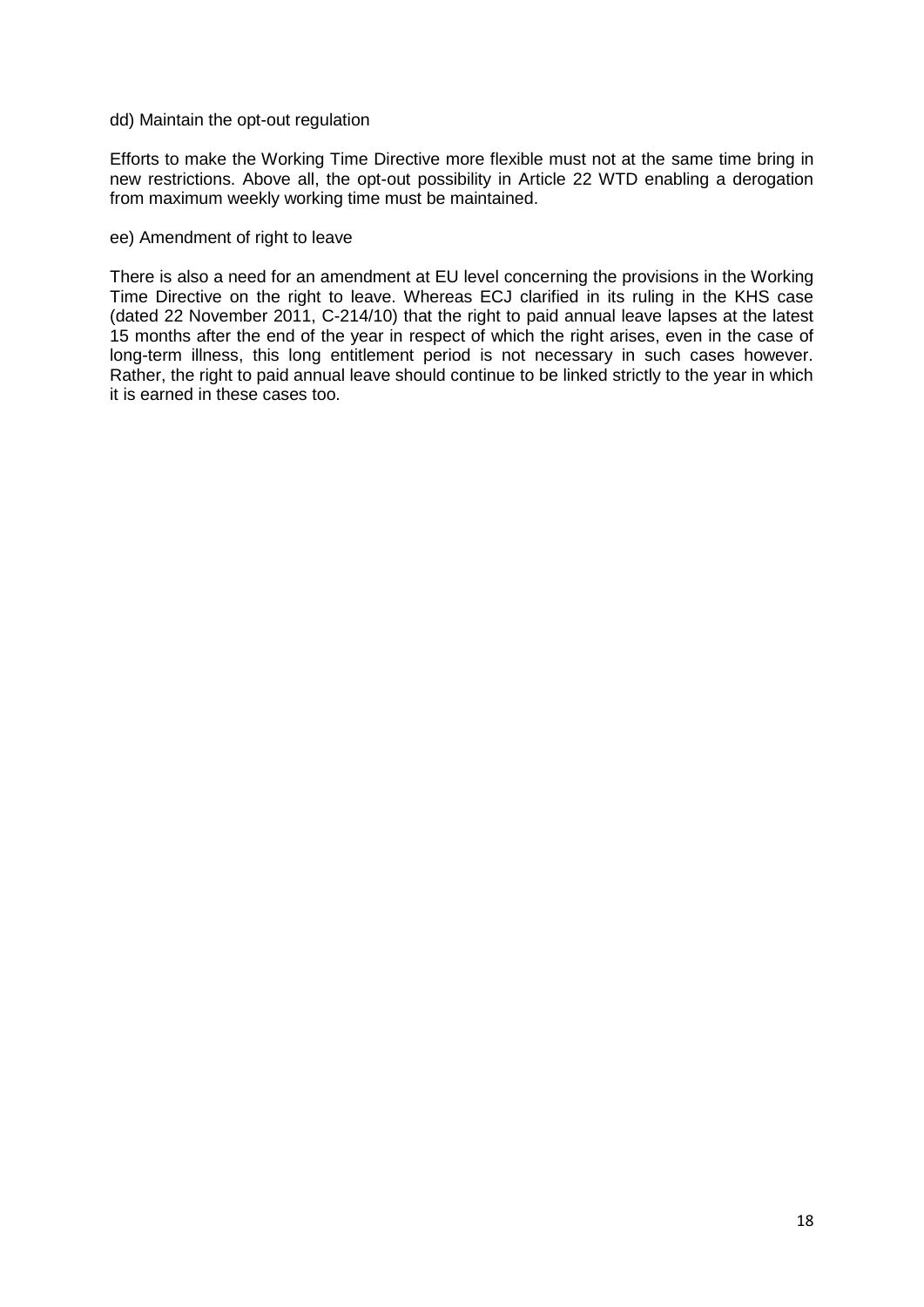# **Ireland**

#### **Irish Business and Employers Confederation – IBEC**

#### **SUMMARY OF THIS SUBMISSION**

The Directive is entirely unfit for purpose. It requires radical amendment. Its practical impact has been extremely negative for employers and for the administration of the State. It has created burdens on employers and on the taxpayer which are disproportionate to any benefits it may have created for workers. It is so difficult to operate that many member states have been unable to effectively transpose its provisions. It has produced absurd interpretations by the CJEU including that workers who are asleep can be deemed to be working and that workers who are deceased are entitled to paid annual leave.

The provisions of the Directive are so onerous that a majority of EU member states have opted out of one of the key provisions of the Directive, Article 6, which regulates the maximum average number of working hours per week. This level of opt-out creates a crisis of credibility for the Directive which urgently needs to be addressed. The opt-out needs to be maintained, but the Directive needs to be amended to make it more realistic and thus provide a path for those member states who have opted out to opt back in again. In the interim, Ireland should exercise its right to opt out of Article 6.

While all employers face some challenges arising from the Directive, the health and care sectors face particular challenges. Residential care providers and the home-care sector are in serious danger of having their entire model of service provision made unviable by the Directive. The consequent cost for the State and society in general of that outcome would be unacceptably high.

Ibec submits that the amendments which are required include the following:

- 1. The creation of a new category of time, namely "on-call time", which can be treated differently to both working time and rest.
- 2. The introduction of greater flexibility in the implementation of the provisions of the Directive, including by (a) permitting compensatory rest to be provided within a reasonable period and (b) making available longer averaging periods for the maximum working week.
- 3. A permission for member states to make annual leave dependent on attendance at work, such that annual leave need not accrue during periods of protracted absence unless member states provide for such accrual.

To permit effect to be given to these amendments, an amending Directive should not contain any non-regression clause.

# **SECTION 1 – INTRODUCTION**

#### **1.1 Expressions used in this submission**

In this submission:

 Directive 2003/88/EC concerning certain aspects of the organisation of working time is referred to as "the Directive", which expression also includes the preceding directives relating to working time, namely Directive 1993/104/EC and Directive 2000/34/EC;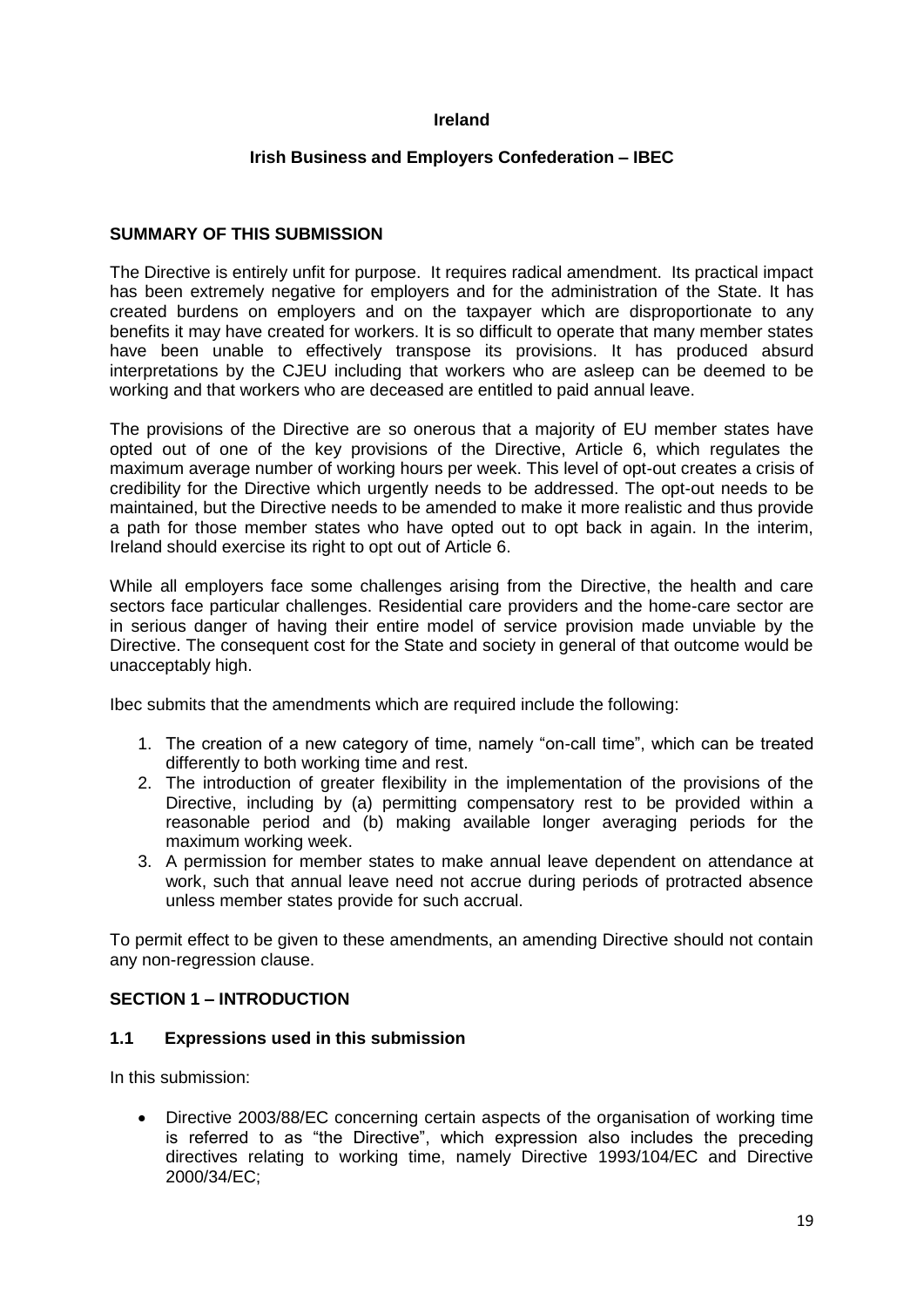- the primary Irish transposing measure, the *Organisation of Working Time Act 1997* is referred to as "the Act of 1997";
- the Report from the Commission to the European Parliament, the Council, the European Economic and Social Committee and the Committee of the Regions on implementation by member states of Directive 2003/88/EC ("the Working Time Directive") COM(2010) 802 is referred to as "the Commission's Report of 2010";
- the sectors of the economy which provide health care, care to the elderly in both residential and in-home settings, and care to persons with disabilities are collectively referred to as "health and care sectors", an expression which includes both public and private provision of such services, and the services they provide are referred to as "health and care services";
- the expression "employer"s premises" includes all places where the employed worker actually works, including places that are different to the place at which the employer is based.

# **1.2 Background to this submission**

Article 24(2) of the Directive provides that

*"Member states shall report to the Commission every five years on the practical implementation of the provisions of this directive, indicating the viewpoints of the two sides of industry."*

The social dialogue communication of 26 June 2002 states that in the context of Article 137 directives

*"the Commission will consult the social partners when preparing reports on the directives concerned."*

The Commission has requested member states to report further to Article 24(2), with a view to the Commission preparing its report. The Commission has also asked the European social partners for their views, further to the social dialogue communication of 2002.

Ibec has been requested to make submissions to both the Irish Government (through the Department of Jobs, Enterprise and Innovation) and *BusinessEurope* so that the views of Irish employers can be represented in their respective inputs to both strands of the Commission"s review. This submission has been prepared for submission both to the Irish Government and *BusinessEurope*.

# **1.3 Previous actions have highlighted the deficiencies in the Directive**

The commonly-held understanding that the Directive is not fit for purpose is not new. It is evident from the Commission"s attempt to reform the Directive which failed in 2009 and the social partners' attempt to negotiate an amended directive which failed in 2012. Both failures followed lengthy processes in which the deficiencies of the Directive were examined in great detail.

The problems arising from the Directive were assessed in detail in the Commission"s Report of 2010 and the accompanying Commission Staff Working Paper SEC(2010) 1611/2.

# **1.4 Inaccurate statements about Irish law in the Commission's Report of 2010**

While the Commission"s Report of 2010 is a helpful analysis in many respects, it should not be taken as being accurate in every respect. For example, it fell into serious error in its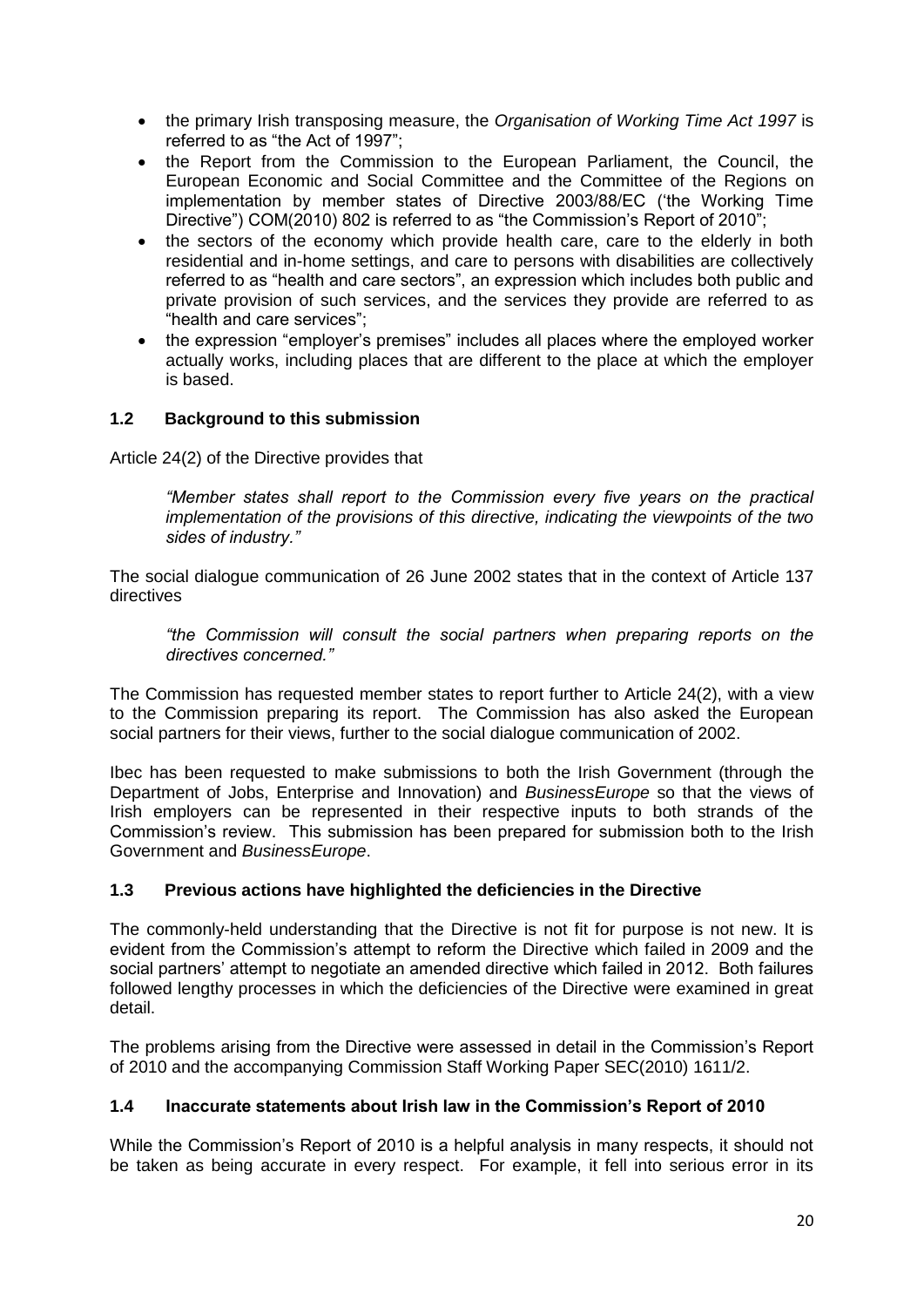assessment of Ireland"s transposition of the definition of "working time". The Report asserts the following.

*"It is also clear that there is a significant number of member states where on-call time at the workplace is still not fully treated as working time in accordance with the Court's decisions:*

- *There is no legal requirement or practice of treating "active" on-call time as working time in Ireland (as a general rule) …*
- *"Inactive on-call time at the workplace is, as a general rule, not counted as working time by the applicable national law … in … Ireland …"*

These assertions are not correct. The definition of working time in the Act of 1997 closely follows the definition of working time in the Directive. When the CJEU interpreted the Directive"s definition of working time broadly in cases such as *SIMAP*, *Jaeger* and *Dellas*, the Irish Labour Court was able to – and repeatedly has – applied that broader interpretation to the definition to the Irish legislation. In light of the Labour Court"s interpretation, which includes both active on-call time and inactive on-call time at the workplace, there is no need for the Act of 1997 to expressly include those elements in the definition of "working time" – they are already included in that definition.

The foregoing should not be read as a suggestion that there is universal compliance with rules on on-call time across all sectors of the economy.

# **SECTION 2 – ON-CALL TIME**

#### **2.1 Introduction: the challenge for the health and care sectors**

The Directive poses particular challenges for the health and care sectors. Ireland had a hybrid model of provision of health care, care to the elderly and care to persons with disabilities.

- Some services are publically-funded and publically provided.
- Some services are publically-funded and privately provided.
- Some services are privately-funded and privately provided.

Under this model, the State is the primary funder of the great majority of health and care services. The State is also the default provider to people who cannot afford private provision, so measures which render private provision uneconomic have an impact on the finances of the State. The provisions of the Directive which impact adversely on providers of health and care services – whether public or private – are of fundamental concern to the community as a whole; the impacts are not limited to the employers in these sectors.

For reasons described below, full compliance with the CJEU"s interpretation of the Directive"s provisions in relation to the maximum working week and compensatory rest would have a massively negative impact on the ability of employers in the health and care sectors to provide services. This would have a further knock-on effect on the earnings of workers in these sectors, and in some cases for the survival of those workers" jobs.

As described above, Irish law is compliant with CJEU decisions. In many cases, practice in Ireland is not compliant, in part because workers are not willing to forego overtime earnings.

There are two radically different scenarios which need to be considered in relation to the health and care sectors.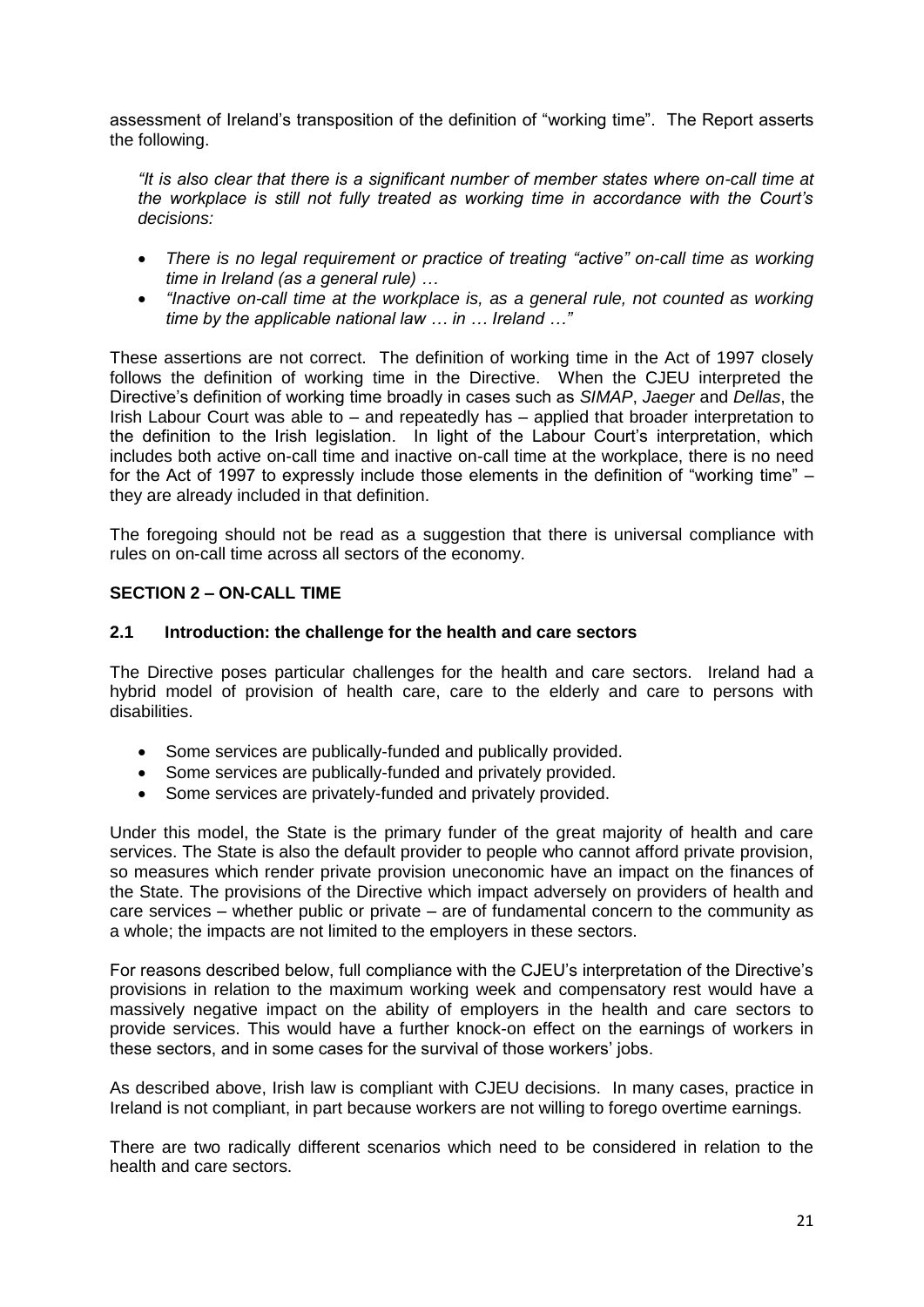- Where working hours have, historically, been excessive.
- Where real working hours are not excessive but may be artificially depicted as being excessive by virtue of the decisions of the CJEU.

# **2.2 Where working hours have, historically, been excessive, the Directive should continue to forbid excessive hours.**

This first category includes many junior hospital doctors doing on-call work. The Directive was implemented in Ireland in relation to "doctors in training" (herein described as "junior hospital doctors") in progressive stages which were specified in secondary legislation in 2004. However, many issues remain to be resolved in relation to junior hospital doctors. The reasons for the lack of a resolution of this issue are complicated. The reasons include:

- the fact that doctors" representatives have sought increased pay rates to offset losses in overtime earnings which would follow from reductions in hours;
- labour market pressures and the challenges in providing a suitable number of qualified medical personnel in the midst of an unprecedented economic crisis; and
- the fact that the work of junior hospital doctors is inextricably linked to their training and educational needs.

The issue of the working hours of junior hospital doctors are currently being addressed in a collective bargaining process.

Ibec does not suggest any change to the Directive which would avoid the imperative to bring the working hours of junior hospital doctors down to levels which are consistent with the protection of the health and safety of the doctors themselves and of their patients.

# **2.3 Where working hours are not excessive, Directive should be amended to permit existing work patterns.**

The decisions of the CJEU have had perverse consequences in relation to certain categories of workers in the health and care sectors. These are workers whose working hours were never excessive, but which might now be deemed to be excessive because of the artificial interpretation of the definition of "working time" prescribed by the CJEU. This definition includes inactive on-call time at the employer"s premises as working time irrespective of the likelihood of the worker being required to work during that time.

The CJEU"s interpretation arose from the factual matrix of junior hospital doctors. It is not too much of a simplification to say that, in many cases, such doctors were required to work excessive hours. Some of those hours were asserted by their employers not to be working time because the doctors were said to be "on-call" and could rest at their employers' premises between calls. However, in reality, the amount of rest which the doctors received in any given period of "on-call" work was often so little that the aggregate rest was inadequate. The CJEU found a remedy to this problem by finding that all inactive on-call time at the employer's premises is included in the definition of "working time".

In addressing one problem, the CJEU created another. The Court's definition of "working time" now encompasses other categories of workers whose inactive on-call time at the employer"s premises almost always involves genuine rest. For example, in the sectors which provide care to the elderly and to people with disabilities, workers are often required to sleep in the premises, in case the service-users require assistance in the night. These periods are known as "sleepovers". Unlike junior hospital doctors in busy hospitals, workers who do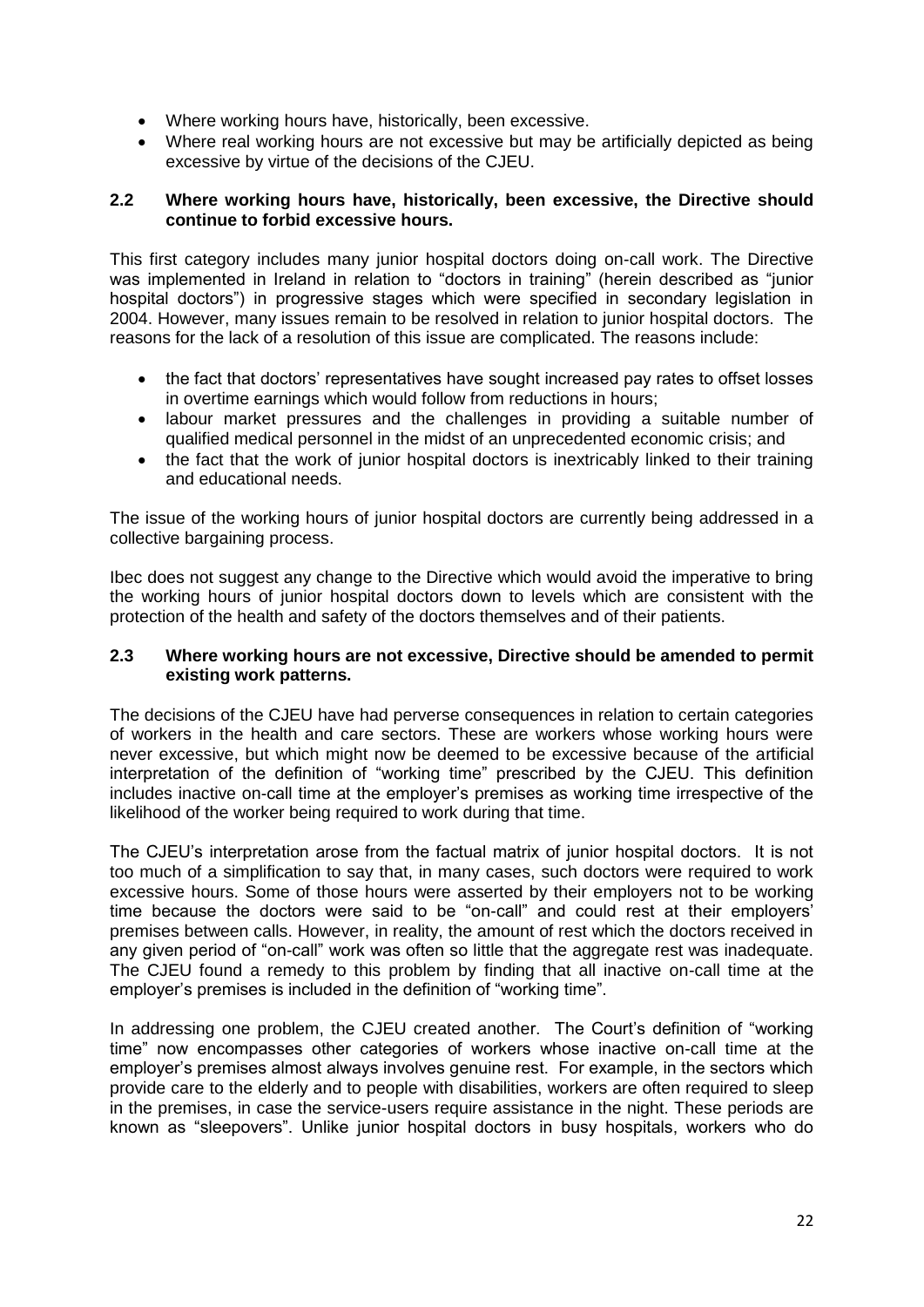sleepovers are rarely disturbed during the night. In reality, their sleepovers amount to rest, not work, but the CJEU appears to have deemed such sleepovers to be work.<sup>5</sup>

On the rare occasions when these workers are awoken during the night to attend to serviceusers, the ensuing time is (properly) regarded as working time for all purposes; nothing in this submission should be read as making any suggestion that this treatment of working time during the night should change.

This extension of the definition of "working time" cases a number of problems, the most obvious of which are as follows.

#### **(a) Shortening the maximum working week, thereby reducing the worker's income**

By adding the time spent sleeping to the time spent actually working, there is a danger of the worker"s average weekly "working" hours exceeding the 48-hour maximum. To remedy this problem, employers would have to reduce working hours, both during the day and at night. This would place a burden on employers, who would need to find extra staff to fill the lost hours. It would also place a burden on employees, whose take-home pay must inevitably decrease if their real working hours (ie working hours during the day) decrease.

In order to help us better understand the practical impact of full compliance with the Directive in the health and care sectors, Ibec in 2012 examined a case study, using the actual rosters of an actual worker who was a typical full-time worker in a typical care facility. That case study remains relevant; it is attached hereto as Appendix 2 for illustrative purposes. In order to achieve compliance with the Directive during the period examined, the employer in question would have had to reduce her working hours – pre-rating the reductions across day and night – with the effect that she would have lost 17.5% of her earnings.

Enormous labour market challenges would arise if such workers were required to reduce their total working time. Public and private health and care services already face difficulties attracting and retaining suitably qualified employees. The recruitment of an additional cohort of qualified staff to replace a large block of working hours lost because of the CJEU"s definition of "working time" would place enormous new strains on an already strained situation.

Even greater practical problems would arise if such a worker"s working hours were such as to render him or her a "night worker" for the purposes of the Act of 1997. Even greater restrictions apply to the working time of night workers.

# **(b) Worker would have to receive an 11-hour break after his or her night's sleep**

Issues also arise in respect of Article 3 of the Directive, which requires every worker to receive an 11 hour break from work each day. By counting time spent sleeping as "working time", a worker who works a shift of as short as 5 hours, then completes an 8-hour sleepover, would be obliged to take an 11 hour break before working again.

1

<sup>&</sup>lt;sup>5</sup> Please note that this statement is without prejudice to Ibec members' rights to take the view that the decisions of the CJEU in relation to junior hospital doctors cannot be read as being directly relevant to residential care settings. It may well be that the CJEU may, in future, clarify its jurisprudence with the effect of creating a *de minimis* threshold of actual work which must be done before inactive on-call time will be deemed to be "working time". This submission is based on the assumption that the CJEU will not revise it jurisprudence in this way, but Ibec reserves the right, on behalf of its members, to argue that the CJEU should do so.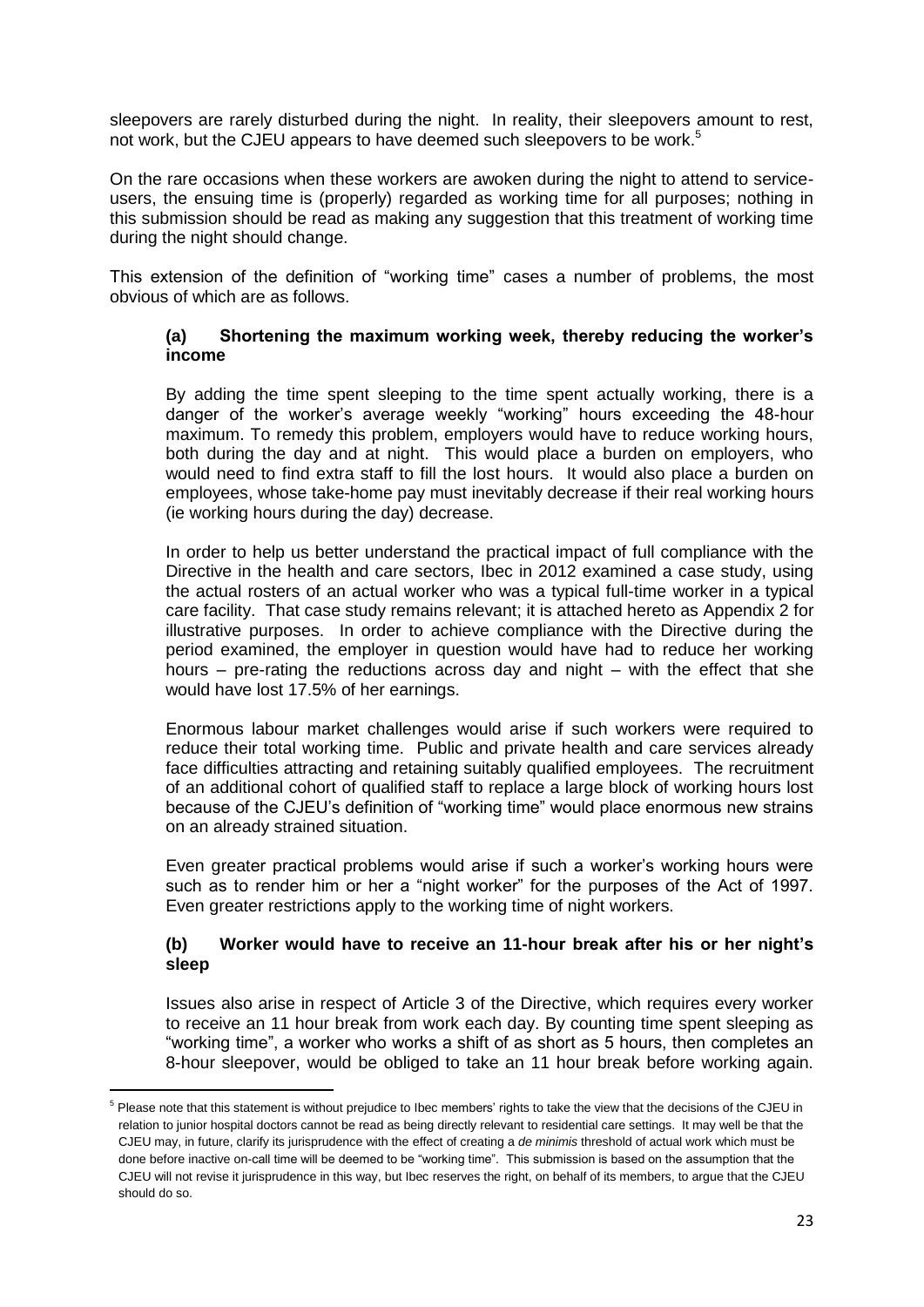This creates enormous problems in preparing rosters for workers. There is absolutely no health and safety-based requirement for an employee to take an 11-hour break after a full night"s sleep.

Furthermore, the CJEU"s restrictive interpretation of the conditions applicable to compensatory rest (described below) would make it very difficult for an employer to find a practical means of addressing the issues arising.

# **(c) Worker would need to be woken from his or her night's sleep to take a 30 minute break.**

The utter absurdity of this situation is demonstrated by the issues arising from Article 4 of the Directive, which obliges employers to give a rest break to a worker whose working day is longer than six hours. The Irish transposing legislation, the Act of 1997, requires an employer to grant a 15-minute break during every 4.5 hours worked and a 30 minute break every 6 hours worked.

This provision is appropriate in its own terms, but becomes absurd when read in light of the inclusion of sleepovers as part of working time. Consider the case of an employee who sleeps for more than six consecutive hours at the employer"s premises. Such an employee is (theoretically) liable to be asked to work at any time at which a service user needs assistance. He or she is therefore on inactive on-call time during his of her night's sleep and consequently is at "work" while he or she sleeps.

The only way of achieving compliance with the Act of 1997 is for the worker to wake up during the night and leave the employer"s premises to take a "break" of 30 minutes.

Such an arrangement would not only be impractical in the extreme; it could potentially pose a threat to the health and safety of the worker by interrupting his or her night"s sleep. In this case, the Directive"s consequence is exactly the opposite of its objective.

# **2.4 Practicable solutions are readily available**

The foregoing problems are far from insoluble. There are a number of practical solutions which would achieve a balance between:

- the need to protect the health and safety of those whose on-call time is often (though not invariably) characterised by a large amount of work (such as junior hospital doctors); and
- the reality that workers who typically spend an entire night asleep at their employer's premises and are in no sense working.

The starting point to any solution is to amend the Directive to acknowledge that a third status should exist between work and rest. That status should be "on-call time". Within that status a number of subdivisions need to be introduced which would reflect:

- the different levels of protection required between active and inactive on-call time and
- time spent on or off the employer's premises.

Member states should have discretion to legislate for treatments of on-call time that are appropriate to national conditions, subject to certain minimum safeguards, such as: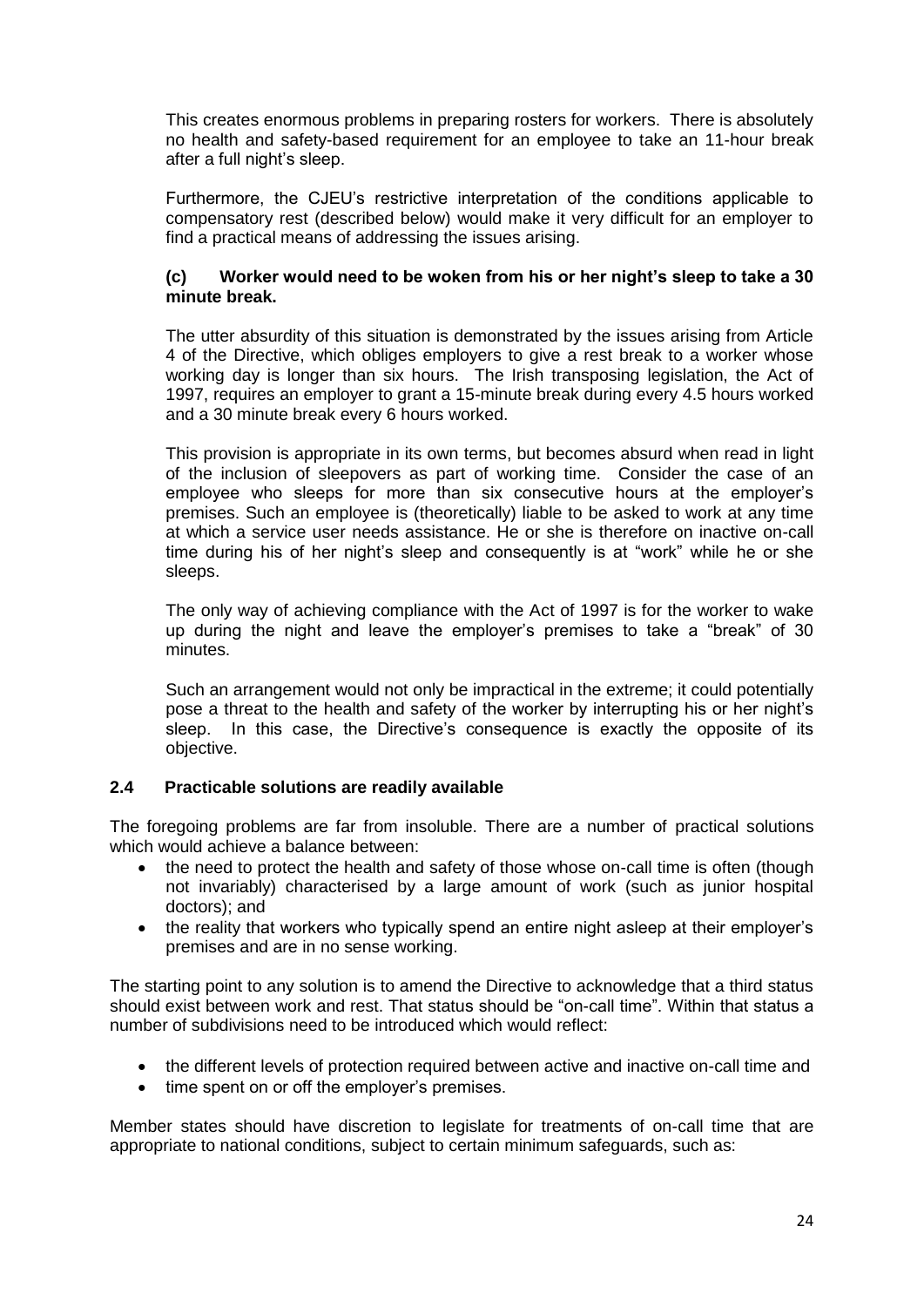- time spent actually working should always be considered "working time", including time spent working while on-call and
- periods of inactive on-call time which are insufficient to amount to genuine rest should not be considered as "rest" for the purposes of the Directive.

These safeguards would prevent any return to the unsatisfactory manner in which the working time of junior hospital doctors was often managed under working-time rules prior to the *SIMAP* decision, while restoring some logic to the Directive"s treatment of people whose periods of inactive on-call time is usually characterised by genuine rest.

The Directive as it stands results in levels of absurdity and impracticability such that there is no conceivable way it will be complied with in its current form. These issues require urgent attention.

# **SECTION 3 - COMPENSATORY REST**

Workers who cannot, for sound operational reasons, receive the breaks provided for them further to the provisions of the Directive at the required times must receive compensatory rest for those missed breaks further to the provisions of Article 17(2) of the Directive.

This is particularly significant in the context of the requirement to provide an 11-hour rest break in each 24-hour period, as provided for in Article 3 of the Directive. Article 17 of the Directive permits derogations from this provision (as well as other provisions) of the Directive, provided that the workers concerned are afforded equivalent periods of compensatory rest and provided that the workers work in sectors of employment where it is appropriate for derogations to be made.

Irish transposing legislation has made provision for compensatory rest. This legislation is not limited to the Act of 1997. It also includes

- paragraph 4, "compensatory rest periods" of the *Organisation of Working Time (General Exemption) Regulations 1998,* SI 21 of 1998 and
- the *Organisation of Working Time (Code of Practice on Compensatory Rest and Related Matters) (Declaration) Order 1998*, SI 44 of 1998.

The CJEU has established strict conditions for the provision of compensatory rest. In particular is a condition established in the *Jaeger* case in the following terms.

*"[The derogation] is subject to the condition that equivalent compensating rest periods be accorded to the workers concerned at times immediately following the corresponding periods worked."*

This condition is impractical and unrealistic. It is not always possible to provide compensatory rest immediately after the period worked. Sometimes it is necessary and reasonable to provide the compensatory rest within a reasonable period afterward, such as by means of allowing the worker a long weekend to rest at the end of the week in which the work occurred.

The decision in *Jaeger* undermines practical arrangements which have been agreed by tripartite bodies in Ireland. The *Code of Practice on Compensatory Rest and Related Matters* in Ireland was agreed within the structures of Ireland"s tripartite Labour Relations Commission after detailed consultation between unions, employers" representatives and state representatives. This code was given legal effect by Statutory Instrument 44 of 1998. The Code requires compensatory rest to be provided "as soon as possible and, generally, in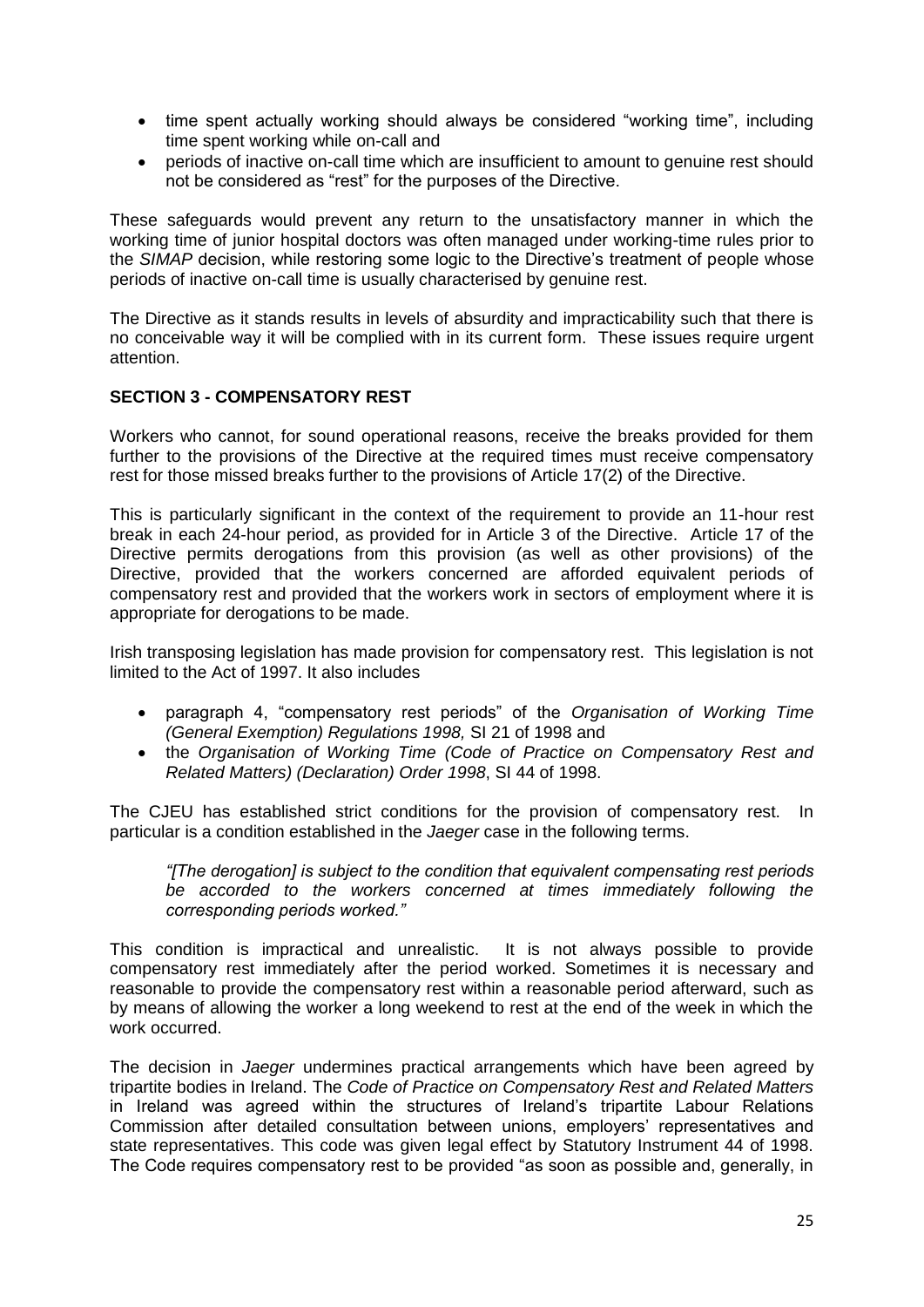an adjacent time frame". This provides appropriate protection to the health and safety of workers without arbitrarily establishing an absolute requirement for immediacy.

An absolute requirement for immediacy would provide particular problems for acute health care provision, where patients simply cannot wait for medical staff to return from breaks. In that sector, the current system under the Code of Practice works well in balancing the needs of the public for acute health care against the needs of medical staff for appropriate rest to protect their health and safety.

Article 17(2) needs to be amended to provide that compensatory rest periods can be provided within a reasonable time after the end of the relevant period of work, so that there can be no question raised about the adequacy of transposition measures which – like Ireland"s – achieve an arrangement which is both practical and provides effective protections for the health and safety of workers.

# **SECTION 4 - ANNUAL LEAVE, SICK LEAVE AND DEATH**

Issues have arisen about the manner in which annual leave is to regulated by member states further to Article 7 of the Directive. The CJEU has given a perverse interpretation to Article 7 which far exceeds the scope of the Directive. The issues arising under Article 7 are far less serious than the issues arising in respect of on-call time and compensatory rest, but they are nevertheless significant.

These interpretations place a cost on employers which is disproportionate to the benefits received by workers. Further, these interpretations create an atmosphere which is inimical to the creation of jobs and the fostering of enterprise within the European Union.

The decision of the CJEU in the joined cases of *Schultz Hoff* and *Stringer*, insofar as it has the effect that annual leave must continue to accrue to employees who are out of work on protected periods of sick leave is perverse. The purpose of annual leave is to provide rest from work; its purpose is not to provide rest from recuperation. Member states should only be obliged to provide that annual leave accrues to people who are at work; member states would be free to make greater provision if they so chose.

Similarly, the decision of the CJEU in the recent *Bollacke* case is also perverse. In discovering a right to monetary compensation for the estates of deceased workers who die without having taken all their accrued annual leave, the Court has created a benefit which by definition cannot be related to protecting the health and safety of the workers to whom the annual leave relates. It is difficult to identify circumstances in which a deceased person could benefit from taking a holiday.

Such interpretations of Article 7 render that Article unfit for purpose and creates an impression the Directive as a whole is divorced from the reality of the workplace and the exigencies of the economic crisis from which Europe is only beginning to emerge. Article 7 needs to be revised to provide that:

- member states are not obliged to provide for annual leave otherwise than as a consequence of workers having actually done work, and
- member states are not obliged to provide for financial compensation for untaken annual leave to be made to the estates of deceased workers.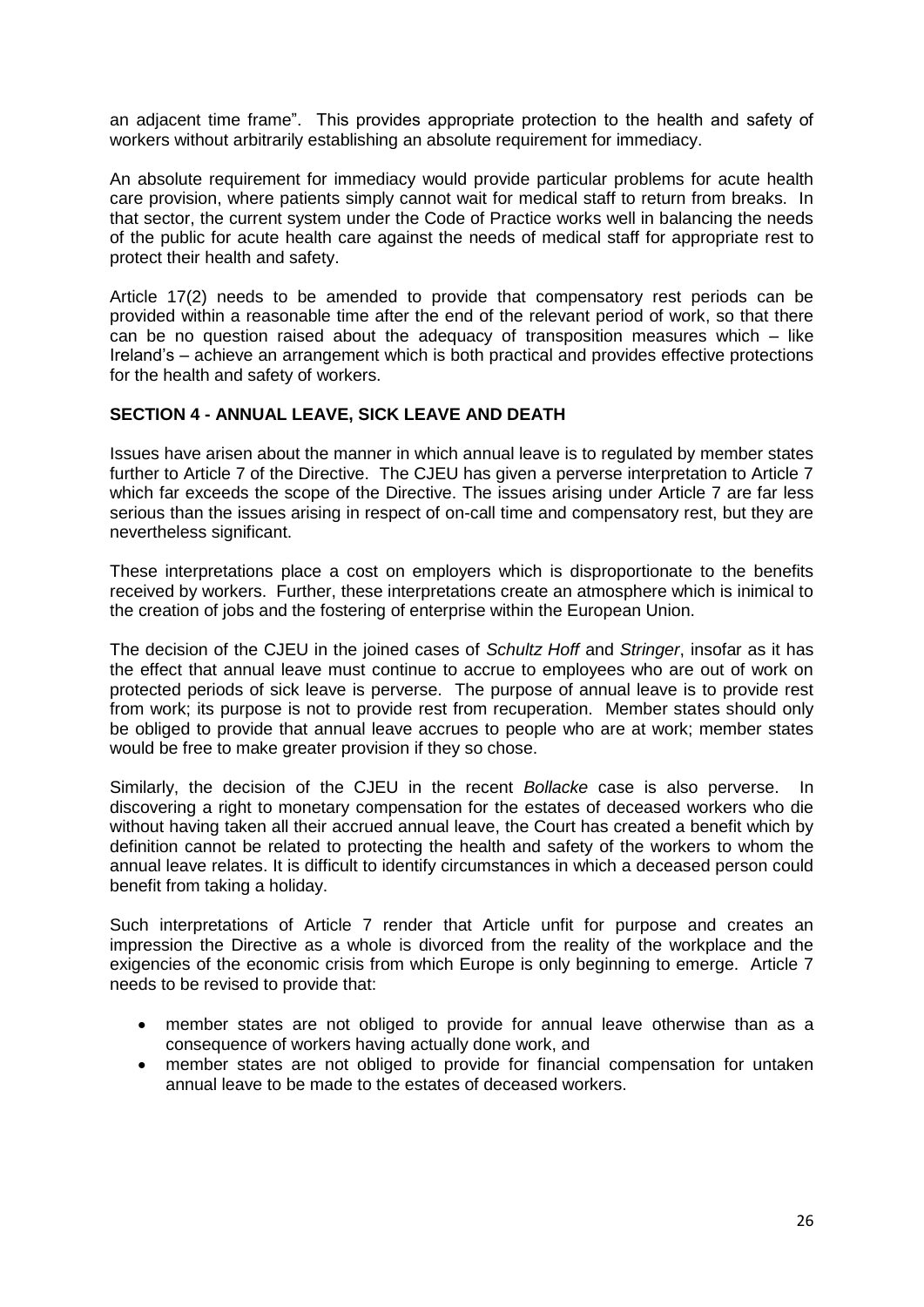# **SECTION 5 – NO NEED FOR A SO-CALLED "NON-REGRESSION" CLAUSE**

It is common for Directives providing for employment rights to contain Articles whose effect is to prevent member states from using the transposition of the respective Directives as valid grounds for reducing the general level of protection afforded to workers. These are commonly described as "non-regression" clauses, though that expression should be used carefully as the word "regression" has a pejorative connotation which is not always justified.

While such so-called "non-regression" clauses are in most cases appropriate, it would not be appropriate to include one in any amendment to the Directive.

For any amendments to the Directive to provide meaningful respite from the disproportionate burdens which have been placed on employers by the CJEU"s various interpretations of the Directive (described above) member states must be free to implement those amendments. A "non-regression" clause would inhibit the proper implementation of those amendments.

It should be noted that the problems identified above were created in the name of protecting workers, but do not always have the effect of benefitting workers. In particular:

- unduly restrictive rules for on-call working have the effect of reducing wage levels for affected workers;
- unduly restrictive rules in relation to compensatory rest restrict job creation; and
- the provision of windfall benefits to certain workers (or their estates, if they are dead) in relation to annual leave means fewer resources are available for the salary rolls of workers who are alive and at work.

All of those provisions result in costs which – having regard to the preponderance of publicsector employers among the employers affected – place a burden on every tax-paying citizen.

The most invidious effect of the faults of the Directive is to inhibit job creation. Europe needs to foster a culture of enterprise rather than stifling enterprise with unjustifiable measures which purport to protect the interests of workers but in reality achieve little but to discourage job creation with the Union. The Directive needs to be amended to reduce the burden on employers and to allow that reduction to be promptly implemented.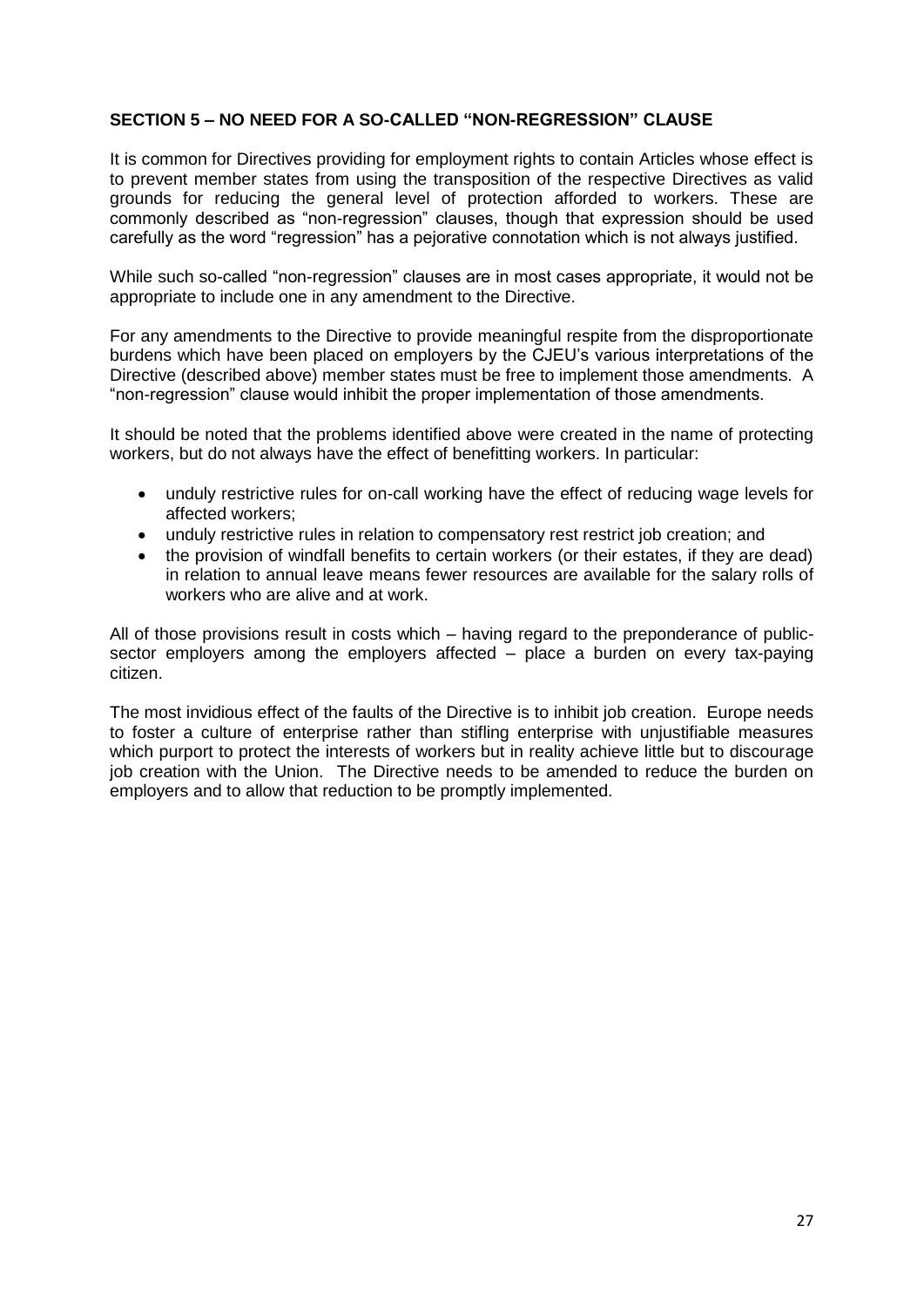#### **APPENDIX 1 – IBEC'S RESPONSES TO THE QUESTIONS POSED IN THE COMMON FORMAT FOR REPORTS BY THE SOCIAL PARTNERS ON THE PRACTICAL IMPLEMENTATION OF THE DIRECTIVE**

### **1. TRANSPOSITION**

# *Do you consider that the Working Time Directive has been transposed in a satisfactory way in the EU member states?*

Absolutely not. The Commission's report of 2010 indicates that many member states have either not properly transposed the Directive or have opted out of one of its key provisions. Irish law has adequately transposed the Directive in most respects. By "adequately", we mean "in a manner compliant with EU law", not necessarily "in a manner consistent with the needs of employers or workers". This situation is not satisfactory because the provisions of the Directive are not satisfactory.

In practice in Ireland several important provisions Irish transposing legislation are not universally complied with. This is especially the case in respect of on-call work. Where noncompliance arises, it is because the provisions of the Directive and of the Irish transposing legislation are unjustifiably burdensome and are contrary to the interests of employers and workers.

Some challenges arise in relation to Ireland"s transposition of the Directive. The Act of 1997 "gold-plated" the Directive to some extent. For example, the Act requires employers to make additional provision to workers who are required to work on a Sunday, either by paying them a premium for Sunday work or by providing one of a number of similar alternatives. The CJEU, in the case of *UK v Council*, annulled a provision in the original draft working time directive which would have made special provision for Sundays, yet the Irish legislature nevertheless saw fit to impose particular burdens on employers whose business requires work on a Sunday. There is no justification for treating any one day of the week differently from other days of the week.

Another issue arises in respect of Ireland"s imposition of record-keeping requirements on employers. The transposing legislation is unduly prescriptive. For example, records are required to be kept in respect of office-workers who work in routine and predictable pattern and who always receive adequate rests and breaks. Such workers often do not accept that their employer needs to record the minute details of their working time and they often resist measures designed to achieve compliance with the Act of 1997. More flexible means of recording compliance need to be established in respect of such workers.

#### *If you consider that there is room for concern about transposition in specific sectors or concerning specific provisions, please give details.*

Ibec"s concern arises from the fact that adequate transposition (in the legal sense) gives rise to enormous practical difficulties. The sectors which are worst affected are the health and care sectors, including the public and private health sectors; the sector which provides care for people with intellectual disability; the sector which provides care for residential care for the elderly; the sector which provides care for the in-home care of the elderly and the infirm and (in the matter of compensatory rest) the sector which provides acute health care.

#### *If you consider that transposition of the Directive has been particularly satisfactory in any respect please give details.*

Ireland has availed of a number of derogations permitted by the Directive, such as a derogation in relation to autonomous workers. In that regard, the Irish transposition is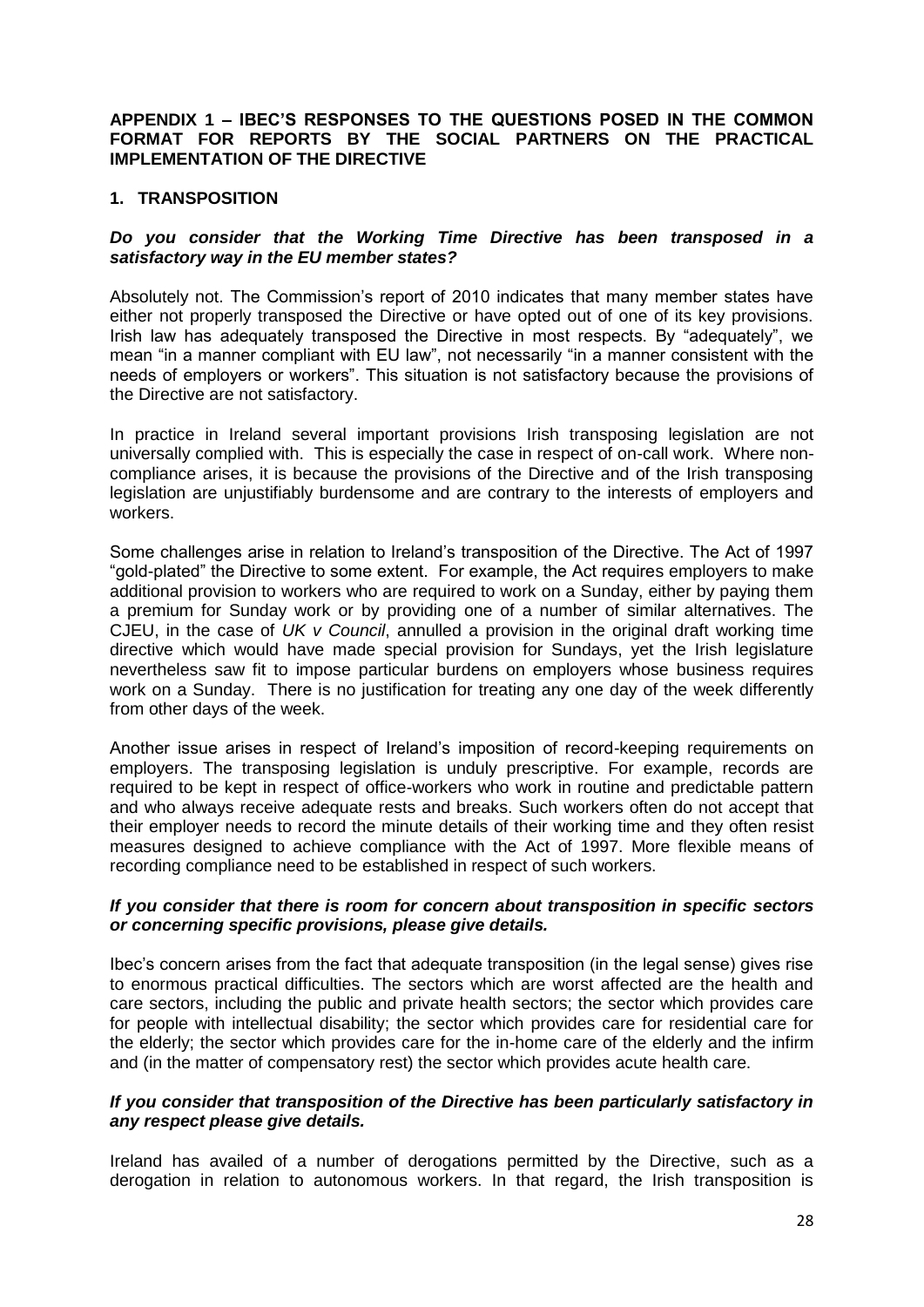necessary and appropriate; any reduction in the scope of the derogation would have a massively negative impact on the ability of employers to operate their businesses.

# **2. SOCIAL PARTNERSHIP**

#### *Do you consider that the social partners have been sufficiently consulted and involved by the national authorities before the adoption of national measures transposing the Directive, as well as concerning the practical implementation of these measures?*

Yes, although it should be noted that the Irish government no longer uses the expression "social partnership" and many of the structures formerly associated with social partnership in Ireland no longer exist.

The government department with primary responsibility for transposition measures in Ireland is the Department of Jobs, Enterprise and Innovation. That Department carefully and thoroughly consults both representatives of workers and of employers in all relevant measures, both before the adoption of national measures and concerning the practical implementation of those measures. That is not the same as saying that employers representatives are happy with all outcomes, but the great majority of concerns raised by employers in respect of transposition measures are rooted in the substantive provisions of the Directive and not in any deficiency in the transposing legislation.

#### *The Directive provides at Articles 17 and 18 for derogations by means of collective agreements or agreements concluded between the two sides of industry. Please indicate how you evaluate the experience in this regard. Are there any examples which you consider as providing possible models of good practice?*

The Irish transposing legislation provides for derogations of the types permitted by Articles 17 and 18, including certain derogations by means of collective agreement.

Insofar as the provisions exist, their operation is satisfactory. For example, a number of collective agreements have been registered which provide for a 12 month averaging period in respect of the Article 6-based provision in relation to the 48-hour maximum working week. These collective agreements facilitate the legitimate interest of employers to maintain production during busy periods and the legitimate interest of workers employed in seasonal industries to maximise their income. Examples of such agreements occur in a wide range of disparate industries; they are certainly not limited to the specific sectors identified in other parts of this submission.

The main concern in respect of these derogations is that the provisions of the Directive are unduly restrictive. The limited nature of the derogations infringe on the right of workers who are not members of trade unions to earn a living and discriminate against SMEs which are less likely to be unionised. Workers and employers in non-union sectors may not avail of the 12-month derogation; in some cases they may not be able to avail even of the 6-month derogation.

In seasonal industries which are predominantly non-union – such as the tourism sector – the traditional model is intensive working during the summer followed by limited hours of work during the winter. The absence of a provision which permits a derogation in respect of workers who are not members of a union means that such workers are forbidden from working available hours in busy months even where they want and need to work those hours. Almost 80% of private-sector workers in Ireland are not members of trade unions. Excluding them from the derogation mechanism is not appropriate.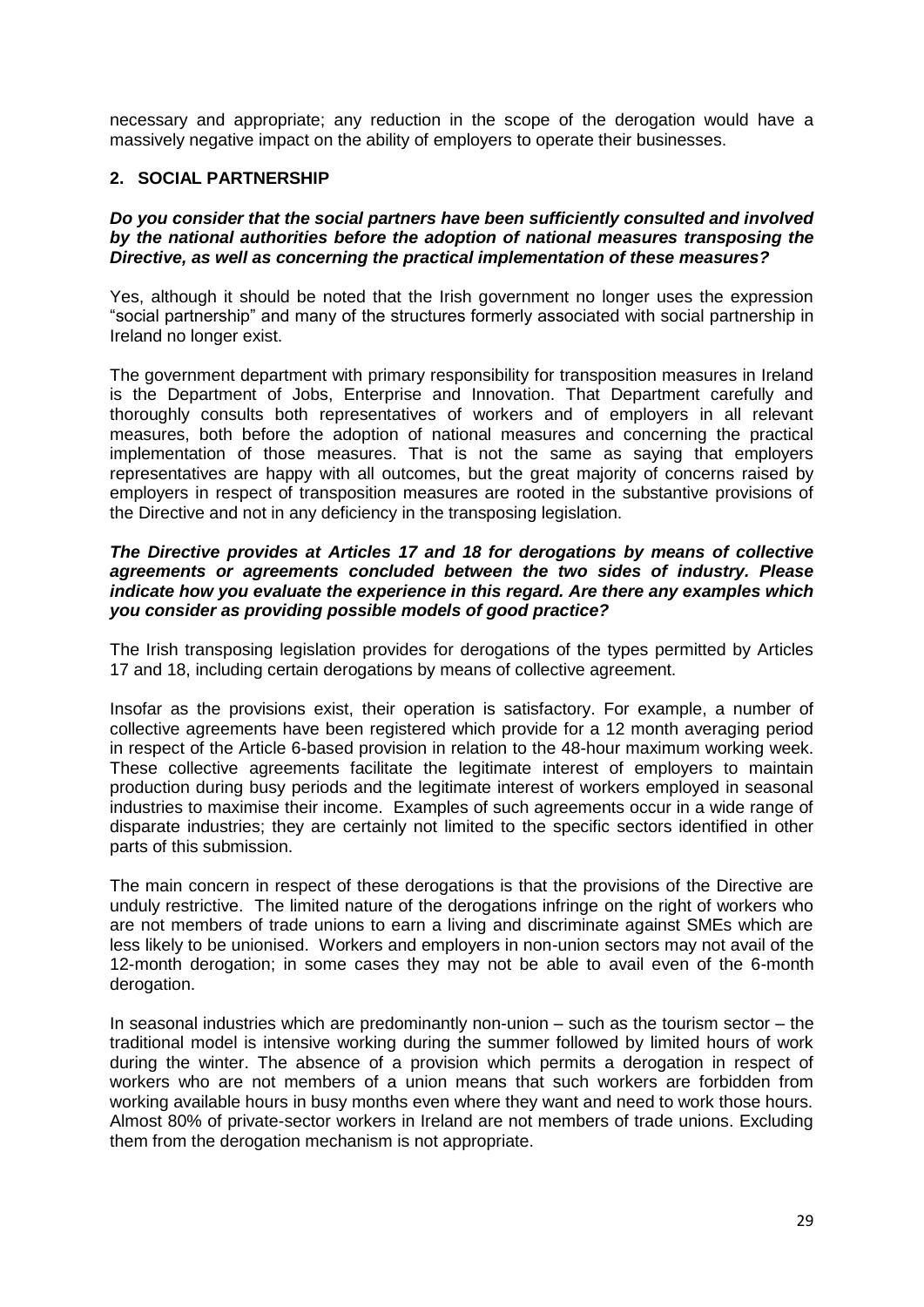# **3. MONITORING OF IMPLEMENTATION**

# *Please indicate whether you consider that the enforcement and monitoring of the Directive as national level is satisfactory.*

The Irish monitoring and enforcement body is the called the National Employment Rights Authority ("NERA"). NERA inspectors have broad powers of investigation in respect of the Act of 1997 and other employment legislation. Enforcement is divided between criminal prosecution (taken by NERA) and civil enforcement by aggrieved workers or their trade union, which can result in awards of compensation of up to 2 years' pay in some cases. Enforcement and monitoring is adequate albeit that issues occasionally arise in practice, especially arising from unduly onerous record-keeping obligations which have been imposed on employers by the transposing legislation.

### *If you see any problems, please indicate their overall impact and make recommendations for improvement.*

An issue arises in respect of the monitoring of the Irish transposing legislation as it relates to record-keeping. The Act of 1997 and related secondary legislation impose unduly onerous burdens in respect of record-keeping, as described above. These onerous burdens often become clear to employers in the context of enforcement by the national authority, NERA. The legislation needs to be more flexible in respect of categories of employees for which, in reality, no substantive compliance problems arise.

# *Can you identify any examples of good practice as concerns monitoring and enforcement?*

NERA"s approach is focussed on achieving compliance with employment law; enforcement is used as a means to that end rather than an end in itself. This is good practice. Ibec has a concern that new draft legislation (called the *Workplace Relations Commission Bill 2014*) will change the nature of NERA and give enforcement a priority over compliance.

# **4. EVALUATION**

# *Please describe any evaluation work carried out under your authority.*

We attach at Appendix 2 a case study conducted by Ibec in 2012. This case study took as an example an actual (anonymous) employee in an actual undertaking in the care sector. The case study examined the actual hours worked by that employee; the actual hours spent on sleepover; and the actual amount of pay received by the employee for that work and those sleepovers. The employee's average number of "working" hours (including sleepovers) exceeded the 48 hour maximum prescribed by the Directive.

The case study then proceeded to postulate a hypothetical roster for that employee during the same period; a roster which would have been complaint with the Directive. This assumed that actual work and sleepovers would be reduced in a pro-rated manner and that hourly wage rates would remain unchanged.

The net impact on the representative employee used in the case study would have been a 17.5% reduction in wages; see Appendix 2, and the attached spreadsheet containing workings, for more detail.

The same case study demonstrated that the number of nights during which any given employee is called to work is less than 1% of the nights on which residential staff are present at the undertaking. It is not the case that workers on sleepovers are called on to work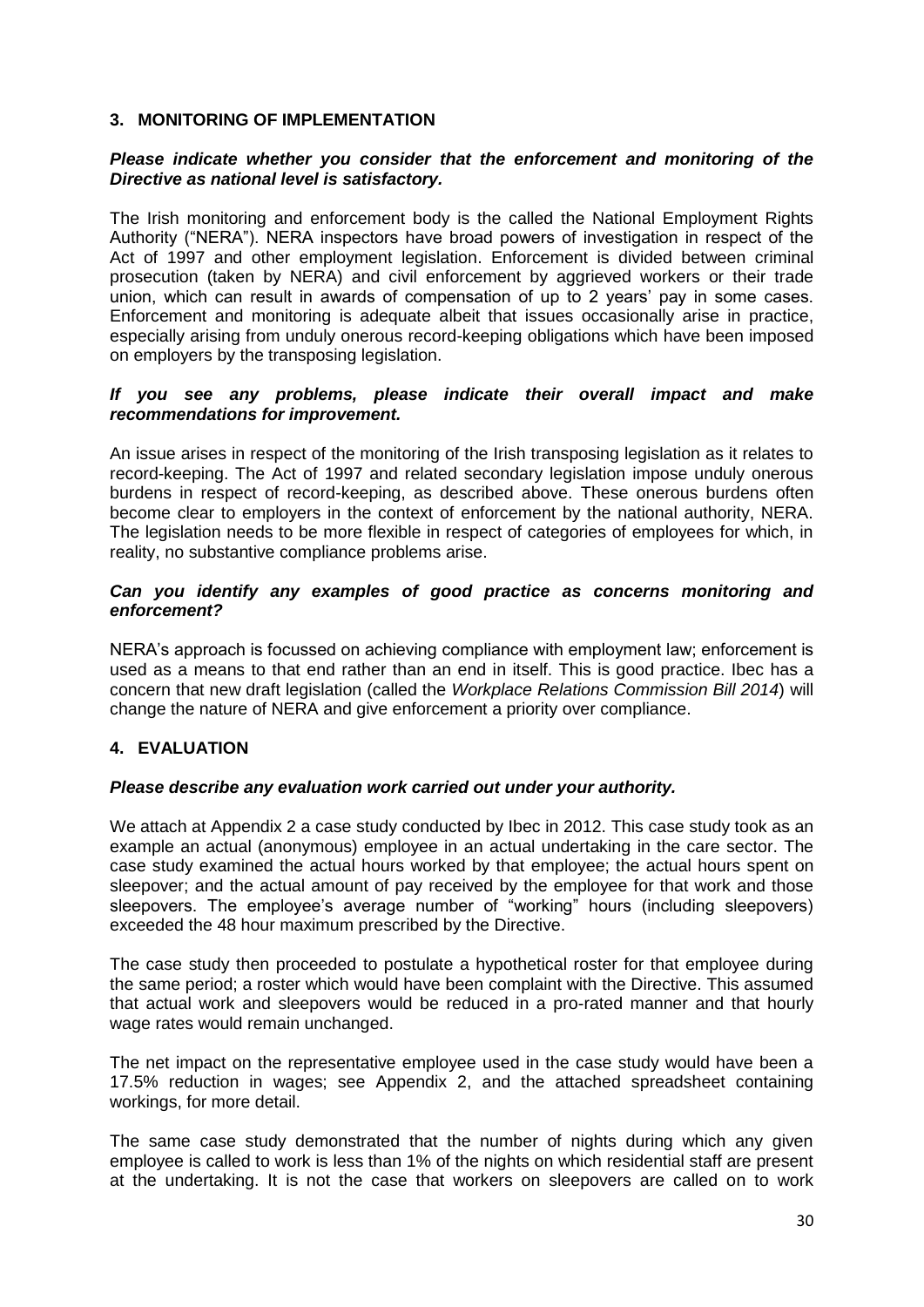excessive hours or that they do not get rest appropriate to their health and safety requirements.

*Please indicate what were the main conclusions as regards the socio-economic impact of the transposing measures, in particular on:*

- *Workers health and safety*
- *Work/life balance*
- *Business flexibility/competitiveness*
- *Consumers/service users*
- *SMEs*
- *Administrative/regulatory burden.*

See the case study attached at Appendix 2, and the submissions above, which address these points.

As regards consumers and service users, a further point arises in respect of sleepovers. Treating staff who work sleepovers as being at work would have an enormous and negative impact on the service provided to service users who are elderly or who have intellectual disabilities. In recent decades, the model of service provision to such service users has changed radically and for the better. The previous model tended to concentrate service users in congregated settings. The modern model disperses service users to small units modelled on family units. This model provides demonstrably better care for service users than the former model. The new model aspires to make service users feel that they live in a real home, as opposed to living in impersonal institutional care.

Small units are only viable where staff work on a sleepover basis, with no waking staff at night-time. The full implementation of the Directive in its current form would make this model unviable. Services would be required to revert to larger congregated settings with night-time services provided by waking staff. This would be a massively retrograde step from the point of view of the elderly and people with disabilities.

#### *Does the practical application of the Directive in member states, in your view, meet the objectives of the Directive (i.e. to protect and improve the health and safety of workers, while providing flexibility in the application of certain provisions and avoiding imposing unnecessary constraints on SMEs)?*

No. Examples of the Directive's failures include the following:

- 1. The Directive fails to achieve adequate flexibility in certain respects, including in relation to on-call time in the health and care sectors and in relation to compensatory rest.
- 2. The Directive imposes unnecessary constraints on SMEs, especially insofar as SMEs (being, typically, non-unionised) are excluded from the derogation which would permit a 12-month averaging period in respect of the 48-hour maximum week.
- 3. Several of the Directive"s measures pursue a legitimate objective but are disproportionate and unnecessary for the achievement of those measures. These include measures in relation to on-call work and compensatory rest which have the effect of limiting the amount of remunerated employment which an employee can undertake because unremunerated employment (such as time spent on sleep-over) is counted as "working time".

# **5. OUTLOOK**

# *Please indicate:*

- *any priorities for your organisation in this subject area;*
- *any proposal for additions or changes to the Directive, stating the reasons;*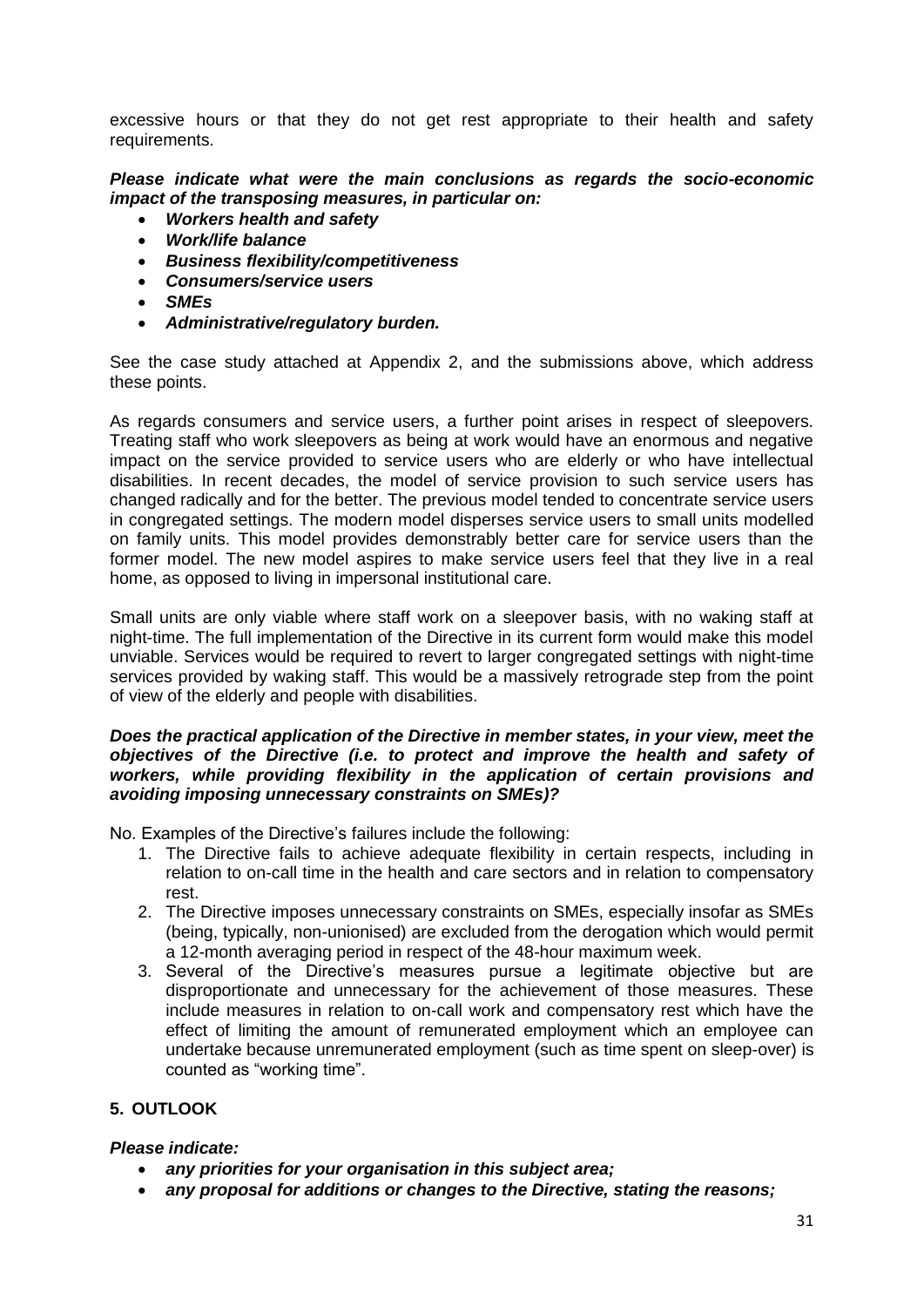# *any flanking measures at EU level which you consider could be useful.*

Ibec"s priority is to see the Directive reformed to render it fit for purpose. This would entail reducing the rigidity of the Directive and allowing more flexible approaches by member states, to recognise and address atypical workplace situations. Reform of this nature would reduce the incentive of member states to opt-out of the provisions of Article 6 and thereby improve the overall effectiveness of the Directive.

For the reasons specified above, the key reforms would be as follows:

- 1. The creation of a new category of time which is neither working time nor rest, namely inactive on-call time.
- 2. The introduction of greater flexibility around the provision of compensatory rest, so that such rest may be provided within a reasonable period rather than immediately following the relevant period of working time.
- 3. The standardisation of averaging periods for the maximum working week at 12 months (where circumstances exist justifying such a period) without the requirement for collective agreement.

To permit effect to be given to these amendments, an amending Directive should not contain any non-regression clause.

A secondary, but nevertheless important, reform would be to limit the obligation of employers to provide annual leave to situations where the worker is actually working, and not absent due to illness or death.

4. A permission for member states to make the accrual of annual leave dependent on attendance at work, such that annual leave need not accrue during periods of protracted absence.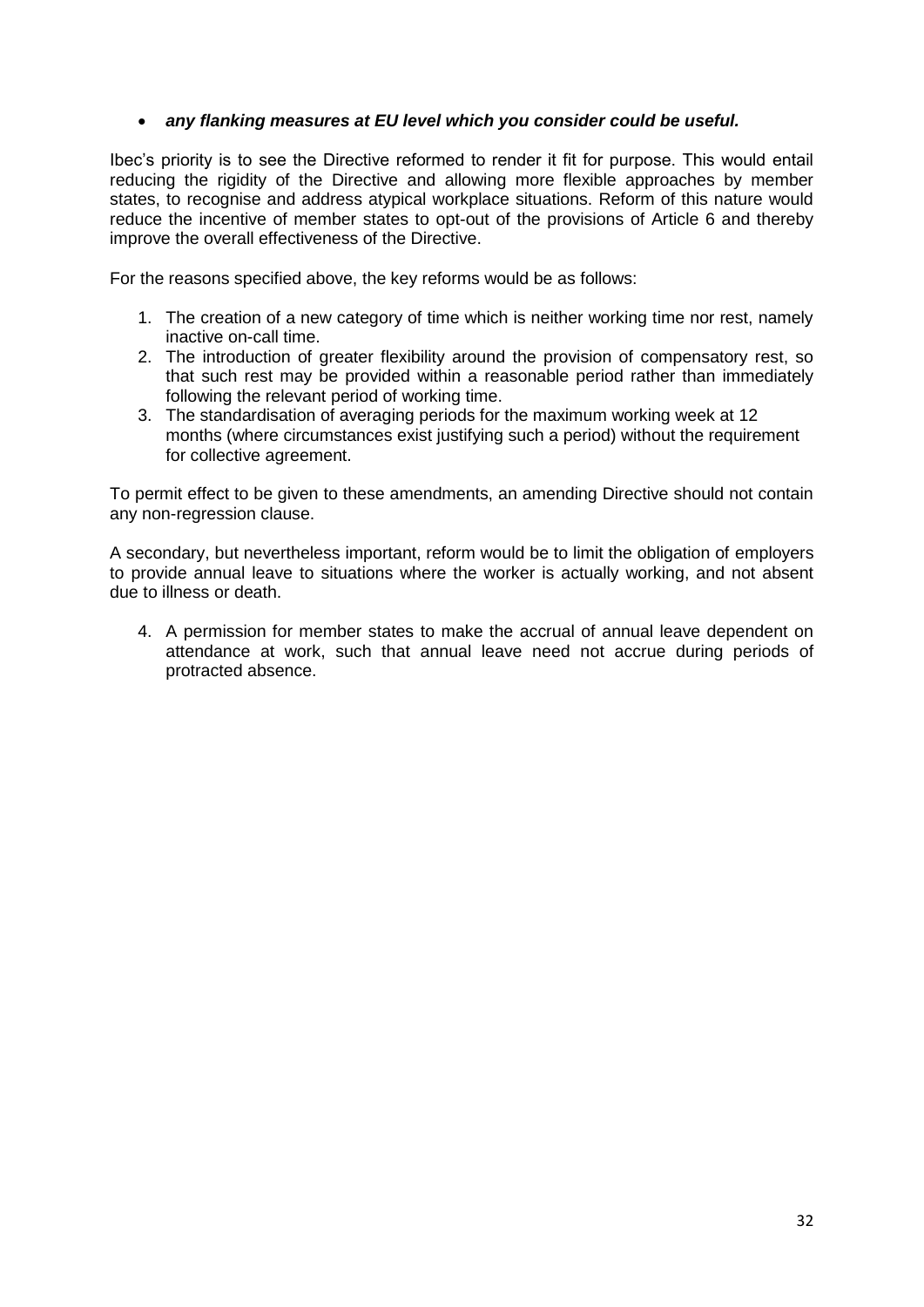# **APPENDIX 2 – CASE STUDY ON IMPACT ON EMPLOYEES IN CARE INSTITUTIONS OF FULL IMPLEMENTATION OF CJEU DECISIONS ON "INACTIVE ON-CALL TIME".**

# **April 2012**

### **Summary**

**.** 

Full implementation of the decisions of the CJEU in relation to what is called "inactive on-call time" would have a significantly negative impact on the earnings of workers in numerous care institutions in Ireland. This is one reason why the Working Time Directive requires urgent amendment. The employee in this case study has been selected for study because she is representative of a significant number of employees in care institutions in Ireland and is employed by an undertaking which is representative of such institutions.

#### **Background to the sector**

The expression "care institution" encompasses several types of undertakings in which persons in need of care reside. These undertakings include nursing homes for elderly persons and care homes for persons with intellectual disability.

In Ireland there is a mixed model of provision of such types of care. Some undertakings are State run; some are privately run but publically-funded; a small number may be privately run and privately funded.

#### **"Sleepovers" in the undertaking used in this case study**

The undertaking used in this case study is a privately-run but publically-funded care institution. It is typical of residential care institutions in Ireland. The undertaking is home to approximately 150 residents, who live in a number of community settings and who are in need of care and supervision. The undertaking is obliged – both for reasons of proper care of its residents and to ensure regulatory compliance – to make certain that a sufficient number of appropriately qualified employees are present on the premises at all times, including at night, to provide care if needed. Employees in this category are known collectively as "residential staff", a category which includes care assistants, social care workers and nursing staff.

The undertaking currently employs the whole-time equivalent of 305 employees. Of this number, "residential staff" constitute approximately 120 whole-time equivalents.

The vast majority of residents in the undertaking do not require care or attention during nighttime hours. Therefore, members of residential staff are only rarely called to work during night-time hours. Most members of residential staff are able to sleep through almost every night without disturbance.<sup>7</sup>

Nights spent in the undertaking by residential staff are called "sleepovers".

The number of nights during which any given employee is called to work is less than 1% of the nights on which residential staff are present at the undertaking.

 $^6$  The numbers are approximate because the undertaking has been engaged in a process of reducing staff numbers in recent months, arising from reductions in public funding caused by Ireland"s economic crisis.

 $^7$  This renders such employees radically different from other categories of employees – such as junior doctors "on call" in hospitals – whose cases have come before the CJEU.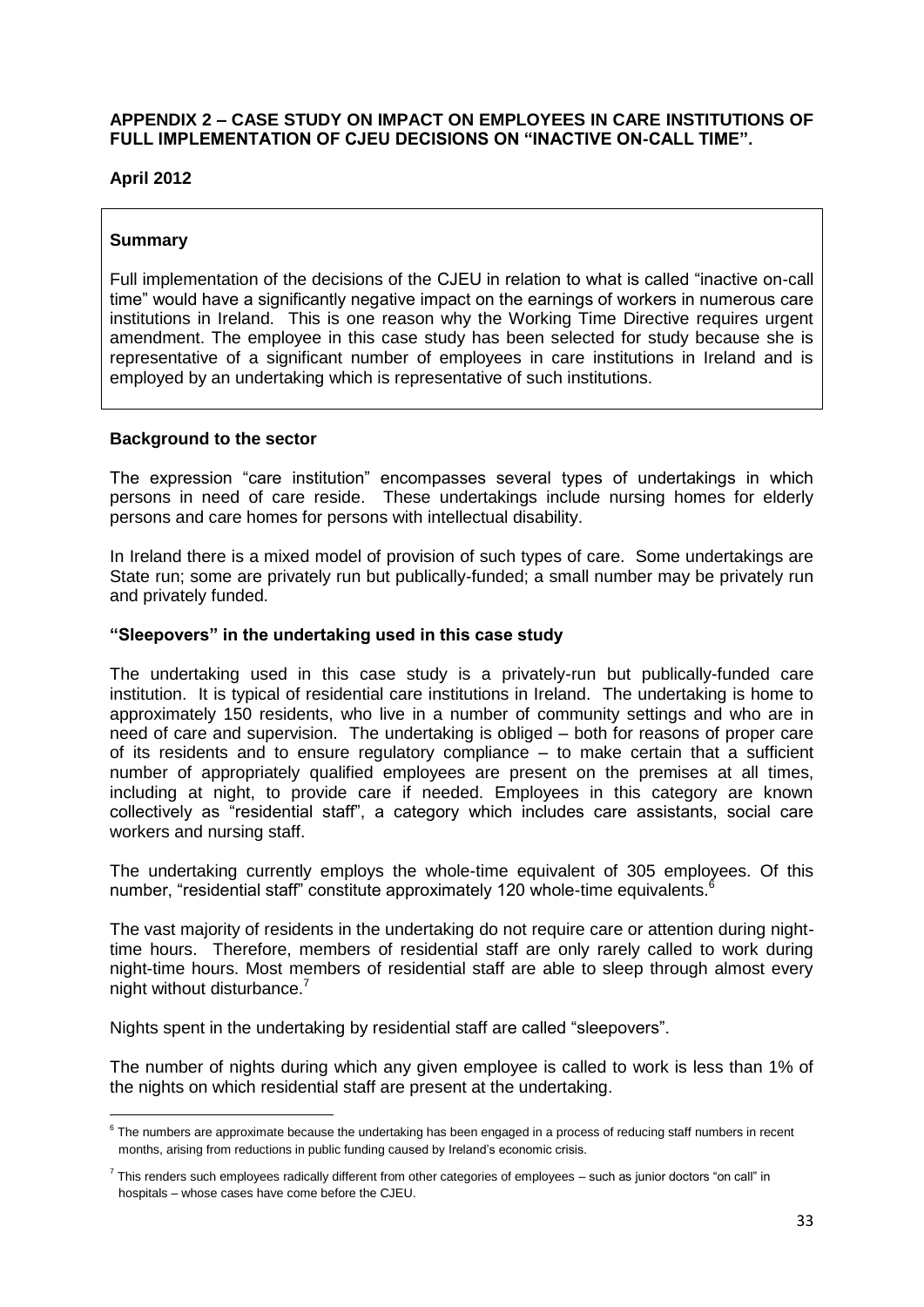# **Structure of pay for staff eligible for sleepover**

Members of residential staff are paid under the following headings.

- An hourly rate for ordinary daytime working hours.
- A premium rate for daytime working hours on Sundays and public holidays.
- A fixed premium amount in respect of any Saturday on which they work.  $8$
- A nightly fee for each night of sleepover.
- An additional payment in respect of each night of sleepover during which they are required to work for more than one hour.

Employees are required to work a set number of (daytime) hours per month and to be available for a set number of nights for sleepover.

A full-time employee is required to be available to be at work for an average of 39 hours per week and to be available for sleepover approximately 12 nights per month.

Part-time employees are available for reduced hours and reduced numbers of sleepovers on a pro-rated basis.

Shifts are normally arranged in blocks of 8 or 10 hours. Each shift includes a one-hour break which is paid and during which the employee is not required to be available to work. The one-hour break therefore is not "working time" for the purposes of the Working Time Directive or the Irish transposing legislation, the *Organisation of Working Time Act 1997*.

The average 39 hour working week therefore includes 4 or 5 hours paid break per week, and does not include sleepovers.

#### **The employee used in this case study**

For the purposes of this case study, an individual employee has been chosen. This employee is typical of other members of residential staff. She is a full-time care assistant. $9$ 

- The employee's rate of pay for daytime working hours is  $\epsilon$ 18.09 per hour.
- The employee's premium rate of pay for Sundays and public holidays is €36.18 per hour.
- The employee receives a premium payment of €10.37 in respect of any Saturday on which she works.
- The employee's fee for each night of sleepover is €36.05 per sleepover.
- The employee's additional payment in respect of each night of sleepover time during which she is required to work more than 1 hour is €22.61 per hour worked.

The period studied is the period from November 2011 to February 2012 inclusive.<sup>10</sup>

# **The employee's actual working hours and actual pay**

1

<sup>&</sup>lt;sup>8</sup> This is not an hourly premium; it is a fixed sum paid in addition to the normal daytime hourly rate. The amount is the same irrespective of how many hours are worked in any particular Saturday.

<sup>&</sup>lt;sup>9</sup> Other members of residential staff, such as social care workers and nurses, are paid more than the employee because of their greater qualifications and responsibilities.

<sup>10</sup> A four-month period was studied because four months is the standard averaging period provided in the *Organisation of Working Time Act 1997* for the purposes of the 48-hour working week.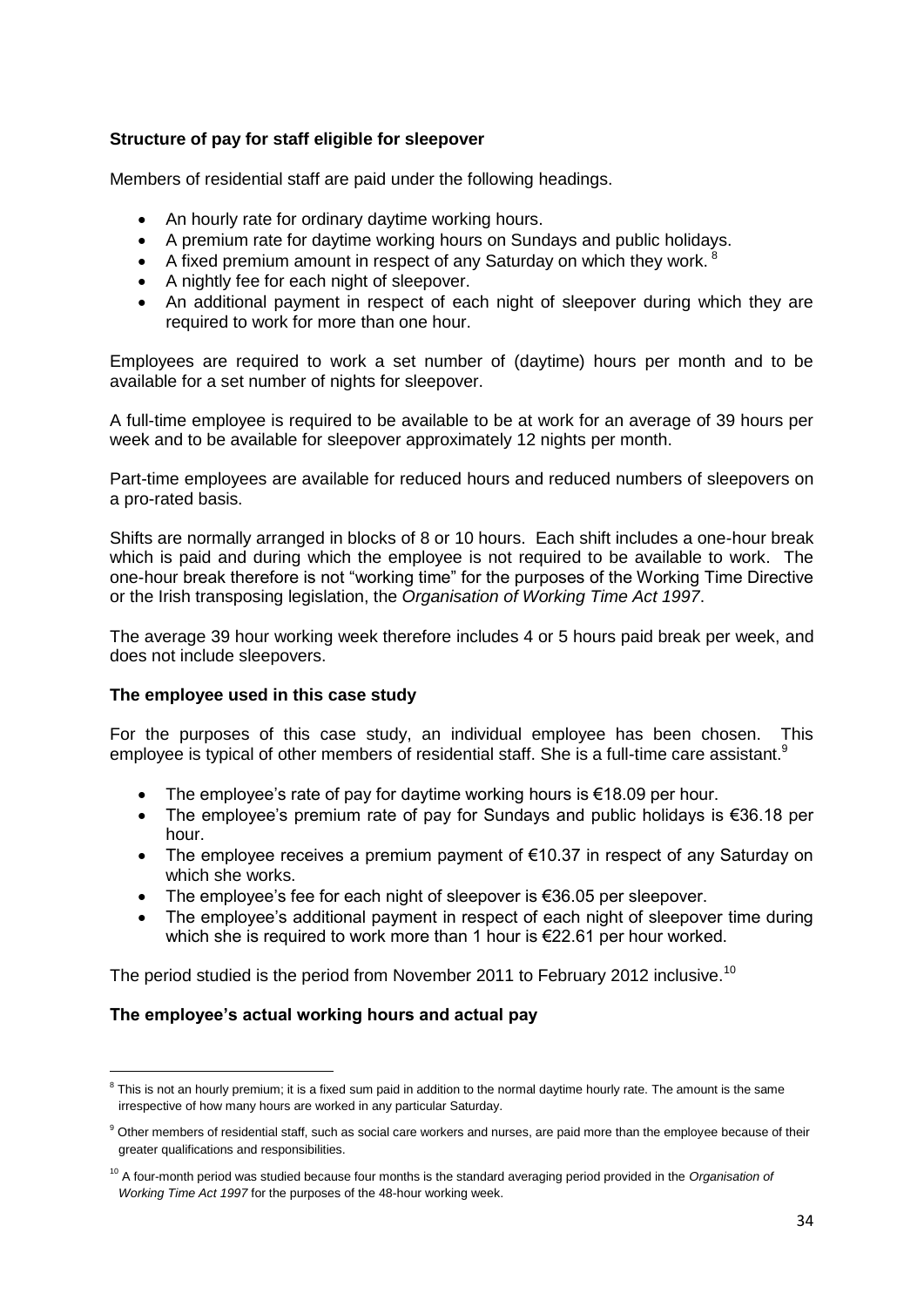In the period studied the employee was paid for:

- $\bullet$  602.56 hours at the normal daytime rate, yielding €10,900.31;
- 7 Saturday shifts at a premium of €10.37 per shift, yielding €72.59;
- $\bullet$  73.44 hours at the premium daytime rate, yielding €2,657.07;
- 47 sleepovers of 8 hours each (376 hours total) yielding €1,694.35.

She was paid a total of €15.324.31 in respect of a total of 1,052 hours. However, 68 of those hours were paid breaks, so only 984 of the hours would count as "working time" for the purposes of the *Organisation of Working Time Act 1997*.

**Note that the employee was never required to work for more than an hour during any of her sleepovers in the period studied. It is unlikely that she was disturbed at all on any such night. This is typical of the employees in the undertaking. Employees in care institutions are only rarely required to work during sleepovers.**

The period studied comprised 121 days, or 17.29 weeks. The maximum weekly working time should not have exceeded an average of 48 hours in this period. This means that the employee should, strictly speaking, not have worked more than 830 hours in the period.

In order to render the work compliant, the undertaking would have had to reduce the emplovee's working time by 154 hours in the period. This would have had a significant effect on her earnings.

#### **Notional working hours which would have been compliant and pay which she would have received for working those hours**

If the undertaking had reduced the employee's hours such that her working time (as defined) did not exceed  $830$  hours,<sup>11</sup> the employee would have been paid for:

- 491.09 hours at the normal daytime rate, yielding €8,883.75;
- 7 Saturday shifts at a premium of €10.37 per shift, yielding €72.59;
- $\bullet$  59.85 hours at the premium daytime rate, yielding €2,165.50;

**.** 

42 sleepovers of 8 hours each (336 hours total) yielding €1,514.10.

She would have been paid a total of  $€12.635.95$  in respect of a total of 886.94 hours. However, 57 of those hours would have been paid breaks, so only 829.94 of the hours would count as "working time" for the purposes of the *Organisation of Working Time Act 1997*. This would have provided an average working week of 48.01 hours during the period, almost exactly the same as the maximum average working week permissible under the *Organisation of Working Time Act 1997*. 12

**This would have resulted in a reduction in earnings of €2,688 for the employee during that four month period. That would represent an annual reduction in earnings of approximately €8,109, or approximately 17.5% of her salary.**

 $11$  The calculation has been done on the nearest pro-rating of hours which is practicable within the three categories of work (normal daytime, premium daytime, sleepover) bearing in mind that all sleepovers are of 8 hours duration.

 $12$  It should also be noted that the employee is by law forbidden from working additional hours in a second employment which would increase her average working week to more than 48 hours.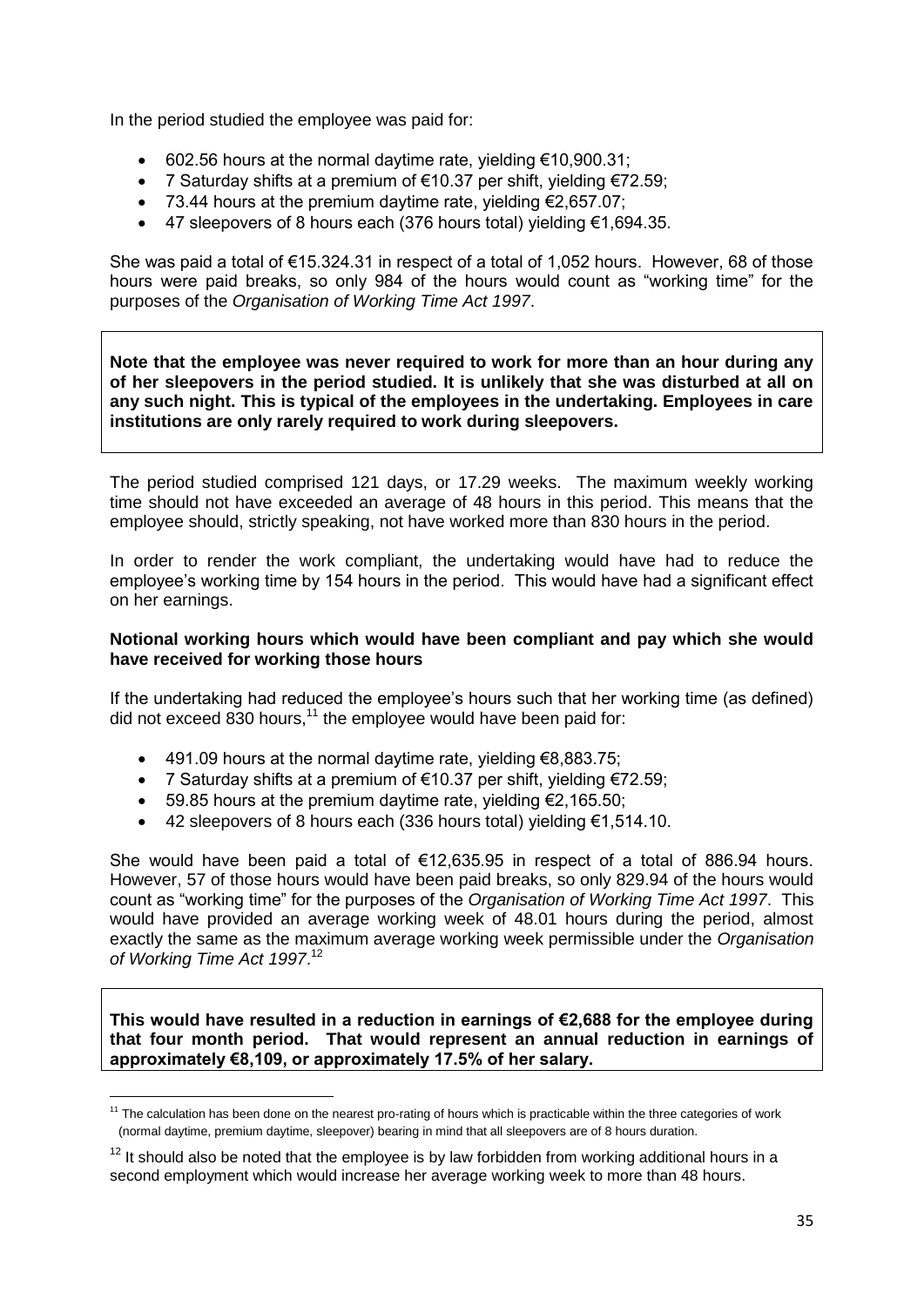#### **Italy**

# **Confederation of Italian Industry – Confindustria**

# **1. TRANSPOSITION**

#### *Do you consider that the Working Time Directive has been transposed in a satisfactory way in the EU Member States?*

Yes, it is satisfactory considering that legislation leaves ample room for collective bargaining to regulate aspects on which adaptability is necessary to match both companies" and workers' needs.

*If you consider that there is room for concern about transposition in specific sectors or concerning specific provisions, please give details.*

*If you consider that transposition of the Directive has been particularly satisfactory in any respect, please give details.*

In particular for the role granted to collective bargaining.

#### **2. SOCIAL PARTNERSHIP**

#### *Do you consider that the social partners have been sufficiently consulted and involved by the national authorities before the adoption of national measures transposing the Directive, as well as concerning the practical implementation of these measures?*

No new developments since the adoption of the national legislation in 2003, when the social partners had the chance to express their respective views on the implementation of the Directive.

#### *The Directive provides at Articles 17 and 18 for derogations by means of collective agreements or agreements concluded between the two sides of industry. Please indicate how you evaluate the experience in this regard. Are there any examples which you consider as providing possible models of good practice?*

Collective bargaining in Italy in this regard has been developing effective solutions that are positive for companies and workers.

In the Italian experience, the model of good practice is represented by the possibility in itself to allow collective bargaining to develop suitable solutions for sectors and companies.

### **3. MONITORING OF IMPLEMENTATION**

#### *Please indicate whether you consider that the enforcement and monitoring of the Directive at national level is satisfactory.*

The enforcement of the Directive is not satisfactory when labour courts rule the full counting of on-call time as working time, while the treatment of on-call time requires the recognition of two different components that cannot be treated as the same when considering the purpose of the protection of the safety and health of workers.

# **4. EVALUATION**

*Please describe any evaluation work carried out under your authority.*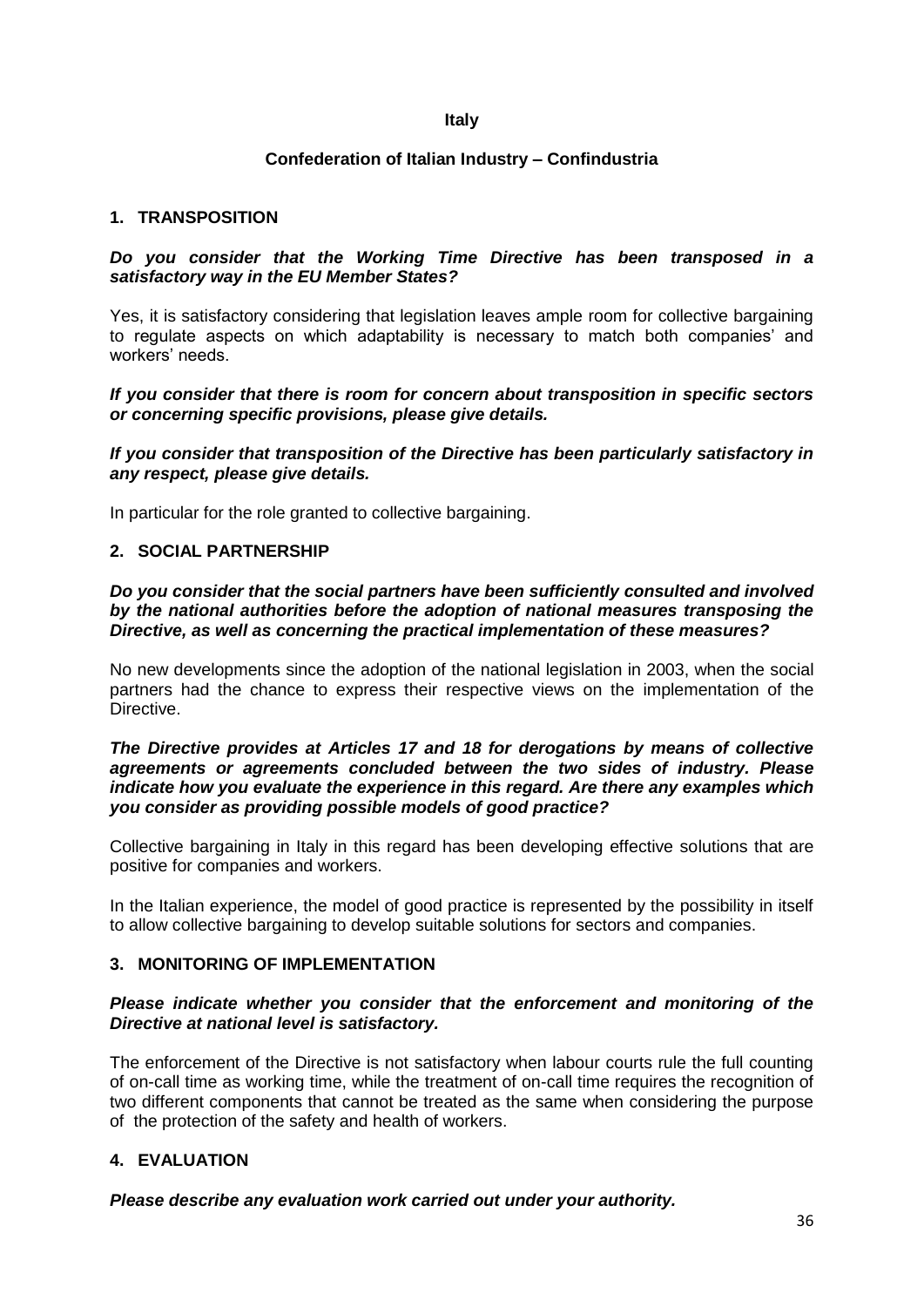*Please indicate what were the main conclusions as regards the socio-economic impact of the transposing measures, in particular on:*

- *workers' health and safety;*
- *work/life balance;*
- *business flexibility/competitiveness*
- *consumers/service users*
- *SMEs*
- *Administrative/regulatory burden.*

*Does the practical application of the Directive in the Member States, in your view, meet the objectives of the Directive (i.e. to protective and improve the health and safety of workers, while providing flexibility in the application of certain provisions and avoiding imposing unnecessary constraints on SMEs)?*

Yes, the practical application of the Directive meets its objectives. Some challenges remain with regard to enforcement in particular on the treatment of on-call time, as said above.

# **5. OUTLOOK**

#### *Please indicate:*

- *any priorities for your organisation in this subject area;*
- *any proposal for additions or changes to the Directive, stating the reasons;*
- *any flanking measures at EU level which you consider could be useful.*

For Confindustria the priority is the extension, by means of legislation, of the reference period for averaging working time to 12 months.

As said above, collective bargaining can play an important role when identifying effective solutions at sectoral and company level for the organisation of working time.

However, considering that, with the new competitiveness challenges, all companies in all sectors need to deal with seasonal and other fluctuations in activity, a legislative intervention is the more appropriate and effective instrument to grant that extension.

That intervention would represent the most balanced solution to meet companies' needs, while providing adequate protections for workers.

At the same time, this solution would allow to respect the average weekly working time limits, with reduced need for derogations.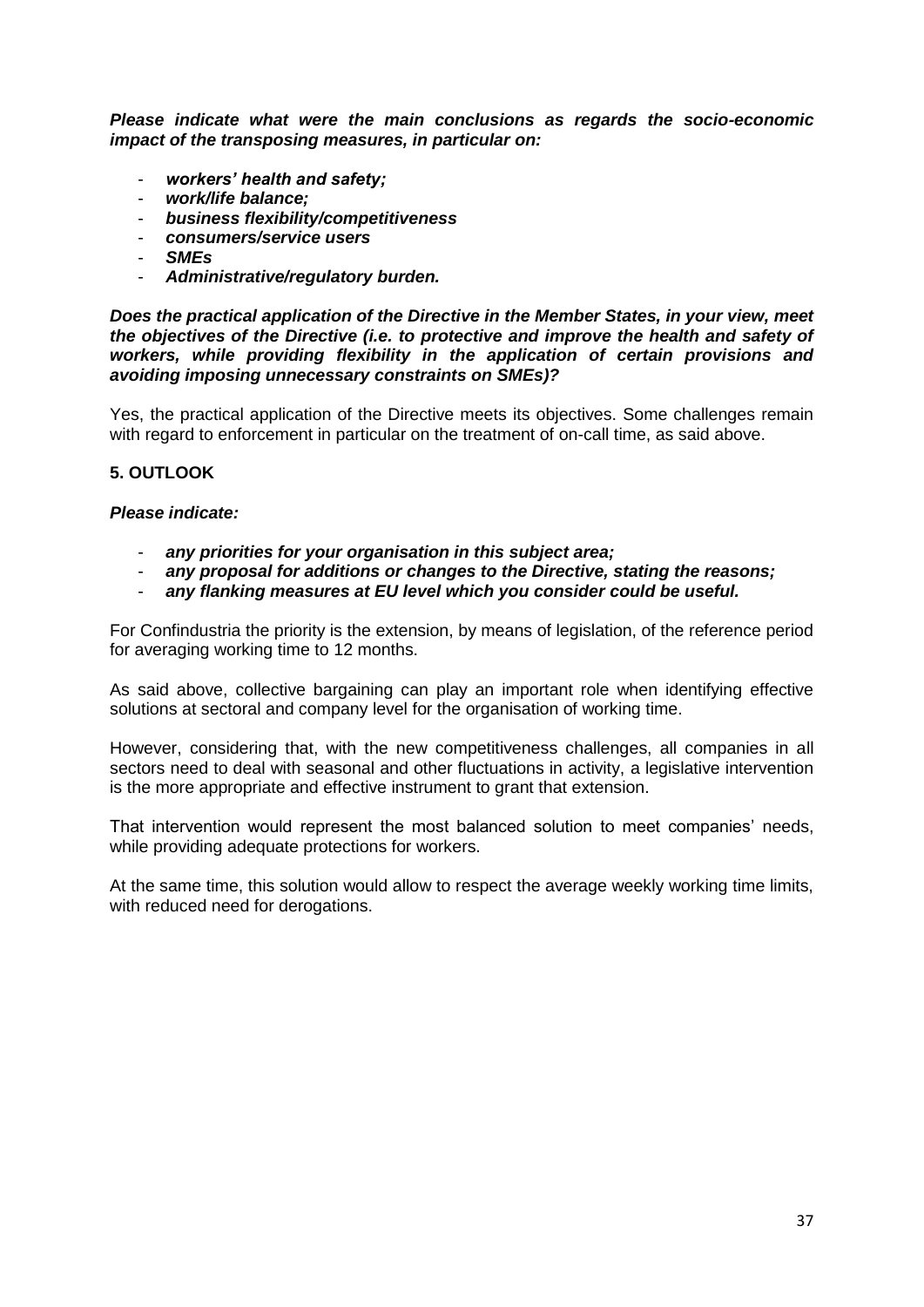# **The Netherlands**

# **Confederation of Netherlands Industry and Employers – VNO-NCW**

# **1. TRANSPOSITION**

- It is difficult if not impossible to judge about the implementation of the directive within other EU-countries.
- It is clear that the opt out in EU countries is applied very differently, and leads to an unequal playing field. There is also an unequal playing field where countries make further constraints to the EU regulation.
- By the complex design of the Directive an satisfying implementation will never be the case.

# **2. SOCIAL PARTNERSHIP**

- By the Social Economic Council this is a decent process. We regret that the Ministry of Social Affairs doesn"t have a feeling for juridical imperfections in the WTD. They don"t want discussion about it, so imperfections stay out of focus. In practice it leads to unnecessary frictions into organisations. If the Inspection of the Ministry would like to think/handle in the ghost of the meanings of the WTD, frictions could be overcome. The contrary is often the case.
- Formal this is well arranged, but in practice the influence of the trade unions is a braking factor. The Ministry don"t want to pass the trade union, although often on the level of the employee participation there is concensus on the desired deviations. With this attitude the trade unions can block the apply of this aspect of the WTD.

# **3. MONITORING OF IMPLEMENTATION**

- there are no complaints about enforcement and monitoring
- the fine regime could be a little bit more moderate. High fines are not logic in cases of a first check/control (especially when in concerns sme"s)
- a good example is that the Inspection in consultation with social partners titles risk sectors, where as a result there is a special focus on control

# **4. EVALUATION**

- there hasn't been an evaluation
- this Directive is beyond shooting. A lot of details and specific conditions makes application not easy, where the main rules hinder and obstruct innovation. The directive is passed slowly by developments in society within an globalising economy. If the Directive doesn"t adapt it will be in foreseable time for a growing kind of situations be regard as irrelevant.

# **5. OUTLOOK**

- Labour- and rest period belong to the direct consultation of employer and employee. There are a lot of national and international prescriptions which frustrate that. The WTD can be diminshed to a small kind of coreregulations.
- In the present WTD the presence service leads to an almost unenforceable bureaucratic regulation. Also consignment is a carepoint, because the WTD has only two colours (labourtime or rest time).
- The maximum work week of 40 hours average for night workers is also an care point. In that fulltime workers are not able to make overtime and in the case of an average labour time of 8 hours per shift it hinders innovation of labour sytems with night labour.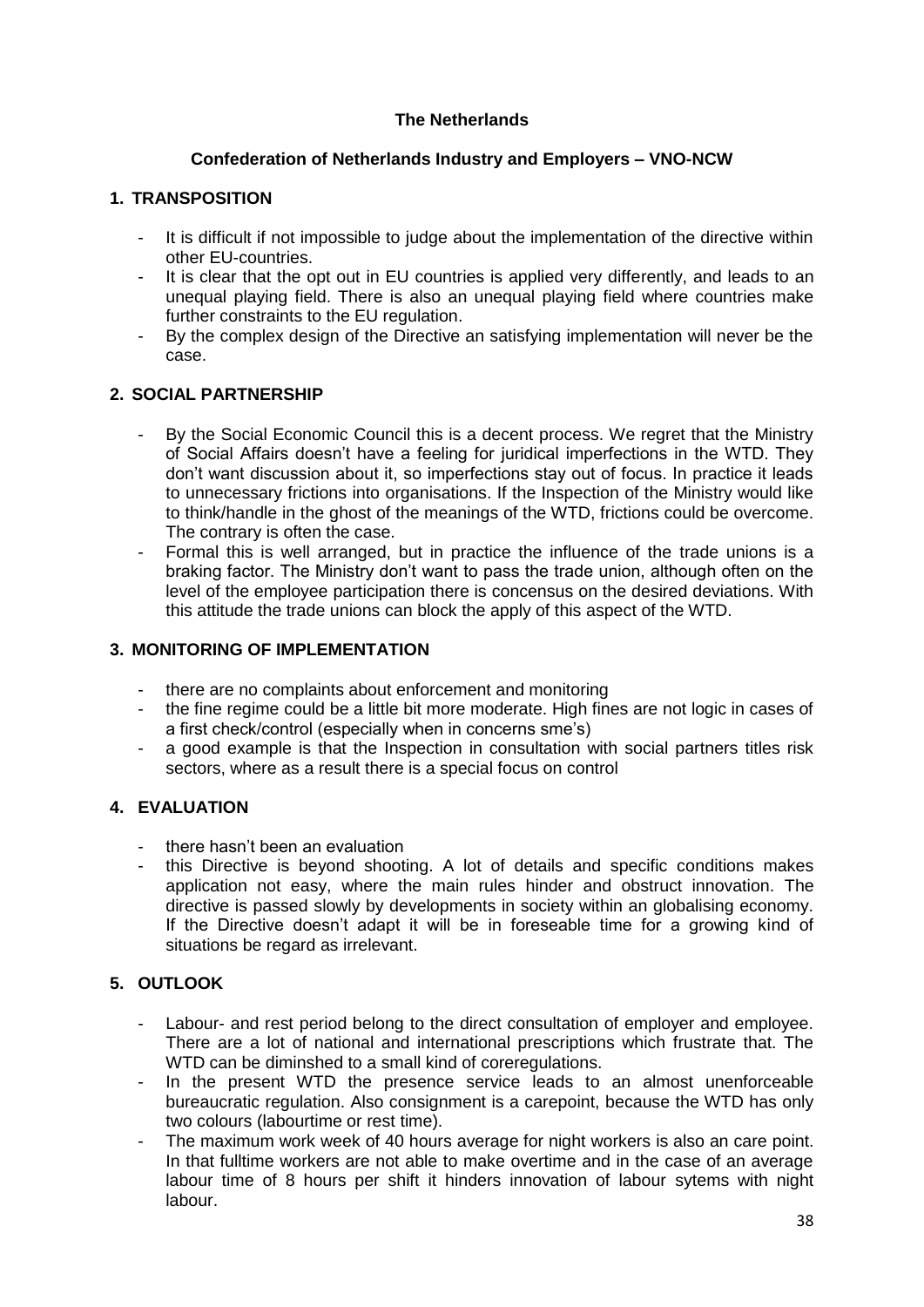### **Portugal**

### **Confederation of Portuguese Industry – CIP**

#### **1. TRANSPOSITION**

In Portugal, Council Directive 93/104/EC of 23 November 1993 concerning certain aspects of the organization of working time was transposed by the Decree-Law 73/98, from 10th of November.

The provisions of the Directive 93/104/EC and of the Directive 2000/34/EC of the European Parliament and of the Council of 22 June 2000 (amending Council Directive 93/104/EC concerning certain aspects of the organisation of working time to cover sectors and activities excluded from that Directive), where both passed on to the first Portuguese Labour Code (Law no. 99/2003, of 27th of August, which came into force on the 1st of December of 2003) and its Regulation (Law no. 35/2004, of 29th of July – article 2nd, s)).

So, both directives where transposed to national law.

Nowadays, those same Directives are expressly transposed in the Law that approved the revision of the Portuguese Labour Code (PLC): Law no. 7/2009, of 12th of February – see article 2nd, n).

In CIP perspective, however, the transposition is not totally satisfactory.

In fact, some of the restrictions present in Decree-Law 73/98, from 10th of November, are also present in the PLC.

For example, differently to the Directive, that considers working time as the period during which the worker is working, at the employer's disposal and carrying out his activity or duties, the PLC includes in the concept of working time, between others, the following interruptions to work:

- Interruptions to work that are considered as work by collective agreement, by company"s internal regulation or by common practice in the company;
- Occasional interruptions in the daily work period, inherent to the satisfaction of undelayable personal needs;
- Interruptions to work caused by weather conditions that affect the company"s activities.

On the other hand, the PLC does not provide a reference period "not exceeding 14 days" for the application of Article 5 (weekly rest period), as allowed in Article 16 (a) of the Directive, neither takes advantages from all possible derogations allowed in article 17 (3) of the Directive.

These examples of restrictions are, of course, holding back the competitiveness of Portuguese companies.

#### **2. SOCIAL PARTNERSHIP**

Social partners were first consulted about the transposition of the working time Directive in 1998 and, also in 2003, during the elaboration of the first Labour Code, in 2008, during its revision, and in 2012, when changes where introduced in the PLC.

Regarding collective bargaining, CIP has detected many difficulties on the negotiation of these matters, since some trade unions disagree, as a principle, on the introduction of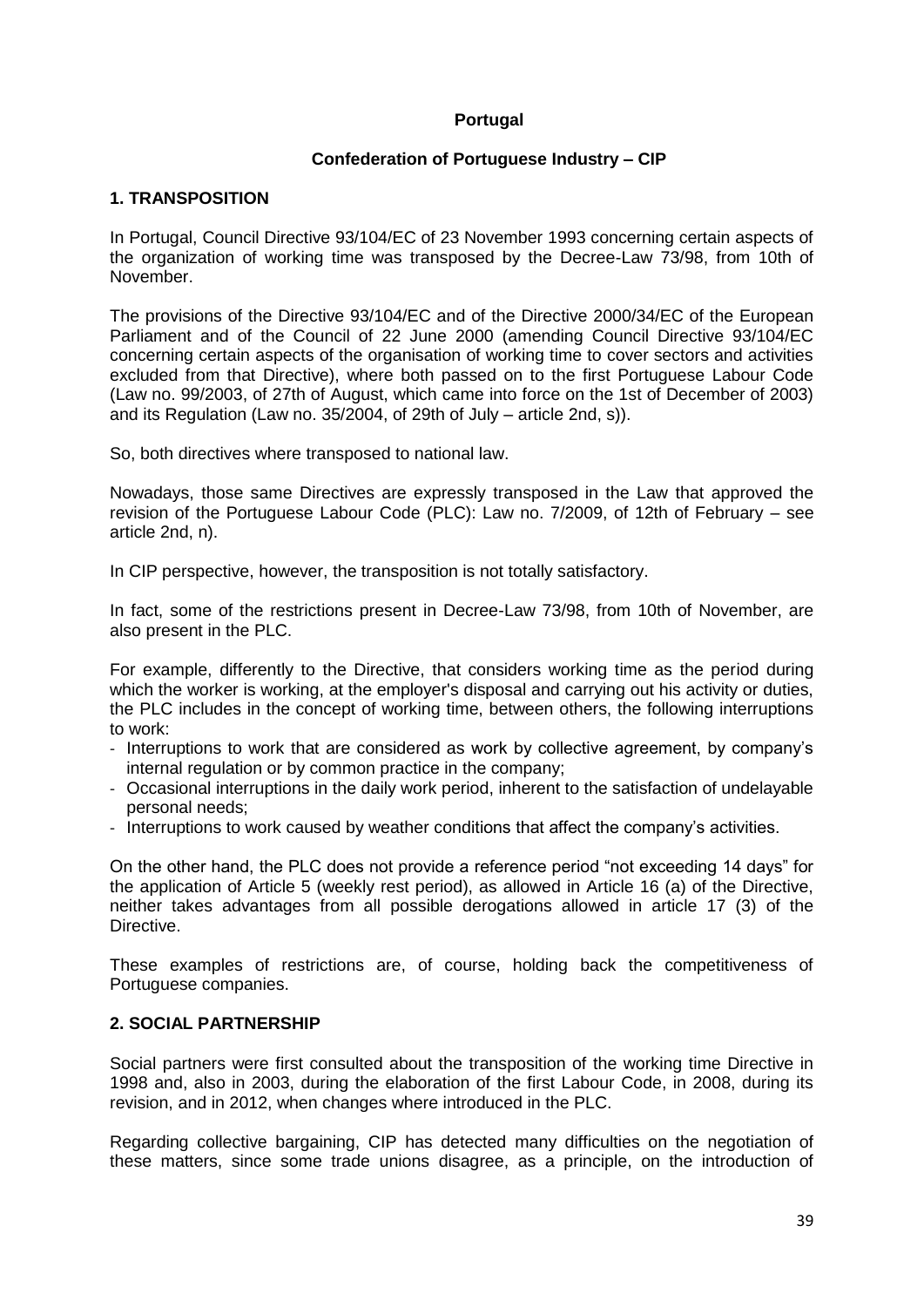adaptability and flexibility of working time (for example, bank of hours and other working time arrangements).

# **3. MONITORING OF IMPLEMENTATION**

There are no relevant problems to report regarding the enforcement and monitoring of the **Directive** 

However, like we said before, the implementation of the Directive through collective agreements has been facing obstacles by trade unions that are against the introduction of adaptability and flexibility in working time arrangements.

# **4. EVALUATION**

CIP makes a negative evaluation of the Directive.

This is one of those cases were the principle of subsidiarity should have been respected. Working time should have never been regulated at EU level. It is a matter for the EU Member States to define because it interferes with their own social-economical context, their social dialogue practices, their legislation and, indirectly, in wages.

Some of the difficulties and negative aspects have already been mentioned before (see answers to questions 2. and 4. above).

Those difficulties are, however, aggravated in the case of Portuguese micro and SME"s, because these companies frequently have no collective bargaining and, therefore, it is almost impossible to introduce working time schemes to match the needs of companies and workers.

# **5. OUTLOOK**

CIP perspective is that the EU Directive on working time should be changed in order to introduce more flexibility in working time arrangements.

This could be achieved through a revision of the Directive assuring that:

- The inactive part of on-call time is not considered as working time;
- The reference period for calculating weekly working time over 12 months should be a general rule, with a possibility to extend it beyond 12 months by collective agreement;
- Opt-outs could be made by two independent means: either by collective agreement or by individual consent.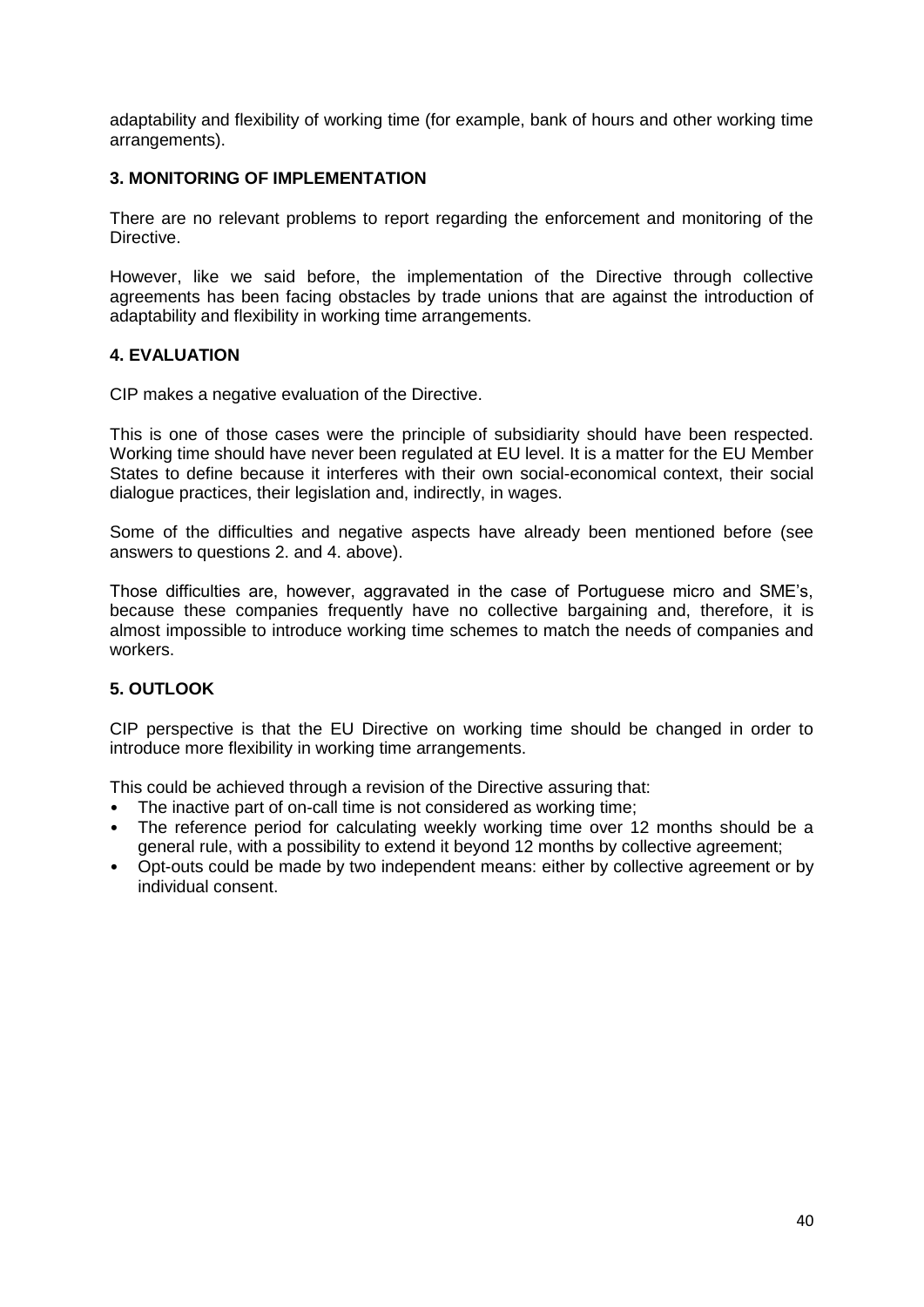# **Spain**

# **Confederación Española de Organizaciones Empresariales - CEOE**

CEOE contribution focuses on those aspects of the Directive that have raised more problems when it comes to their practical implementation, because of the vagueness of some legal provisions and the consequences of the European Court of Justice (ECJ) jurisprudence aimed at filling those gaps.

The Directive 2003/88/EC lacks clarity regarding two fundamental aspects: first, the working time definition when the worker is waiting or at the employer"s disposal in the company offices. Second, the annual paid leave during the annual accrual period.

Concerning the first issue, in the "SIMAP" and "Jaeger" judgments (Sindicato de Médicos de Asistencia Pública v Conselleria de Sanidad y Consumo de la Generalidad Valenciana, 2000 and Landeshauptstadt Kiel v Jaeger, 2003) the ECJ concluded that the time available, including the inactive part, should be considered as working time. This decision should be interpreted in the context of the sector concerned, the health sector. Applying the criteria established in this ECJ ruling to all sectors could obviate their own specificities and generate additional costs for companies.

Regarding the second issue, the Shultz-Hoff ruling (2009) determined that annual paid leave can be remunerated in another period that the annual accrual period, if the worker has been on sick leave for the whole or part of the period of reference. This situation introduced legal uncertainty from a business point of view, because it has an impact on the implementation of the commitments made between employers and workers in terms of working time and rest periods.

In 2004, the European Commission presented a proposal revision of the Directive 2003/88/EC, aimed at clarifying both issues, as well as reducing the exceptions to the maximum weekly working time. In 2009, negotiations between European Parliament and Council about this revision stopped and the Commission launched a new consultation to the European social partners, including BUSINESSEUROPE. This time the European social partners decided to start negotiations, which ended without an agreement in December 2012.

Considering the above, it is likely that the Commission initiates a new consultation, based on the national implementation reports and the study that is elaborating on the impact of the some possible amendments to the Directive 2003/88/EC.

From a business perspective, besides the definition of on-call time and the annual paid leave, the members of CEOE<sup>13</sup> have identified other provisions of the Directive that could be improved:

- a) Revising the definition of "working time" established in Article 2.1, specifying that it is "any period during which the worker is working, at the employer´s disposal and carrying out *effectively* his activity or duties, in accordance with national legislation and/or practices".
- b) Introducing the concept "employee´s attendance time": any period during which the worker is at the workplace, but not providing effective work. The employee´s attendance time would become working time when the worker started to do effective

1

<sup>&</sup>lt;sup>13</sup> CEOE's consultation result, through its Committee on Social Dialogue to its associated business organizations, April 2012, held in the framework of negotiations among the European social partners for the revision of Directive 2003/88 / EC and then in September 2014.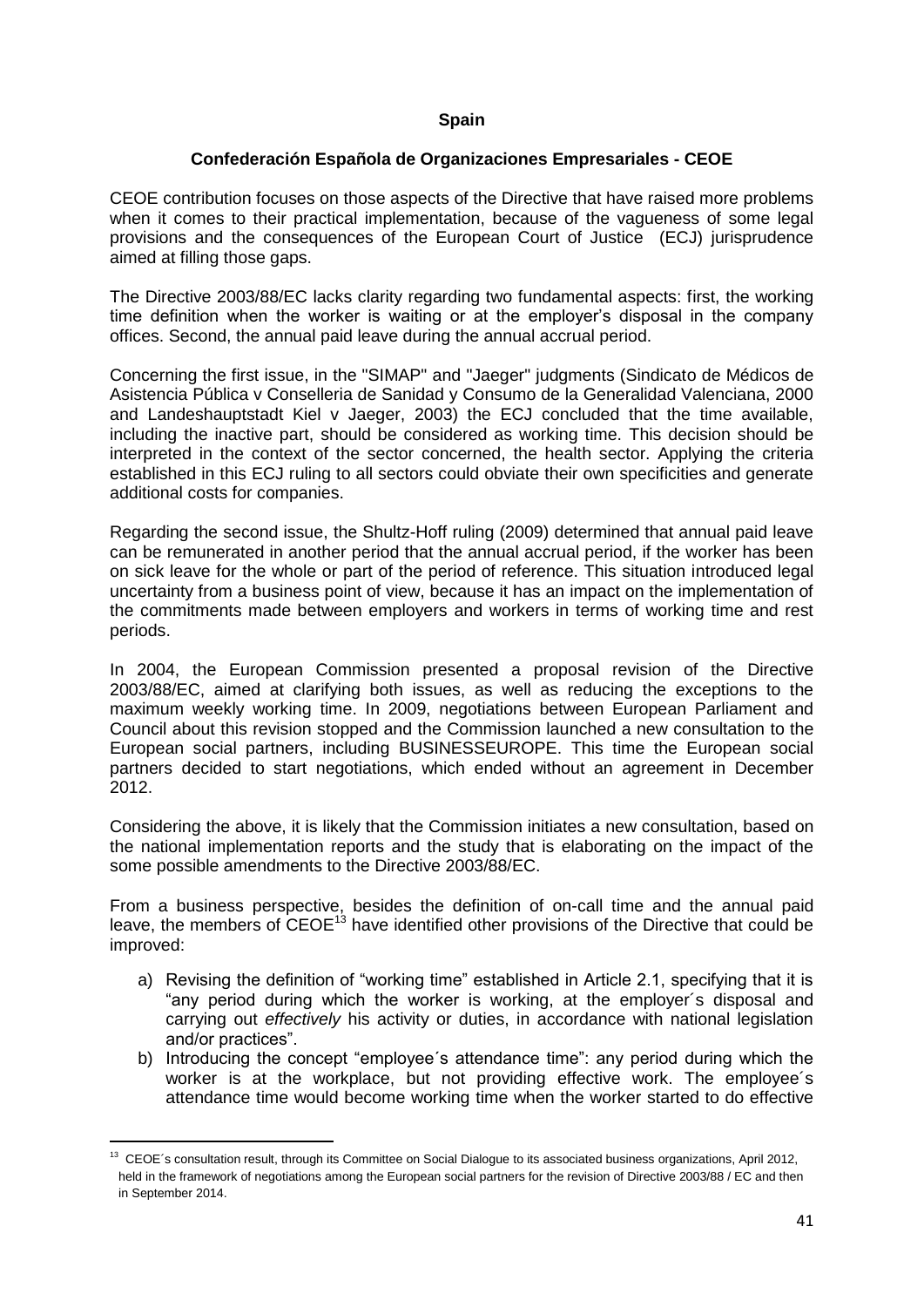work. Each Member State would regulate the concept, taking into account the collective bargaining process.

- c) Regarding "shift work" (Article 2.5) the definition determines "any method of organising work in shifts whereby workers succeed each other at the same work stations". This latest connotation ("at the same work") does not add anything to "shift work", being in practice an obstacle to comprehend the real implication, since this is a concrete example only practicable in the manufacturing and industrial sectors. Therefore, such limitation should be removed.
- d) The Directive, in Article 3, establishes a minimum daily rest period of 11 consecutive hours per 24-hour period. However there should be a modulation of the minimum rest in cases of exceptional or extraordinary situations, reducing this time to seven or eight hours. This reduction would be compensated by adding the difference to another or others daily rests in a period of seven days or at another moment in time, by mutual agreement between employer and employee.
- e) Regarding the "weekly rest", Article 5 of the Directive should stipulate that the minimum weekly rest is 35 hours every seven days. Additionally, Article 5 should clearly state that there is no daily rest between the work day that immediately precedes the weekly rest and the next first day of work. Moreover, the reference period to calculate it (Article 16) could be extended from 14 days to 21 or 28 days.
- f) The maximum length of the weekly working time should be extended from 48 hours to 52 hours to meet the needs of specific productive sectors.
- g) As for determining the maximum weekly working time, it should be established in Article 6 of the Directive that the limit of 48 hours in any seven-day period shall be computed as annual total average. If this is not accepted, Article 16 of the Directive could be revised to contemplate that Member States may provide a reference period of twelve months, without a collective agreement (Article 19). Furthermore, Article 19 should allow the extension of the reference period if agreed by the social partners or via collective agreement.
- h) As regards derogations established in Article 17, paragraph 3 point c (viii), they should cover the carriage of passengers, whether it is urban or not.

Finally, it is crucial that any legislative reform in this field avoids the inclusion of concepts that impede flexible working time arrangements. At the same time, legislation in this field should guarantee the correct balance between flexibility in working time management and protection against risks to health and safety. Companies need to be able to adapt to demand fluctuations, in order to ensure the most efficient use of their resources and preserve or even increase their competitive advantage.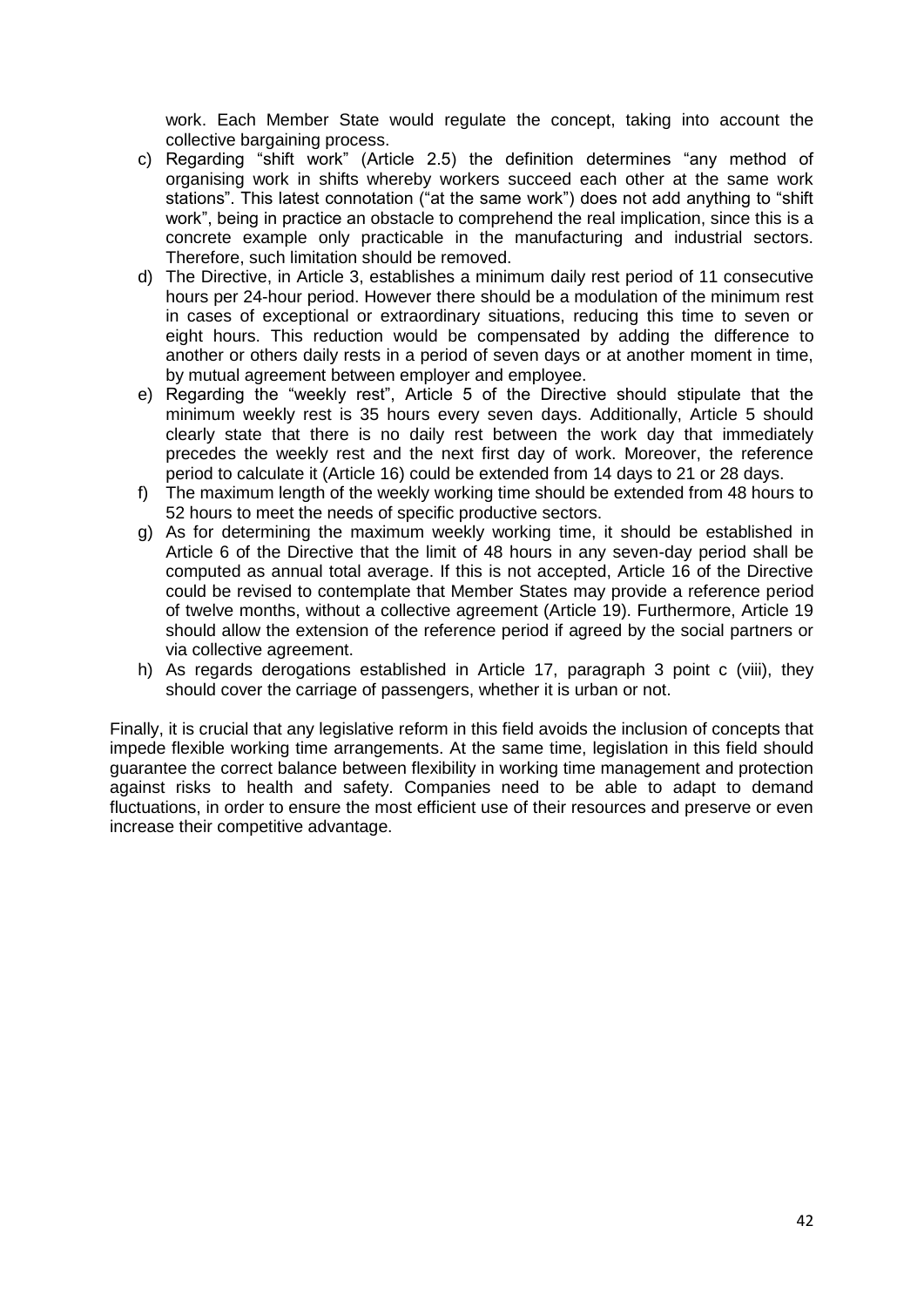## **Sweden**

### **Confederation of Swedish Enterprise**

### **1. TRANSPOSITION**

#### *Do you consider that the Working Time Directive has been transposed in a satisfactory way in the EU Member States?*

The transposition might be legally satisfactory but is not consistent with the needs of employers and workers and the changing working environment. The non step back clause in the directive makes national legislation unnecessary complicated and to some extent even stricter than the directive requires, thereby constraining working time flexibility and hampering the competitiveness of companies.

#### *If you consider that there is room for concern about transposition in specific sectors or concerning specific provisions, please give details.*

We see problems with the Directive regarding on-call time and provisions on compensatory rest in certain public and private sectors. In the Swedish transposition derogations from the directive are in principle only allowed due to collective agreements. The option provided for derogations in Article 17.3 by law, regulations, or administrative provisions has not been used causing problems for employers in general and especially for employers without a collective agreement.

It is important to give room for more specific community provisions on working time for certain sectors, for example for mobile road transport.

The non-step back clause is also a problem.

#### *If you consider that transposition of the Directive has been particularly satisfactory in any respect, please give details.*

-

# **2. SOCIAL PARTNERSHIP**

# *Do you consider that the social partners have been sufficiently consulted and involved by the national authorities before the adoption of national measures transposing the Directive, as well as concerning the practical implementation of these measures?*

There have been sufficiently consultation and involvement by national authorities regarding transposition of the directive. However, more attention could have been paid to legal imperfections in the directive as well as employers views. For instance differences in definition of what constitutes time worked in the Swedish Working Hours Act and the Working Hours Directive led to over implementation. The definition of work hours is considerably wider in Swedish working hours legislation than it is in the EC Working Time Directive. The EC's working hours definition includes only absence due to holiday and illness with time worked while Swedish Working Hours law includes in principle all absences except leave without permission. Since Sweden has a very generous leave legislation, statutory and other leave except holiday and sickness summarize to about 7 percent of agreed working hours. Differences in definition of working hours therefore leads to more limited opportunities for Swedish business than for competitors in other countries.

None of the possible derogations in article 17.3 have been included in Swedish legislation, which leads to problems employers in general and especially for small companies without collective agreements.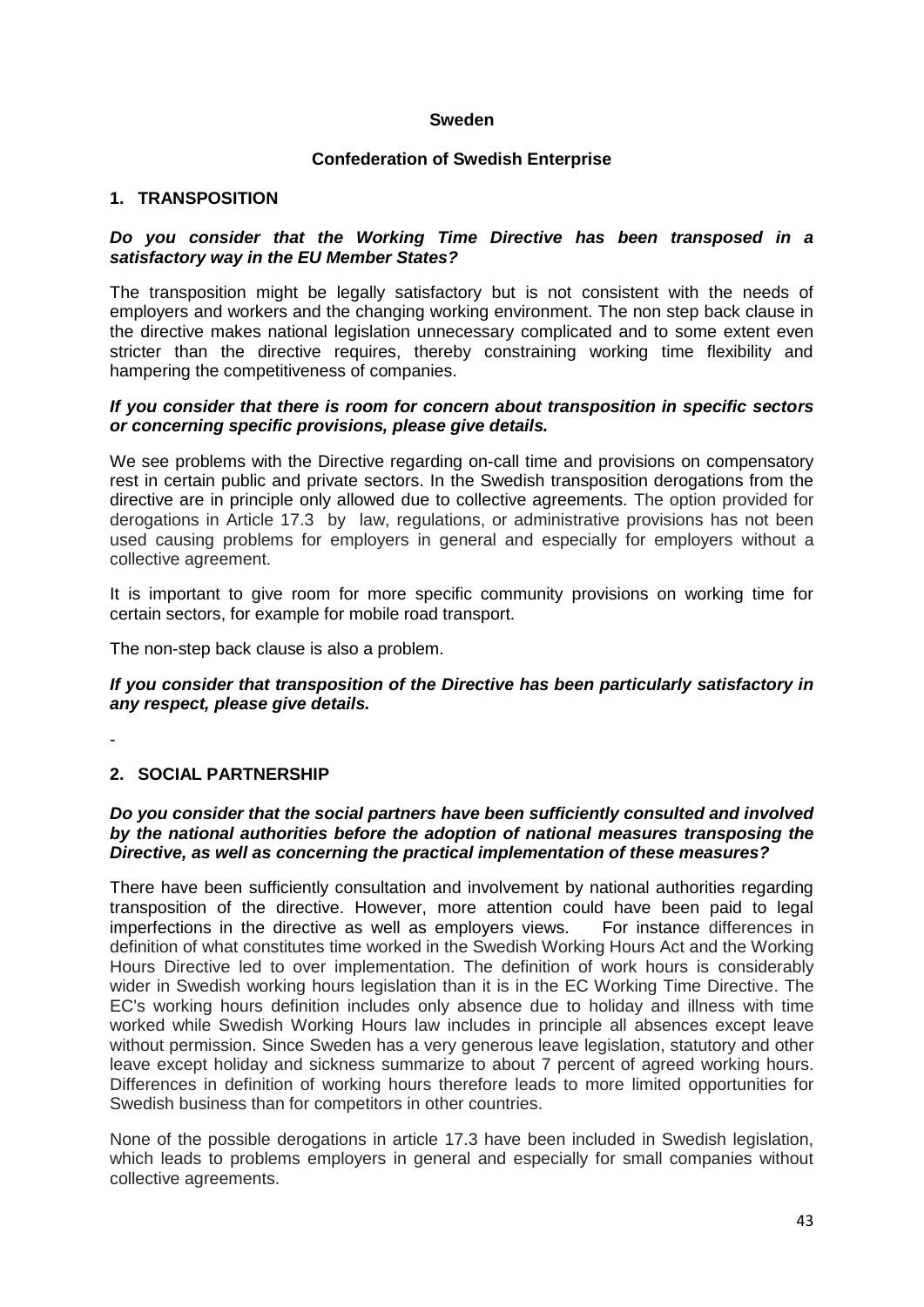#### *The Directive provides at Articles 17 and 18 for derogations by means of collective agreements or agreements concluded between the two sides of industry. Please indicate how you evaluate the experience in this regard. Are there any examples which you consider as providing possible models of good practice?*

The possibility to derogate by means of collective agreements or by means of agreements between the two sides of industry are positive, as they allow some flexibility and the possibility to find effective solutions for workers and employers. Unfortunately due to the implementation of the directive employers had to pay once more to get back collectively agreed solutions earlier agreed upon. However, since possibilities for flexible working arrangements are very important to the competitiveness of the European companies, in the future the Directive should make it possible to agree on flexible working hours arrangements more widely with individuals or workers representative at company level.

The possibility to extend the reference period for calculating weekly working time from four to twelve months by collective agreement is good, but as mentioned above only possible for employers with collective agreement, making it difficult for some companies to use it. This concerns in particular SMEs where workers are often not unionised, and those companies which have difficulties in negotiating collective agreements with trade unions.

# **3. MONITORING OF IMPLEMENTATION**

### *Please indicate whether you consider that the enforcement and monitoring of the Directive at national level is satisfactory. If you see any problems, please indicate their overall impact and make recommendations for improvement.*

There are problems with the EU court rulings which count all of on-call time at the workplace as working time, whereas two different components of on-call time (active and in-active) need to be recognised.

There is as mentioned above a complexity of the national regulations implementing the directive that causes legal uncertainty for companies.

*Can you identify any examples of good practice as concerns monitoring and enforcement?* 

-

# **4. EVALUATION**

*Please describe any evaluation work carried out under your authority. Please indicate what were the main conclusions as regards the socio-economic impact of the transposing measures, in particular on:*

- *workers' health and safety*
- *work/life balance*
- *business flexibility/competitiveness*
- *consumers/service users*
- *SMEs*
- *administrative/regulatory burden.*

The measures to transpose the Directive meet its objectives in terms of protecting workers" health and safety, however that they go beyond what is necessary in this regard. This creates administrative burdens for companies.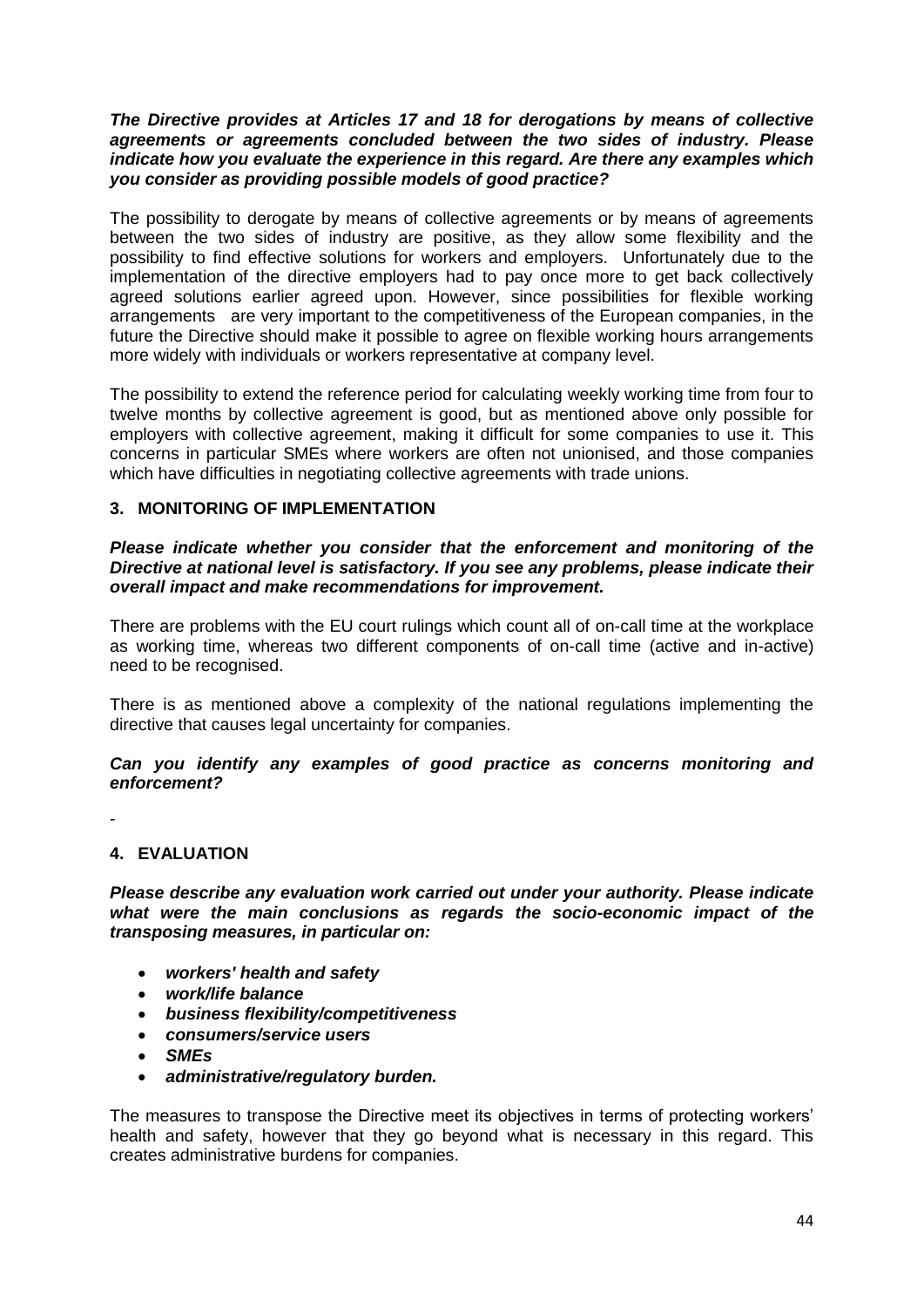The rigidity of the legislation also hampers the possibilities for better work-life balance for employees.

The transposing measures do not allow for adequate business flexibility, in particular the need for companies to compete globally by adjusting rapidly to demand.

The transposing measures are not in line with the needs of customers and service users, for example, users of public and private care services and on road transport.

#### *Does the practical application of the Directive in the Member States, in your view, meet the objectives of the Directive (i.e. to protect and improve the health and safety of workers, while providing flexibility in the application of certain provisions and avoiding imposing unnecessary constraints on SMEs)?*

See response to previous question. Whilst the practical application of the directive meets the objective of protecting the health and safety of workers, it does not meet the objective of providing flexibility in application of the provisions of the directive. This flexibility is important for both employers and employees.

There is inadequate flexibility regarding application of provisions on on-call time and compensatory rest, due to ECJ judgements stipulating that all on-call time at the workplace (active and in-active) has to be regarded as working time. This has serious consequences not only for the health and care sector, but also in transport and other industrial activities. One other example are when people employed in public sector also are involved in volontary publicly organised fire brigades. Considering inactive periods at the workplace during on-call duty as working time also raises costs for many sectors - for example due to the need for increased manpower.

There are also unnecessary constraints imposed on SMEs, making it difficult for them to introduce working time schemes. For example, they are constrained in using the derogation to a 12 month reference period, partly due to lack of collective bargaining possibilities.

# **5. OUTLOOK**

# *Please indicate:*

- *any priorities for your organisation in this subject area;*
- *any proposal for additions or changes to the Directive, stating the reasons;*
- *any flanking measures at EU level which you consider could be useful.*

Flexibility is crucial for companies' competitiveness, particularly in the context of new technological developments and the trend towards individualisation of working time models to increase work/life balance.

It is also important that the directive gives room for national solutions and allows member states to take account of specific national situations, for example through the use of derogations. It should be possible to agree on flexible working time arrangements at all levels – between the employer and individual employee, between the employer and worker representative and through collective bargaining. The further application of existing collective agreements should not be impeded.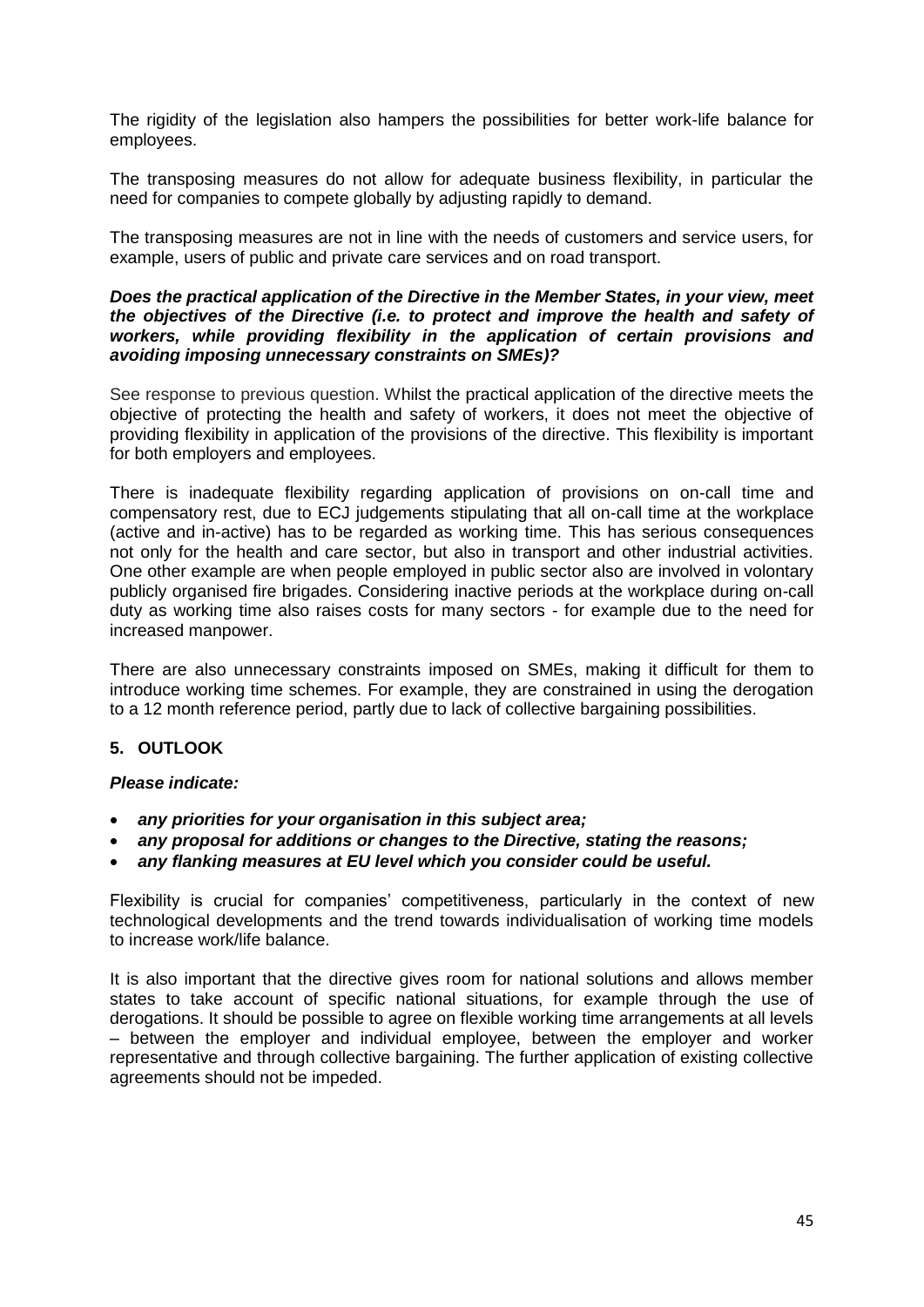### **UK**

#### **Confederation of British Industry – CBI**

*The basic regulation of working hours, rest periods and paid annual leave is accepted by British business. The Working Time Directive has been adequately transposed in the UK in this regard – setting minimum standards and providing a floor to the labour market on the grounds of health and safety.*

But regulating workers' rest periods, putting a soft cap on weekly working hours and providing for paid annual leave is a significant cost, and the Directive is officially measured as one of the most costly EU regulations.<sup>1</sup>

While the CBI has always argued that working time is an issue best legislated on at national level, and that current EU working time rules are too prescriptive, the major difficulties come not from the Directive itself but from on-going challenges to the existence of the individual opt-out and from European Court of Justice rulings widening the obligations stemming from the directive far beyond original intentions.

Resolving these difficulties remains an urgent priority for British business but a new directive is not the answer.

Instead the focus must remain on retaining and maximising existing flexibilities:

- **A flexible approach is key to ensuring the Directive works for business**
- **The first principle of this flexible approach is the preservation of the opt-out...**
- **...the second is finding ways in Europe and the UK to stop the ECJ rewriting our law.**

#### **A flexible approach is key to ensuring the Directive works for business**

The world of work has profoundly changed since the Working Time Directive was agreed in 1993. The trend over this period to a more diverse range of working patterns means modern labour market regulations must meet the need – from both businesses and employees – for flexible and adaptable employment arrangements.

But more than ten years of unsuccessful discussion and negotiation have demonstrated that a broad review of the Working Time Directive cannot succeed. Instead the focus must remain on retaining and entrenching existing flexibilities to allow for effective implementation by businesses and Members States.

Creating further uncertainty or inflexibilities must be avoided. More flexible labour markets mean detailed and prescriptive rules around working time are increasingly irrelevant to the reality of both business needs and the requirements of individual workers. Detailed rules simply cannot take account of the wide variety of individual demands and preferences of both businesses and workers.

#### *Working time flexibility is crucial to business, jobs and living standards*

Flexible employment arrangements are essential for UK business success with 97% of firms believing that a flexible workforce is either vital or important to the competitiveness of the UK labour market and the prospects for business investment and job creation (**Exhibit 1**).<sup>2</sup> On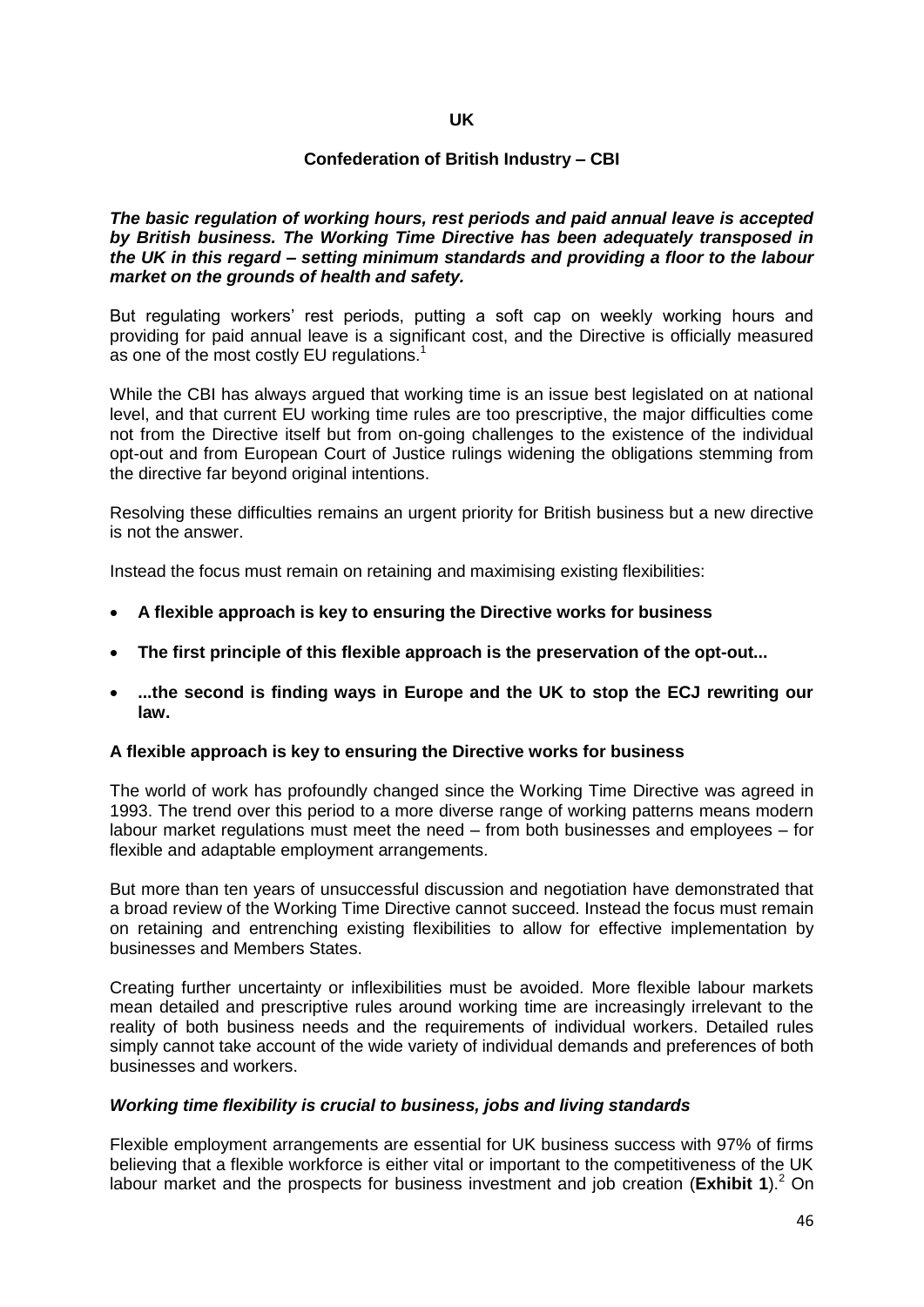no other employment issue does our Employment Trends Survey produce such unanimity of views across business.

The UK"s flexible labour market has a good record on job creation, not only helping create jobs during the good times – but also helping to protect them during the recession. And by February 2014 800,000 more jobs had been created than were lost during the recession, despite weak growth and an uncertain throughout most of this period.<sup>3</sup> The latest labour market statistics show strong private sector job growth and falling unemployment. The unemployment rate is now 6.2% and at its lowest since the end of 2008.<sup>4</sup>

While the recent squeeze on wages has been tough our flexible labour market also has a strong history of raising living standards through pay growth. Between 1990 and 2008 the UK achieved faster real wage growth than most other major economies – including both the US and more regulated countries like Germany and France (**Exhibit 2**).<sup>5</sup>

Exhibit 1: Importance of flexible employment patterns for the UK economy (%)



And our labour market is creating more highly-skilled and better paid jobs. Between 1992 and 2012, the proportion of UK jobs that required highly-skilled workers increased from 33.6% to 43%. The latest forecast by the UK Commission for Employment and Skills predicts that this will continue over the next decade so that by 2022 almost half (47.6%) of all jobs in the UK will require highly skilled workers. $6$ 

This flexibility has not resulted in an increase in the number of people working long hours. Despite a recent uptick following the recession and recovery, there is a clear long-term decline in the number of people working over 45 hours a week (**Exhibit 3**).<sup>7</sup> Full-time workers average around 37.6 hours per week and part-time workers average around 16.1 hours per week, with a fifth of people in employment working more than 45 hours a week.<sup>8</sup>

Exhibit 3: percentage of those in employment working over 45 hours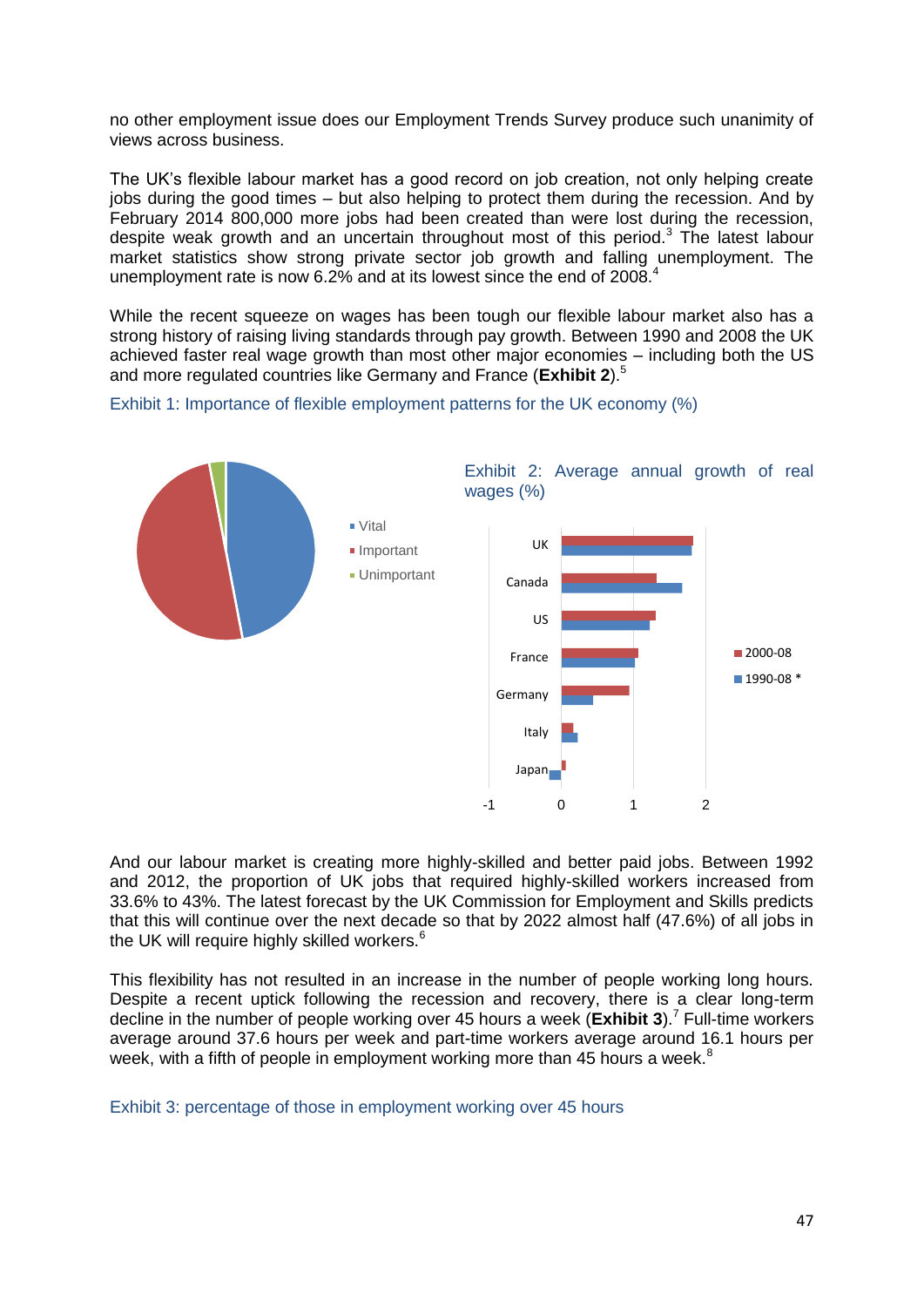

# *Tackling the burden of employment regulation is a key business concern…*

For the EU to compete globally, grow and create jobs in Europe all regulations – both existing and new – must support growth, working in a global context and for businesses of all size. In line with this goal the priority of firms when regulating working hours is that they retain a degree of flexibility to be able to manage their workforce effectively. 81% of businesses report that the capacity to respond rapidly to growth opportunities is an important benefit of a flexible workforce, and 87% of businesses cite the ability to cope with a fluctuating demand as a key benefit.<sup>9</sup>

Yet two thirds of businesses (68%) see the burden of employment regulation as the biggest threat to the competitiveness of the UK"s labour market and worry that increased regulation could reduce flexibility and damage the attractiveness of the UK as a place to invest and generate jobs. These concerns extend across companies of all sizes, with SMEs and larger organisations alike identifying it as the biggest threat to UK labour market competitiveness.

Close to half of firms (45%) are also concerned about the impact of EU regulation on the UK labour market.<sup>10</sup> Membership of the EU's single market remains fundamental to the UK's economic future and business is clear that, in order to effectively function, any Single Market needs some commonly agreed rules to allow full access to the market on equal terms.<sup>11</sup> But despite the benefits of some commonly agreed rules, social policy remains one of the most controversial areas of EU competence. When asked to rank their priorities for reform of the EU, tackling the burden of some regulations – particularly employment law – was the top priority of CBI members. 49% of businesses report that attempts to create similar employment law across the EU has had a negative impact on their own business, compared with just 22% reporting a positive impact.<sup>12</sup> 52% of businesses believe that, were the UK to leave the EU, the overall burden of regulation on their business would fall.<sup>13</sup>

Member states must restore the principle of subsidiarity in EU policymaking by signalling to the Commission that it should refocus its activities based on a more limited interpretation of its remit. Until this is fully restored, there should be a moratorium on any new regulation where adequate legislation already exists or there is a strong argument for national decisionmaking, including in the area of social and employment law.

#### *…and employees value the right to work flexibly*

The regulation of working time should not hamper workers" individual choice to work in more flexible and diverse ways. The positive trend of businesses accommodating those who wish to work more flexibly must allow employees the opportunity to request to work longer hours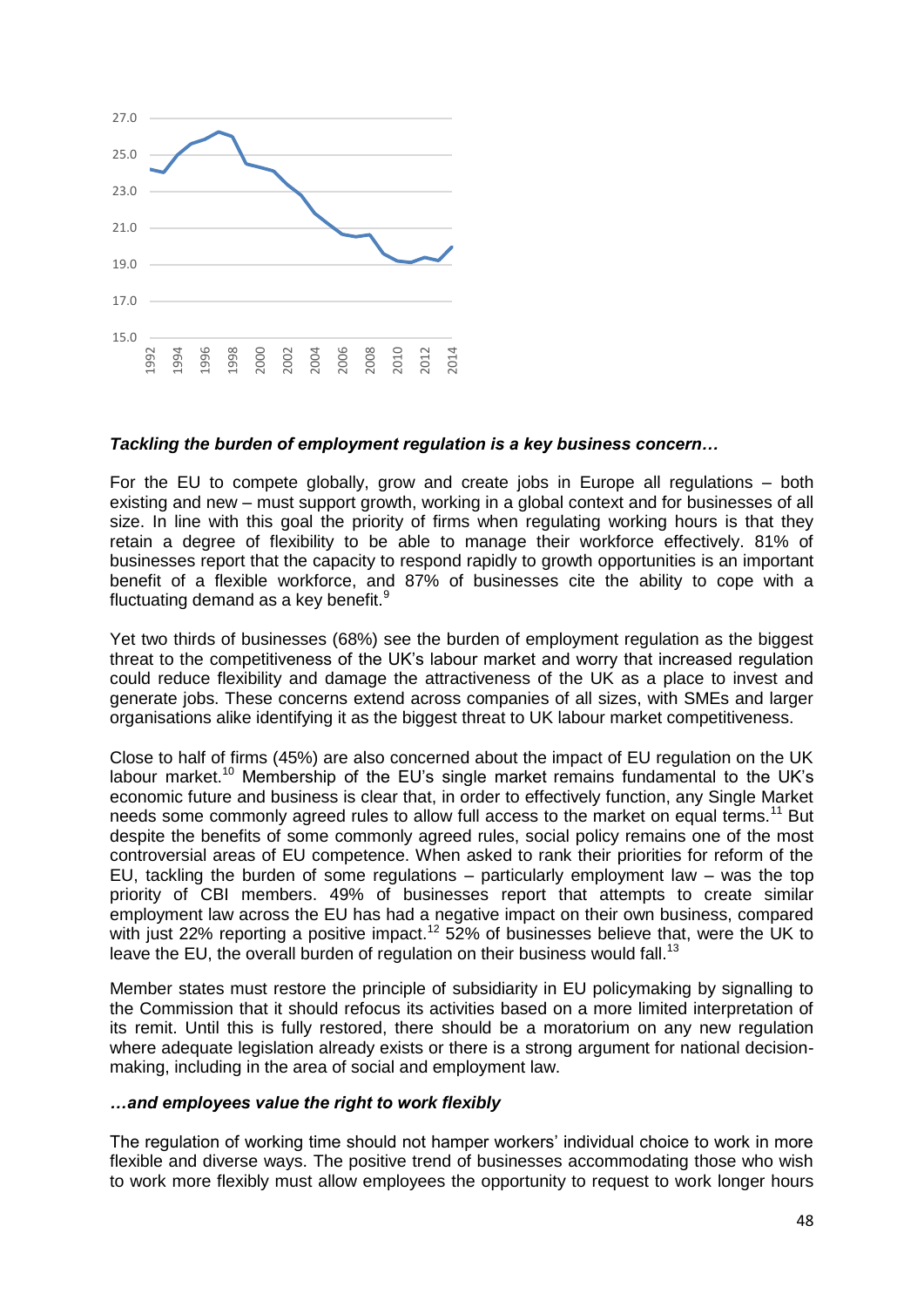through increased overtime as well as the right to request to reduce or change working hours.

While much of the discussion around employment flexibility is focused on different forms of employment contracts, flexibility in the workplace takes many forms. Increasingly there is flexibility over the location for work, with nearly nine in ten firms reporting remote, mobile or home working by at least some staff, and more than eight in ten businesses report the use of temps, freelancers and contractors to cope with fluctuations in activity levels and the periodic need for specialist skills.<sup>14</sup>

### *"Individuals, provided they are subject to appropriate health and safety regulations, should be free to choose to work longer hours if they wish"*

Over the past decades many firms have taken on the challenge of supporting more diverse career paths and structures. The right to request flexible working, for example, supported a major change in our labour market, with a massive upsurge in the availability of different forms of flexibility to working parents. Its extension beyond parents to all individuals will further normalising the idea of working flexibly. In many cases the issue is now not whether flexibility is possible, but what the structural changes that will enable flexibility are. Businesses are challenging outdated assumptions of traditional working patterns, as a benefit for both the firm and the employee. Many companies are now making it clear that they have a presumption in favour of flexibility and are open to candidates" proposals for how they would fulfil the role so long as the key tasks are met.<sup>15</sup>

#### **The first principle of this flexible approach is the preservation of the opt-out...**

The individual opt-out from the Working Time Directive"s 48-hour maximum working week is an integral part of the UK"s flexible labour market. Individual workers must be allowed the choice of opting out from maximum weekly working hours if they so wish. The retention of the opt-out remains a critical issue for business, with our Employment Trends Surveys consistently showing that losing the opt-out would have a negative impact on businesses.

But the future of the opt-out repeatedly comes under review. This continual speculation about how long it will remain a provision of the Directive and whether new conditions on its use will be imposed is disruptive and damaging to investor and business confidence. It is vital that the individual opt-out from the maximum 48-hour working week must be retained as a permanent provision of the Directive. Under no circumstances could businesses accept its removal and speculation about its future is damaging.

Firms need to be able to plan ahead, confident that they will be operating within a stable regulatory framework. The government has an essential role to play within the EU in bringing this uncertainty to an end and ensuring that the future of the opt-out is secure for the long term.

#### *The opt-out is essential to UK business competitiveness…*

An overwhelming number of CBI members regard the individual opt-out as an essential mechanism for labour flexibility – for the benefit of employee and employer alike. For the individual employee, it gives the freedom to choose when they want to be available for work, while allowing businesses to operate a flexible workforce which can be critical to their success, managing changes in demand and increasing flexibility as well as improving employee motivation through the availability of overtime.

The 2013 CBI/Accenture Employment Trends Survey shows the importance businesses attach to retaining the opt-out. Nearly four in five respondents (79%) report that its loss would have an impact on their business (**Exhibit 4**). Moreover, the proportion of businesses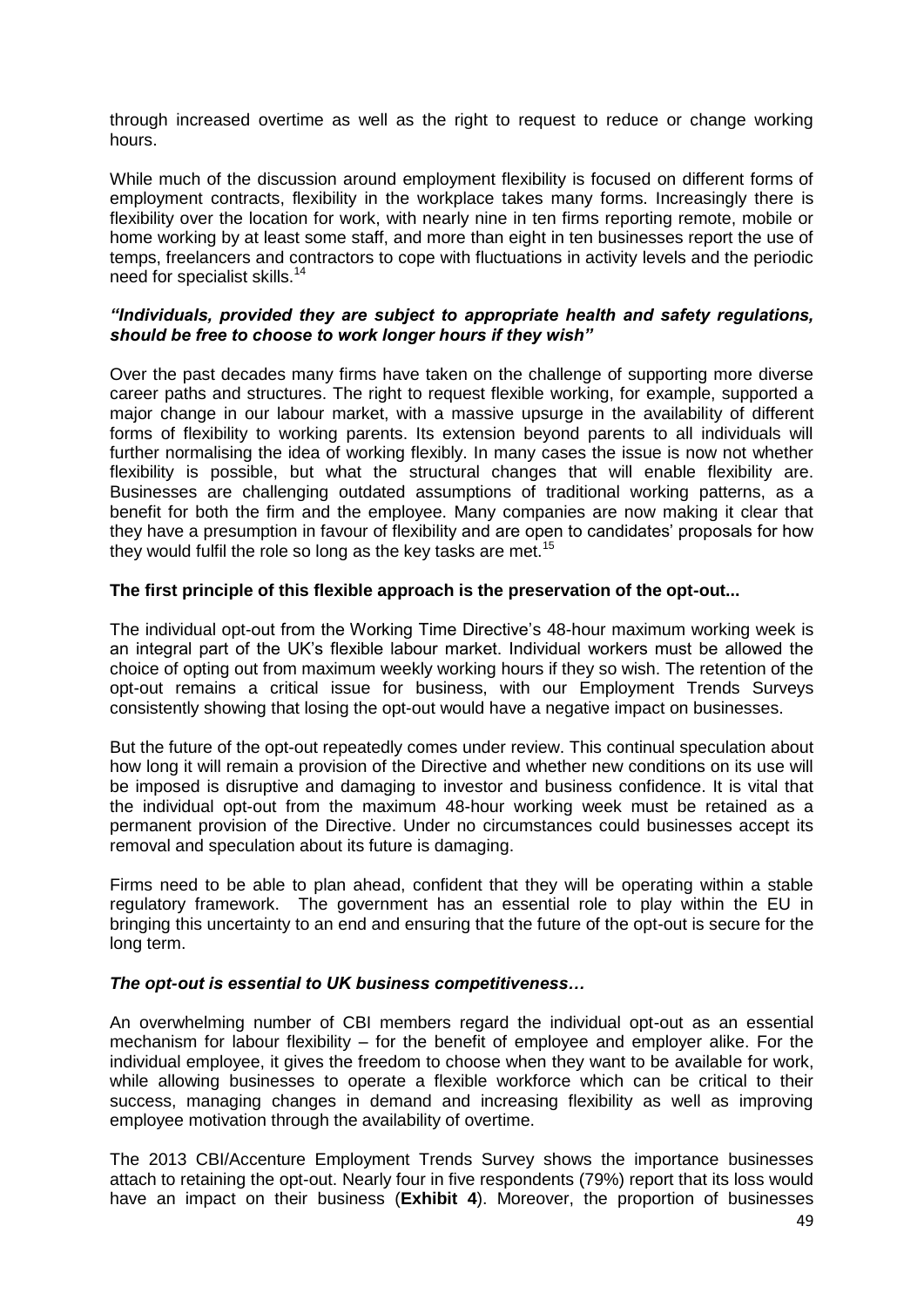reporting that its loss would have a severe or significant impact has climbed from just over a third (35%) of firms in 2009 to more than half (51%) today.<sup>16</sup>





The removal of the opt-out would have significant adverse economic consequences for the both the UK and EU economies. As global competition becomes more intense, the ability of UK businesses to adapt quickly and to be able to respond flexibly to customer demand and market opportunities is crucial. Almost three fifths of firms reporting an impact (58%) believe losing the opt-out would diminish their capacity to respond to growth opportunities (**Exhibit**  5). $17$ 

Any threat to the opt-out could also have damaging consequences for inward investment to the UK. Two in five firms (40%) believe its removal would have a negative impact on the attractiveness of the UK as a place to invest. Our results show that those who suggest removal of the opt-out would generate extra jobs are on weak ground. Under one in four firms reporting a potential impact (23%) say they would respond by taking on new permanent staff, while almost as many (17%) report that loss of the opt-out would increase the likelihood of discontinuing some business activities.

# *…and its loss would damage employee relations…*

Individual workers should have the opportunity to work more than 48 hours a week, through the opt-out, if they wish to do so – empowering employees to make the choice about what is the right work-life balance for them. Indeed the single most frequently cited impact of the loss of the opt-out is that it would have a negative effect on employee relations as a result of restricting employees" choice of a working pattern that suits their lifestyle (68%). The opt-out is popular with many employees who exercise their right to work longer hours. Its removal would adversely affect a variety of individuals, ranging from those who want to boost their earnings to those working in industries with cyclical peaks and troughs. Loss of the opt-out would deprive employees of the freedom to make these types of choices.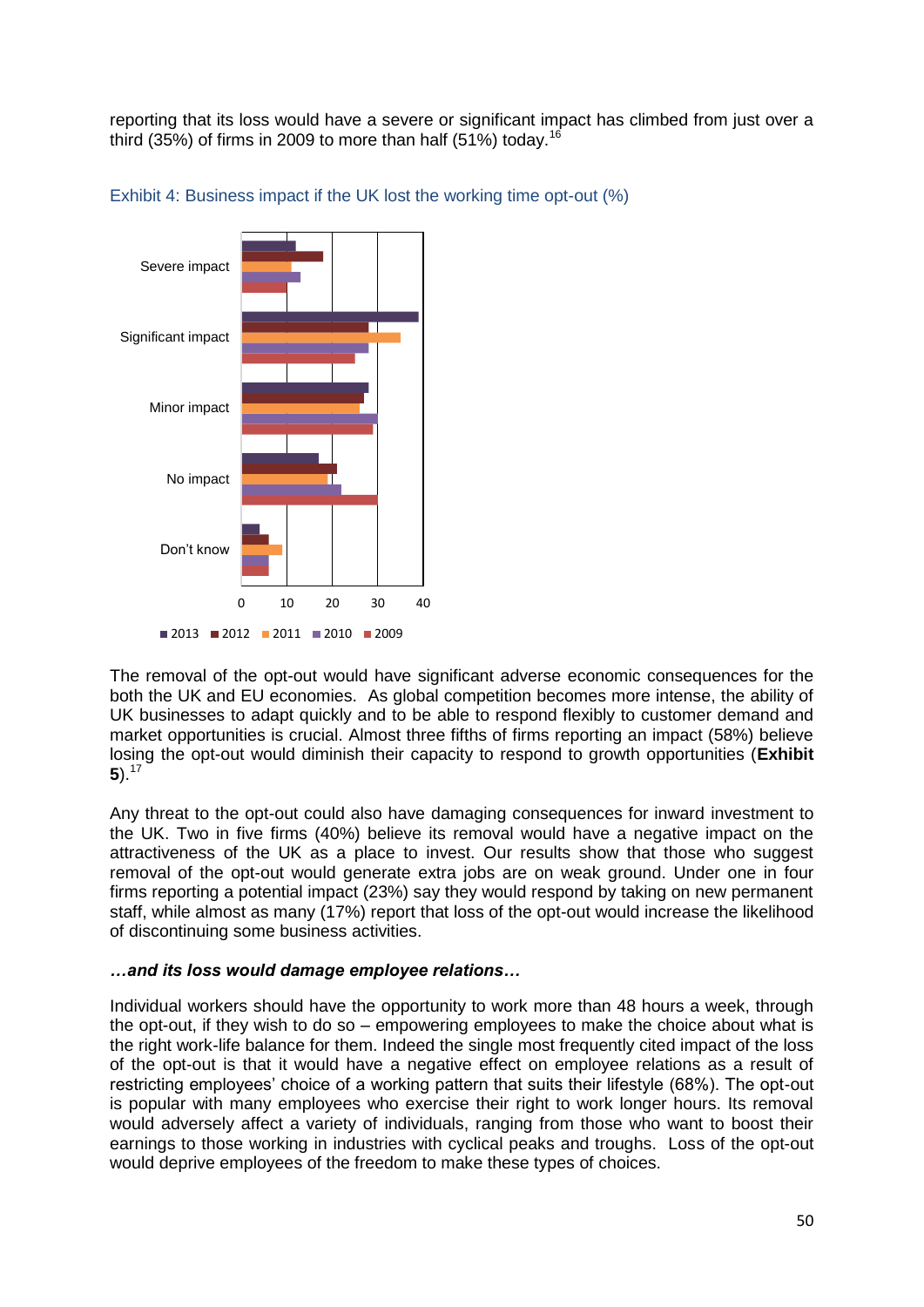

# Exhibit 5: Nature of the impact if the UK lost the working time opt-out (%)

# *…and hit some firms particularly hard*

Loss of the opt-out would affect firms of all sizes. More than four in five larger companies would be affected (86%), with over half reporting that the impact would be significant or severe. Among SMEs, the proportion reporting an impact is only a little lower (at 78%), with just under half (49%) saying the effect would be significant or severe.

Were the opt-out to be removed, it would hit SMEs in terms of their ability to make full use the skills of key staff harder than larger businesses (47% of SMEs cite this as an impact as compared to 35% of larger firms). This potentially bigger impact is perhaps unsurprising given the smaller workforces of SMEs, making it more difficult for them to flex their people resources. With their greater experience of alternative overseas locations as sites for investment, larger firms are more likely than SMEs to highlight the potentially negative impact of loss of the opt-out on the attractiveness of the UK as a place to invest. In all, more than two in five larger firms (43%) see this as a consequence as against a third (36%) of smaller firms.

#### **...the second is finding ways in Europe and the UK to stop the ECJ rewriting our law.**

European Court of Justice (ECJ) rulings continue to widen the obligations stemming from the directive far beyond the original intentions of Member States – demonstrating the serious implementation problems posed by the directive and providing evidence that the complex and prescriptive rules were not well designed in the first place. It is vital that the EU finds an effective means of dealing with these judgements and the possibility of further adverse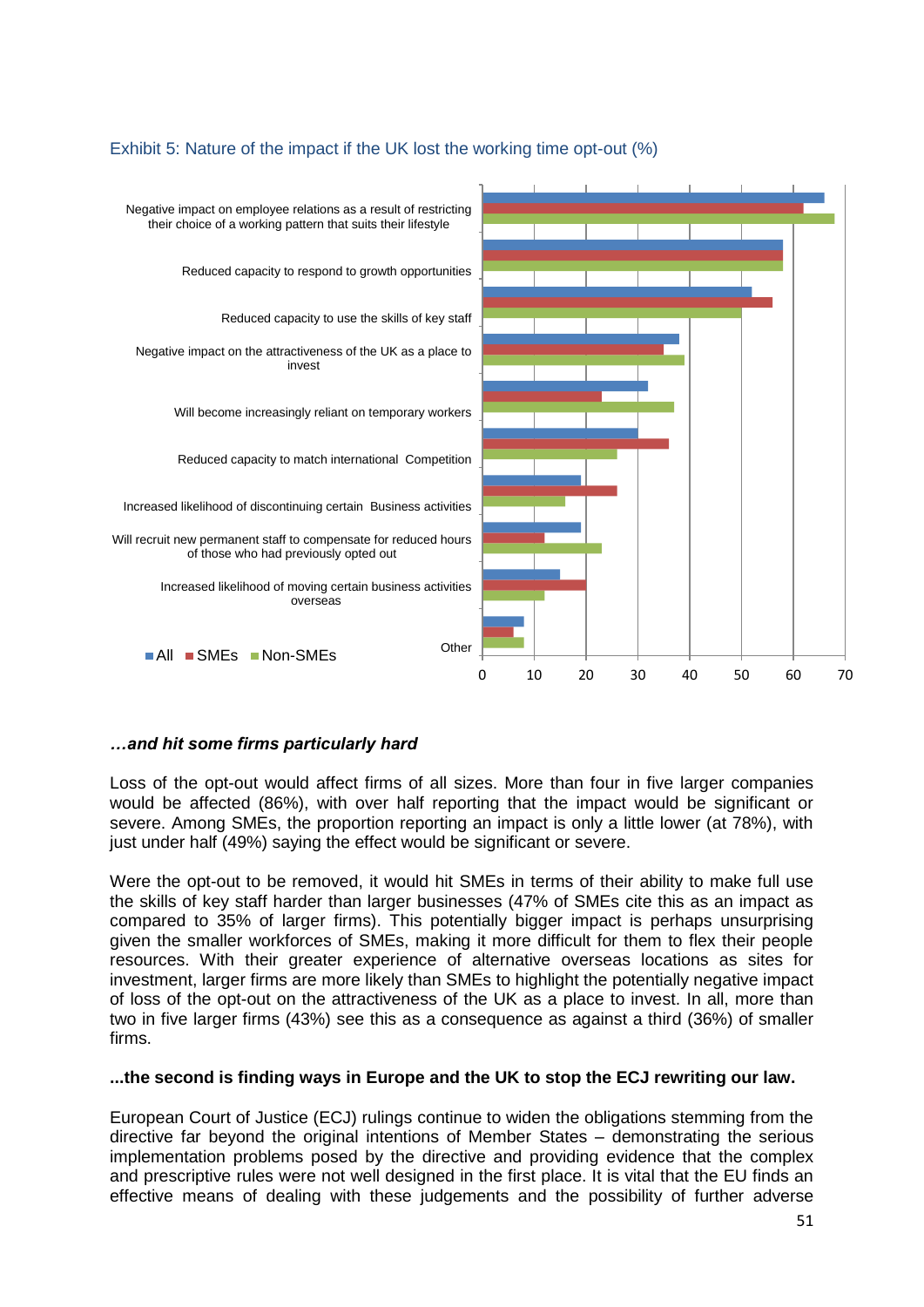judgements. Resolution and prevention of the legal uncertainty and difficulties caused by these expansive rulings – which impose unnecessary burden and rigidity to employers and employees, and damaging competitiveness – is vital.

### *"The UK must resist these expansive judgements extending the scope of the legislation"*

As we said in our report on the UK"s relationship with the EU last November, it is time to stop back-door EU employment law being made by the ECJ.<sup>18</sup> Member States should not face the major difficulty of transposing ECJ rulings that go well beyond the health and safety considerations required by the Directive. Resolving the difficulties caused by these cases would not entail a reduction in protection for workers but instead would bring the Directive back into line with what was originally intended by Member States, consistent with the legal basis of the Directive as a health and safety measure.

### *Challenges to the UK's definition of holiday pay leave businesses facing the risk of major liabilities reaching to tens of millions of pounds*

Businesses are currently facing the risk of significant additional costs – and potentially millions of pounds of backdated claims – from tribunal cases challenging the normal calculation of holiday pay. On 22 May the ECJ handed down a judgement on how holiday pay in the UK should be calculated – redefining holiday pay to include an allowance for commission.

The ECJ"s ruling could have a major financial impact on employers who pay commission. Firms may have to change the way they calculate holiday pay to take account of commission payments and could face retrospective claims – claiming unlawful deduction from wages or a breach of contract – relating to earlier periods of annual leave with the potential of going back 6 years or possibly even as far back as 1998. This could raise related issues such as backdated tax and pension contributions.

UK businesses are now facing an anxious wait to see how the UK courts interpret the ECJ decision on commission, and on the outcome of related tribunals on how holiday pay should be calculated to account for overtime. If liabilities on holiday pay are backdated, individual firms may face bills of tens of millions of pounds, with some medium-sized businesses reporting that backdated claims could push their otherwise profitable businesses into insolvency, resulting in significant job losses.

The potential long-term effects of any changes are hugely significant – including a reduced ability to deliver major infrastructure projects and a negative image of the UK as a place to invest. Any change will also have significant implications for jobs, hours and pay. Commission and overtime payments are popular with employees, offering workers the chance to increase their pay packet. These changes could result in opportunities for overtime replaced with increased use of temporary or agency staff, or by the removal of commission schemes which reward high performance.

The UK Government must vigorously defend the existing UK law on holiday pay. These rulings go far beyond what could have been foreseen when the working time rules were introduced, and do not respect the EU treaty – which reserves matters of pay to the Member States.

# *Difficulties caused by the redefinition of rest and on-call time must also be resolved*

Rulings in SiMAP (2000) and Jaeger (2003) have caused severe problems in businesses which rely on on-call time to manage their workforce effectively by concluding that time spent on call must be counted as working time if a person is required to be at their place of